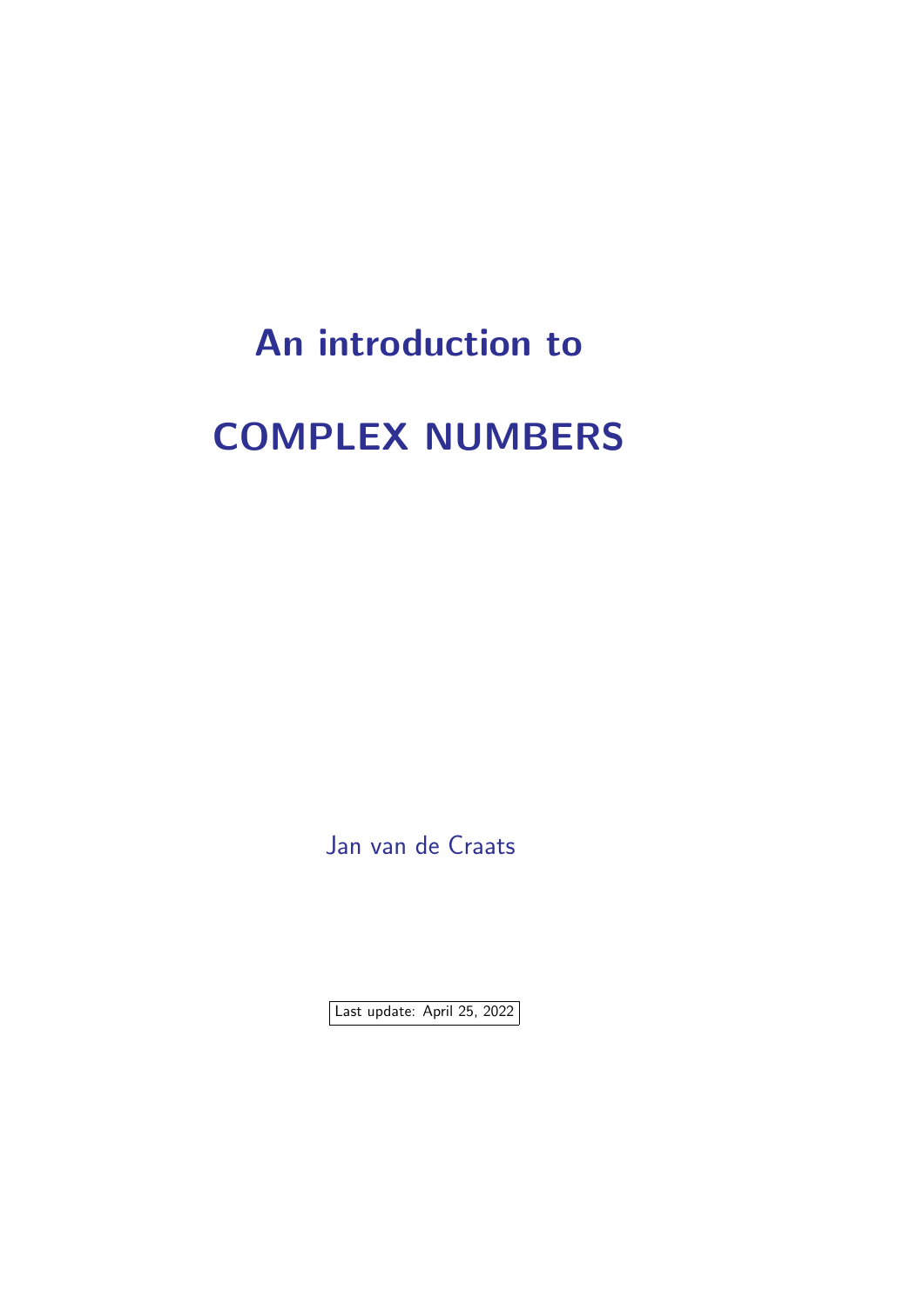Illustrations and LATEX typesetting: Jan van de Craats

Prof. dr. J. van de Craats is professor emeritus in mathematics at the University of Amsterdam

This is an English translation of chapters 1, 2 and 3 of Jan van de Craats: *Complexe getallen voor wiskunde D*

Translated by the author.

Copyright © 2017 Jan van de Craats

All rights reserved.

This text may be freely downloaded for educational purposes only from the author's homepage: https://staff.fnwi.uva.nl/j.vandecraats/.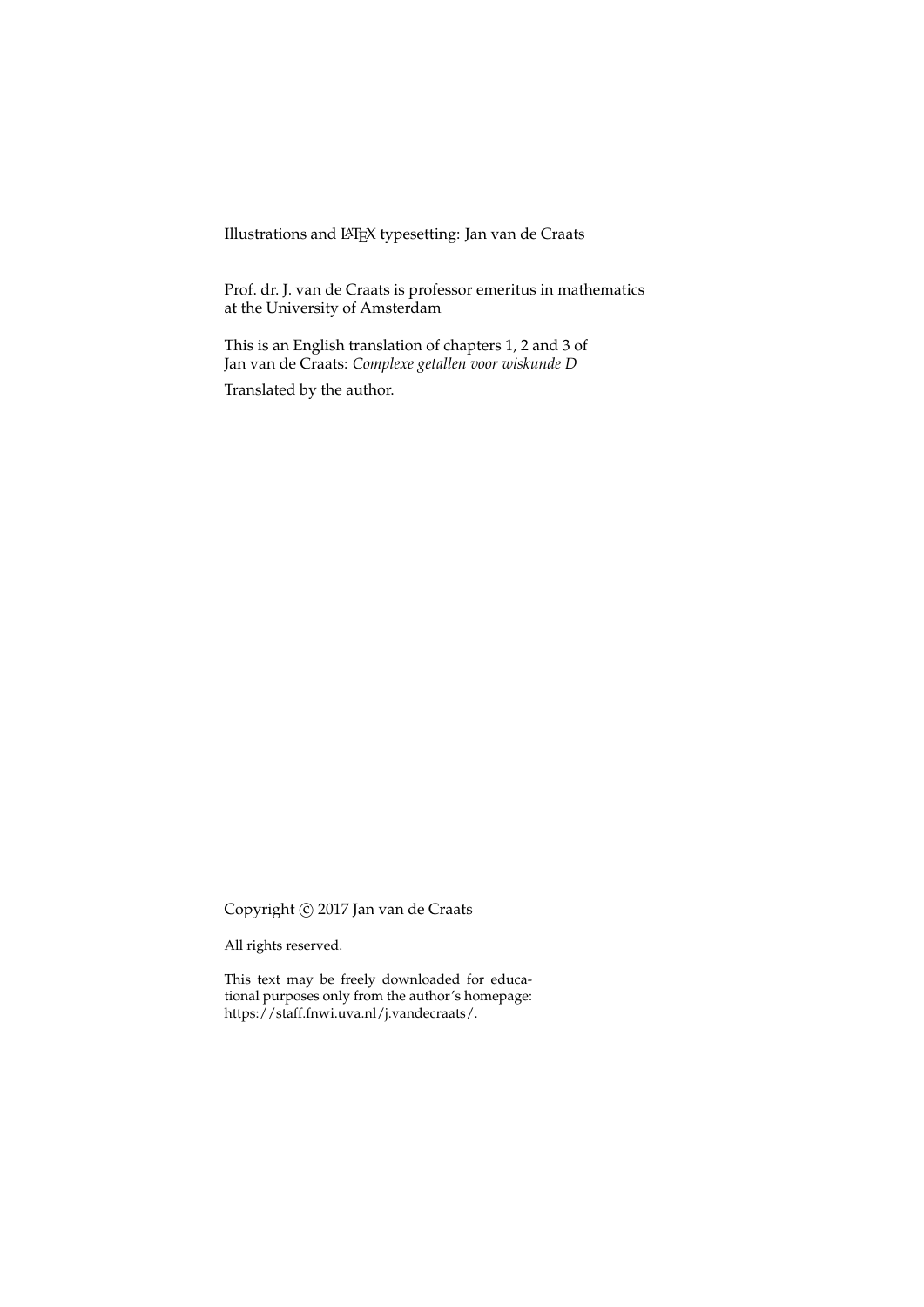#### How to use this book

This is an exercise book. Each chapter starts with exercises, printed on the lefthand pages. Once you have finished an exercise, you can check your answer at the end of the book. On the right-hand pages, the theory behind the exercises is explained in a clear and concise manner. Use this information if and when required.

*Background knowledge may be obtained from:*

Jan van de Craats en Rob Bosch: *Basisboek wiskunde. Tweede editie* Pearson, Amsterdam, 2009, ISBN 978-90-430-1673-5 (in Dutch)

*or from its English translation:*

Jan van de Craats and Rob Bosch: *All you need in maths!* Pearson, Amsterdam, 2014, ISBN 978-90-430-3285-8.

#### The Greek Alphabet

|  | $\alpha$ A alpha           |                | $\iota$ I iota             |  | $\rho$ P rho                |
|--|----------------------------|----------------|----------------------------|--|-----------------------------|
|  | $\beta$ B beta             |                | $\kappa$ K kappa           |  | $\sigma \quad \Sigma$ sigma |
|  | $\gamma$ $\Gamma$ gamma    |                | $\lambda$ $\Lambda$ lambda |  | $\tau$ T tau                |
|  | $\delta$ $\Delta$ delta    |                | $\mu$ M mu                 |  | $v Y$ upsilon               |
|  | $\epsilon$ E epsilon       |                | $\nu$ N nu                 |  | $\varphi$ $\Phi$ phi        |
|  | $\zeta$ Z zeta             |                | $\xi$ $\Xi$ $xi$           |  | $\chi$ X chi                |
|  | $\eta$ H eta               |                | o O omicron                |  | $\psi$ Y psi                |
|  | $\vartheta$ $\Theta$ theta | $\pi$ $\Pi$ pi |                            |  | $\omega \Omega$ omega       |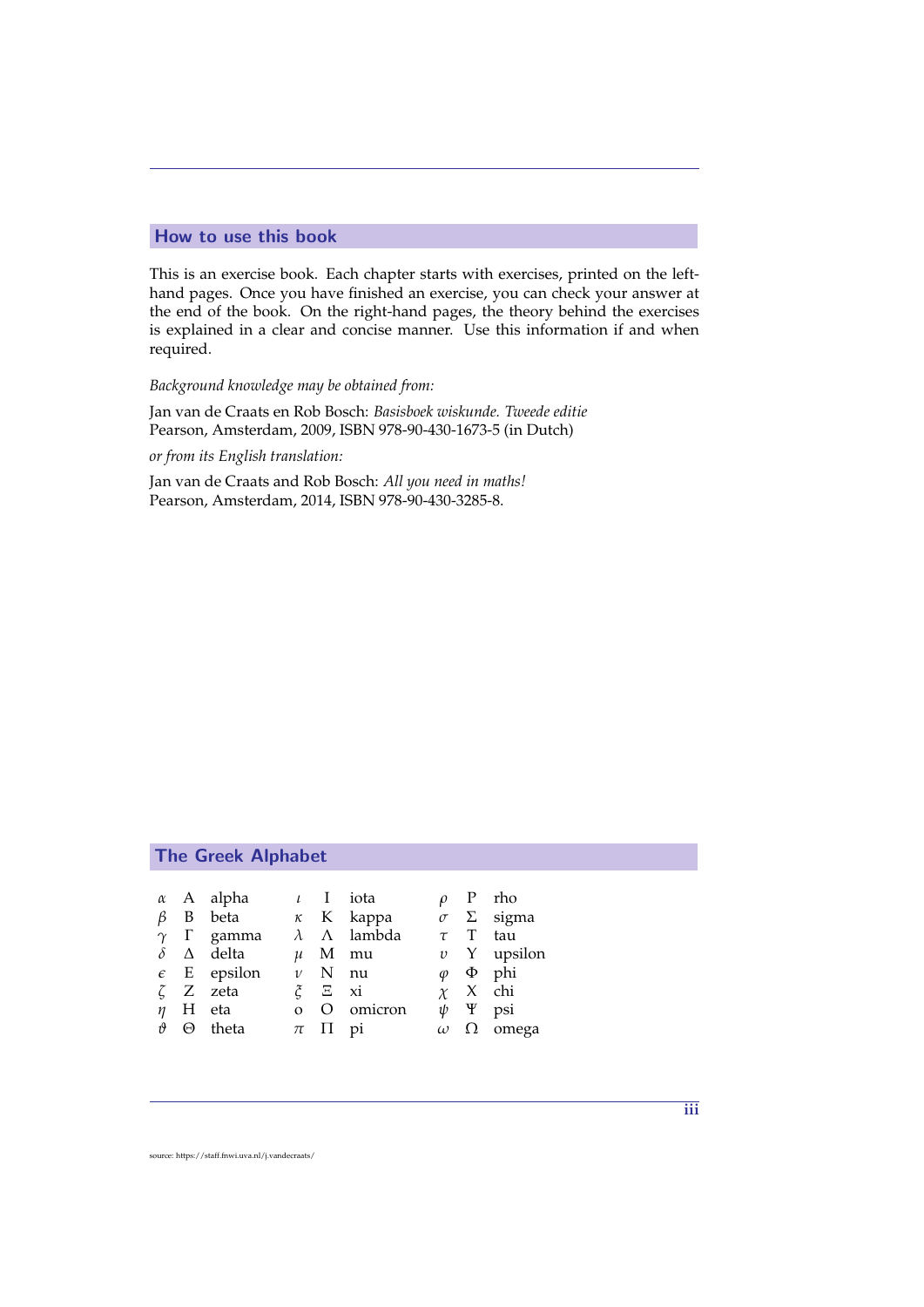#### **Contents**

| 1 | Calculating with complex numbers                                                        | 2  |
|---|-----------------------------------------------------------------------------------------|----|
|   |                                                                                         | 3  |
|   | The abc-formula $\ldots \ldots \ldots \ldots \ldots \ldots \ldots \ldots \ldots \ldots$ | 3  |
|   | The complex plane $\dots \dots \dots \dots \dots \dots \dots \dots \dots \dots \dots$   | 5  |
|   |                                                                                         | 7  |
|   |                                                                                         | 8  |
| 2 | The geometry of complex calculations                                                    | 10 |
|   |                                                                                         | 11 |
|   |                                                                                         | 13 |
|   |                                                                                         | 15 |
|   |                                                                                         | 17 |
|   | The complex functions $e^z$ , $\cos z$ and $\sin z$                                     | 19 |
|   |                                                                                         | 20 |
| 3 | Roots and polynomials                                                                   | 22 |
|   |                                                                                         | 23 |
|   |                                                                                         | 25 |
|   | On $n^{th}$ roots and $n^{th}$ -degree polynomials                                      | 27 |
|   | The Fundamental Theorem of Algebra                                                      | 29 |
|   |                                                                                         | 31 |
|   | $Symmary \ldots \ldots \ldots \ldots \ldots \ldots \ldots \ldots \ldots \ldots$         | 32 |
|   | Answers to the exercises                                                                | 33 |
|   | Index                                                                                   | 37 |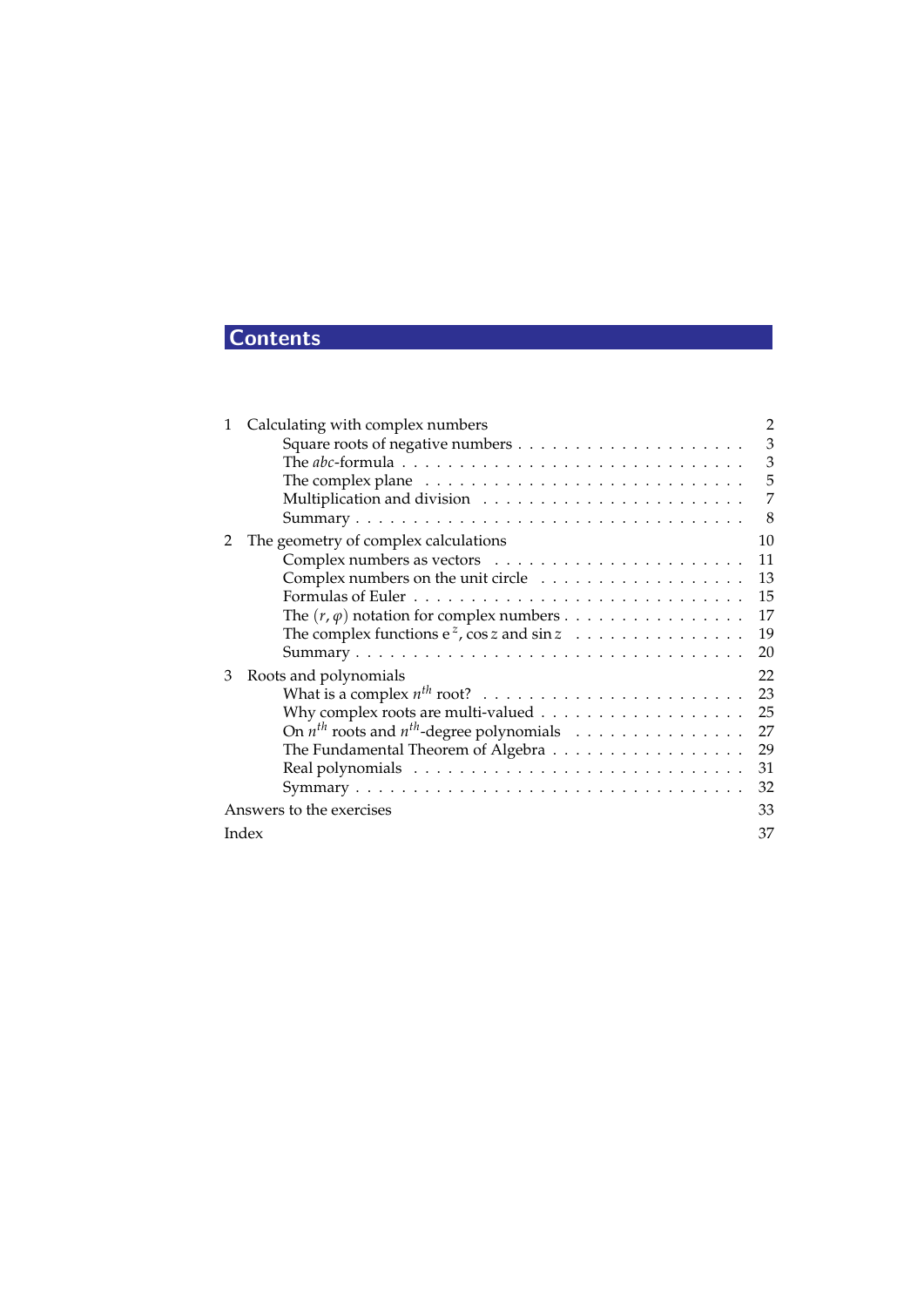# 1 Calculating with complex numbers

In this chapter you learn how to calculate with complex numbers. They constitute a number system which is an extension of the well-known real number system. You also learn how to represent complex numbers as points in the plane. But for complex numbers we do not use the ordinary planar coordinates  $(x, y)$  but a new notation instead:  $z = x + iy$ . Adding, subtracting, multiplying and dividing complex numbers then becomes a straightforward task in this notation.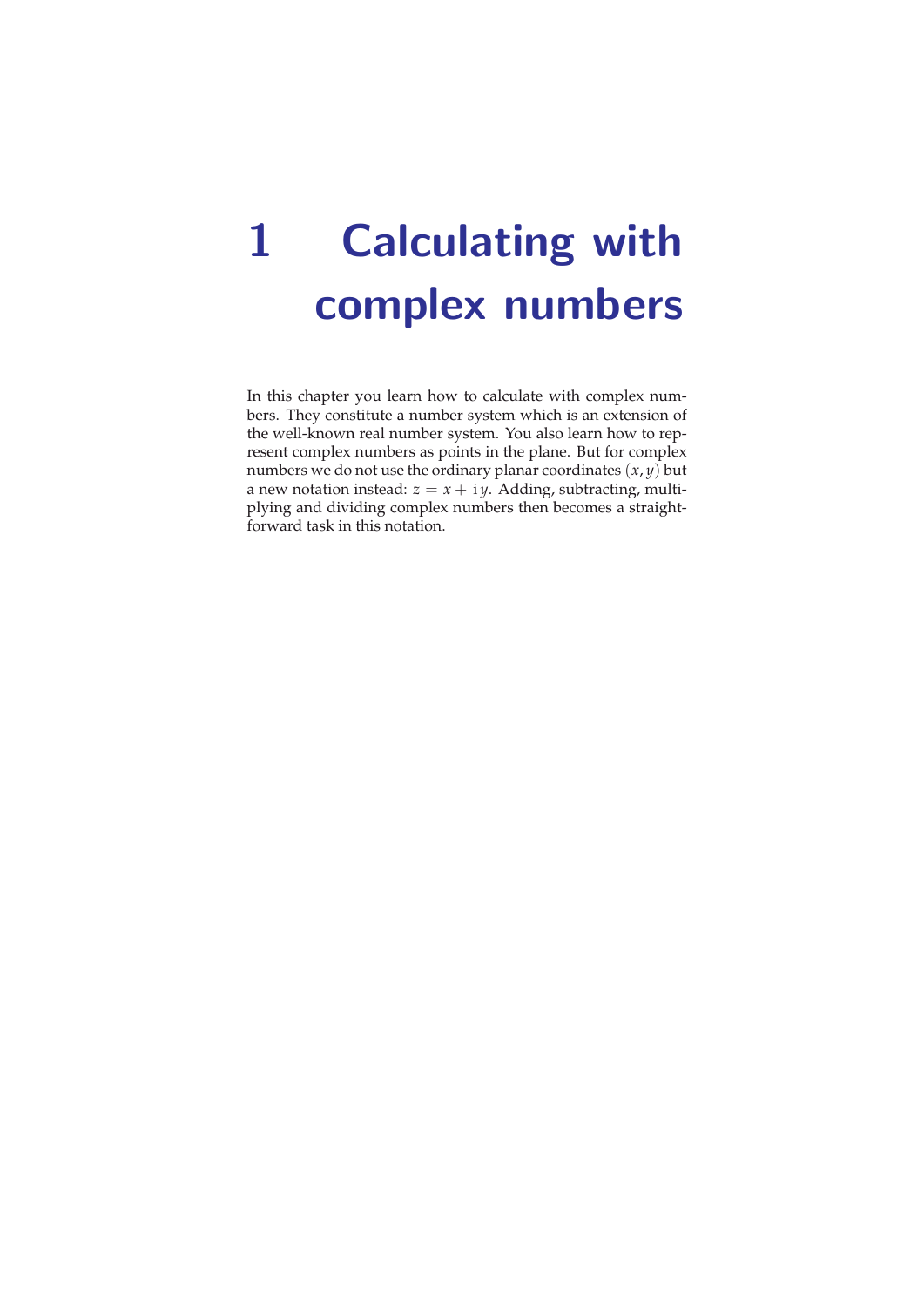# **1 Calculating with complex numbers**

| 1.1 Calculate: | 1.2 Calculate:                            |
|----------------|-------------------------------------------|
| a. $(3i)^2$    | a. $(\frac{1}{2}\sqrt{2}i)^2$             |
| b. $(-3i)^2$   | b. $\left(-\frac{1}{3}\sqrt{6}i\right)^2$ |
| c. $-(4i)^2$   | c. $(\frac{1}{2}\sqrt{4}i)^2$             |
| d. $(-i)^3$    | d. $(\frac{2}{3}\sqrt{3}i)^2$             |
| e. $i^4$       | e. $(-\frac{1}{2}\sqrt{3}i)^2$            |

Write the following roots in the form  $r$  i where  $r$  is a positive real number. Examwhile the following foots in the form *i* f where *i* is a positive real number. Exam-<br>ple:  $\sqrt{-5} = \sqrt{5}$  i. Give exact answers and simplify the roots as much as possible pie:  $\sqrt{-3} = \sqrt{31}$ . Give exact answers and the system of  $\sqrt{27}$ .

| 1.3 |                 | 14 |                 |
|-----|-----------------|----|-----------------|
|     | a. $\sqrt{-3}$  |    | a. $\sqrt{-33}$ |
|     | b. $\sqrt{-9}$  |    | b. $\sqrt{-49}$ |
|     | c. $\sqrt{-8}$  |    | c. $\sqrt{-48}$ |
|     | d. $\sqrt{-25}$ |    | d. $\sqrt{-45}$ |
|     | e. $\sqrt{-15}$ |    | e. $\sqrt{-75}$ |

Solve the following quadratic equations. Give eaxct answers and simplify roots if possible.

| 15 |                        | 16 |                        |
|----|------------------------|----|------------------------|
|    | a. $x^2-2x+2=0$        |    | a. $x^2-12x+40=0$      |
|    | b. $x^2 + 4x + 5 = 0$  |    | b. $x^2-4x+6=0$        |
|    | c. $x^2 + 2x + 10 = 0$ |    | c. $x^2 + 2x + 4 = 0$  |
|    | d. $x^2-6x+10=0$       |    | d. $x^2-6x+12=0$       |
|    | e. $x^2-4x+8=0$        |    | e. $x^2 + 8x + 20 = 0$ |
|    |                        |    |                        |

*The following exercise is a real challenge! If you get stuck, you may look at the solution in the answer section at the end of the book. But first try to solve this exercise yourself!*

1.7 In calculating with roots from negative numbers you have to be very careful, as will be apparent from the following paradoxical 'derivation':

$$
-1 = (\sqrt{-1})^2 = \sqrt{(-1)^2} = \sqrt{1} = 1.
$$

Try to find the error(s)! In other words, which of the four equality signs is (or are) unjustified, and why?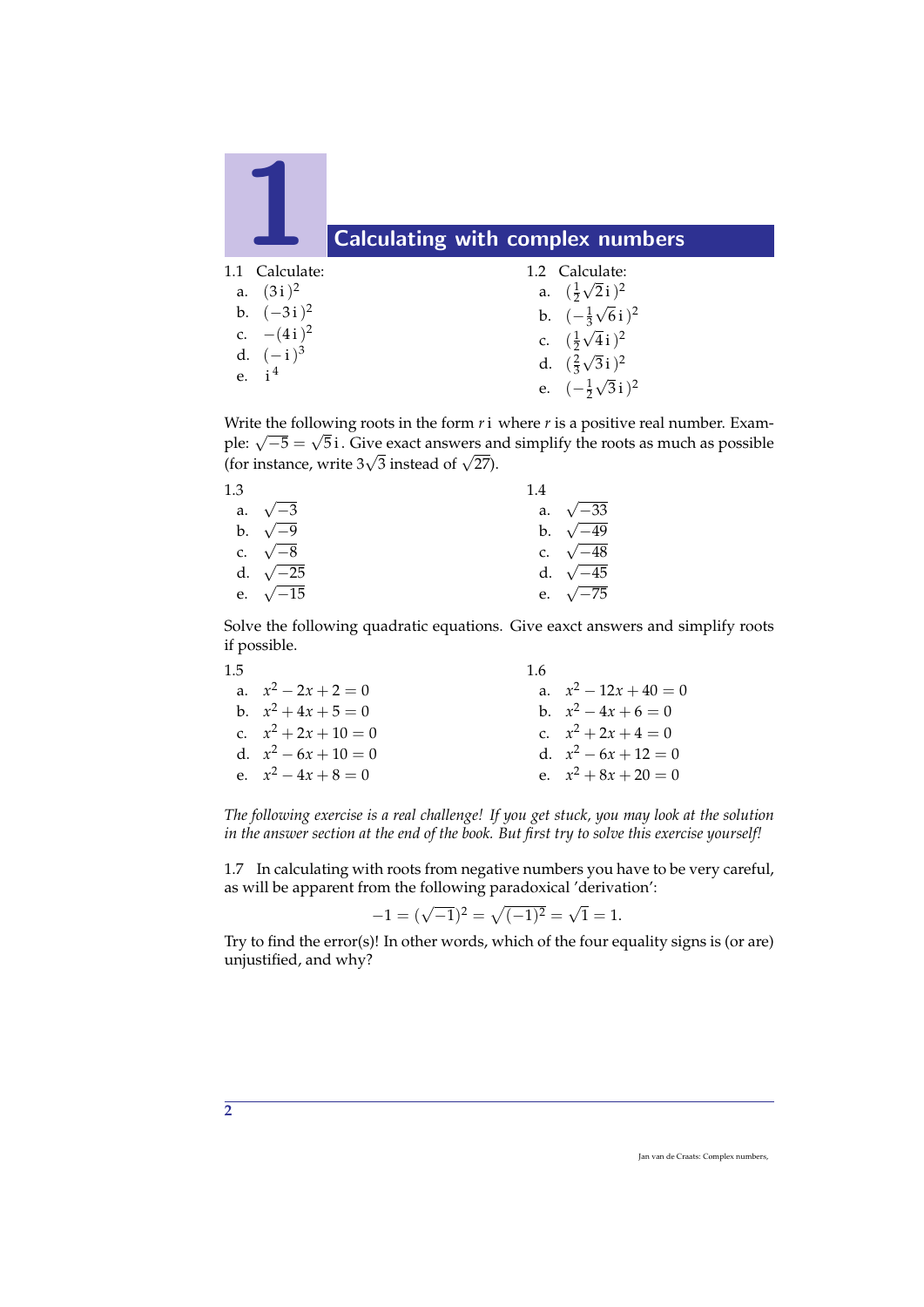#### Square roots of negative numbers

In school, you learned that there doesn't exist a number *x* for which  $x^2 = -1$ . Indeed, squares are never negative. But what if we *imagine* that there does exist such a number? A number—we call it " i " (from **i***maginary*)—for which

 $i^2 = -1$ 

holds true? One could call such a number a *square root of* −1, so i = √  $-1.$ Then also for other negative numbers a square root can be found if we apply the ordinary rules of calculation. For example, 6 i is a square root of −36 since  $(6 i)^2 = 6 i \times 6 i = 36 \times i^2 = 36 \times (-1) = -36$ . In a similar way, it can be shown that  $\sqrt{-13} = \sqrt{13} i$ , or that  $\sqrt{-12} = \sqrt{12} i = 2\sqrt{3} i$  (note that  $\sqrt{12} = \sqrt{4 \cdot 3} =$  $51 = 36 \times 1^{\circ} = 36 \times (-7)$ <br> $\sqrt{13}$  i, or that  $\sqrt{-12} =$ √  $12 i = 2$ In a simular way, it can<br> $\sqrt{3}i$  (note that  $\sqrt{12} =$  $^{\prime}$ e hat  $\sqrt{-13} = \sqrt{13}i$ , or that  $\sqrt{-12} = \sqrt{12}i = 2\sqrt{3}i$  (note that  $\sqrt{12} = \sqrt{4 \cdot 3} = \sqrt{4 \cdot 3}$ )  $2\sqrt{3}$ ).

What we have done, is finding a solution of the equation  $x^2 = -a$ , where *a* is what we have done, is finally a solution of the equation  $x^2 = -u$ , where u is<br>a positive number. We have discovered that  $\sqrt{a}$  i is a solution, but, of course, also  $-\sqrt{a}$  i is a solution:  $(-\sqrt{a}i)^2 = (-1)^2(\sqrt{a})^2i^2 = 1 \cdot a \cdot (-1) = -a$ . The also  $-\sqrt{u}$  i is a solution:  $(-\sqrt{u})^2 = (-1)^2(\sqrt{u})^2$  =  $1 \cdot u$ <br>complete soltion of the equation  $x^2 = -a$  therefore is  $x = \pm \sqrt{2a}$ *a* i .

#### The *abc*-formula

If we have a number i for which  $i^2 = -1$  holds, then we can solve any quadratic equation, even if its discriminant is negative. For instance, take  $x^2 + 2x + 5 = 0$ . Indeed:

$$
x2 + 2x + 5 = 0
$$
  
(x + 1)<sup>2</sup> + 4 = 0  
(x + 1)<sup>2</sup> = -4

yielding  $x + 1 = \pm 2i$  so  $x = -1 + 2i$  or  $x = -1 - 2i$ .

This boils down to applying the well-known *abc*-formula for solving quadratic equations. The solutions of the quadratic equation  $ax^2 + bx + c = 0$  are given by

$$
x_{1,2} = \frac{-b \pm \sqrt{b^2 - 4ac}}{2a}.
$$

If the discriminant  $b^2 - 4ac$  is negative, then  $4ac - b^2$  is positive, so  $\sqrt{b^2 - 4ac} =$ if the discriminant  $v^2 - 4ac$  is negative, then  $4ac - v^2$  is positive, so  $\sqrt{v^2 - 4ac} = \sqrt{(4ac - b^2)(-1)} = \sqrt{4ac - b^2}$  i. In the example above we had  $a = 1$ ,  $b = 2$ ,  $c = 5$  and  $b^2 - 4ac = 2^2 - 4 \cdot 1 \cdot 5 = -16$ , so, indeed,  $x_{1,2} = \frac{-2 \pm 4i}{2}$  $\frac{1}{2}$  =  $-1 \pm 2i$ .

|   | ٠ |        |
|---|---|--------|
|   | v |        |
|   |   |        |
|   |   |        |
|   |   | I<br>I |
| × |   | ۰.     |
|   |   |        |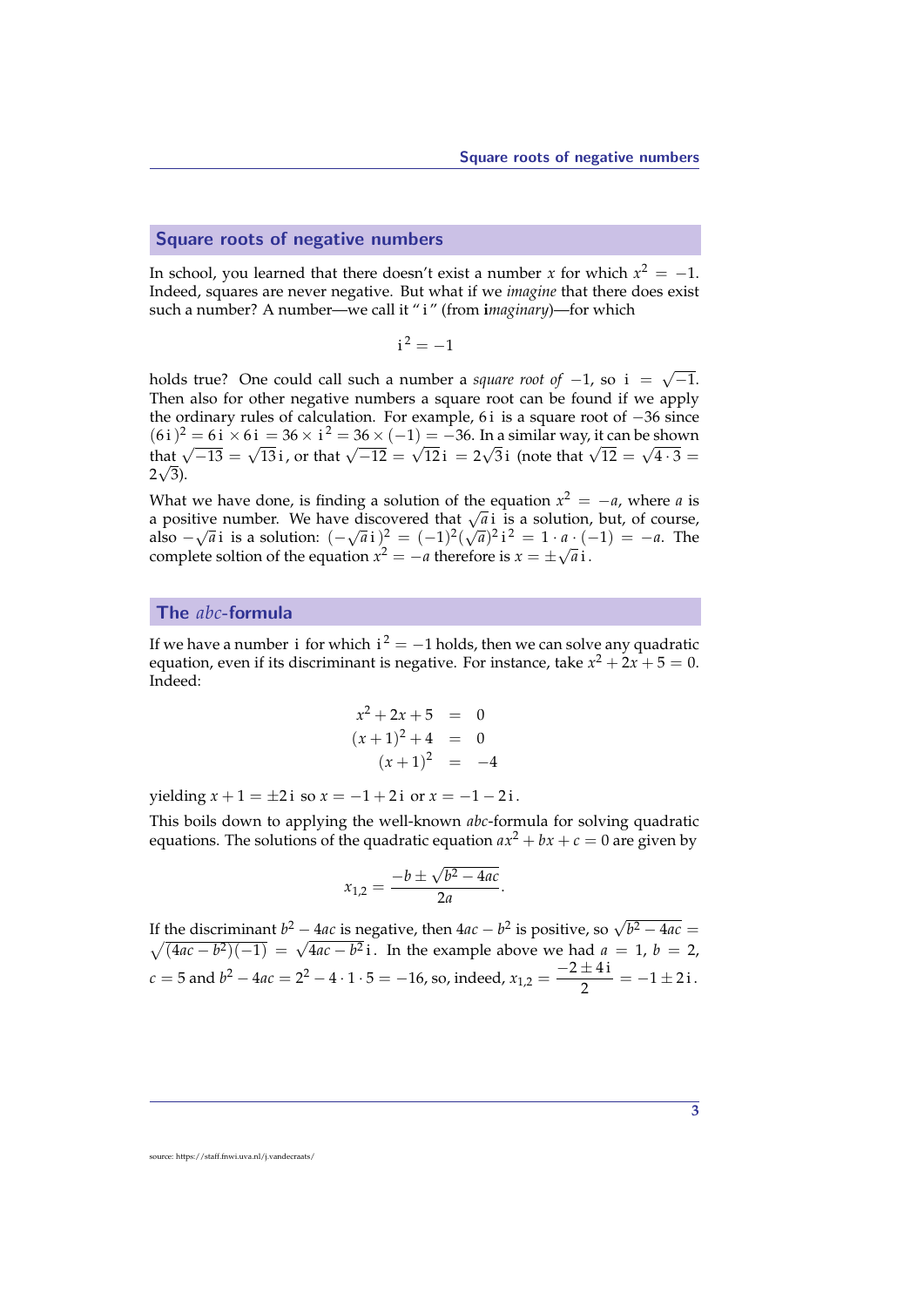Calculate the following complex numbers, draw them in the complex plane and calculate their absolute value.

|                              | 1.9               |
|------------------------------|-------------------|
| a. $(1-2i) + (3-4i)$         | a. $(1-2i)(3-4i)$ |
| b. $2i - (4 - 2i)$           | b. $2i(4-2i)$     |
| c. $(2-2i)+(-1+2i)$          | c. $(2-2i)(2+2i)$ |
| d. $(4-6i)-(1-3i)$           | d. $(1-3i)^2$     |
| e. $(2 - i) + (3 - 2i)$      | e. $(2 - i)^2$    |
|                              | 1.11              |
| a. $i^3$                     | a. $(-i)^5$       |
| b. $i^4$                     | b. $(2i)^3$       |
| c. $i^5$                     | c. $(-2i)^7$      |
|                              |                   |
| d. $i^{10}$<br>e. $i^{2006}$ | d. $(1+i)^3$      |
|                              |                   |

The complex numbers *z* for which  $Re(z) = 5$  holds, constitute the vertical line  $x = 5$  in the complex plane. Draw the following lines in the complex plane.

| 1.12 |                        | 1.13 |                              |
|------|------------------------|------|------------------------------|
|      | a. $Re(z) = 4$         |      | a. $Re(z) + Im(z) = 1$       |
|      | b. $Re(z) = -3$        |      | b. $Re(z) = 2 Im(z)$         |
|      | c. $Im(z) = 2$         |      | c. $Re(z) - 2Im(z) = 1$      |
|      | d. $Im(z) = -2$        |      | d. $Re(z) + Im(z) = 5$       |
|      | e. Im $(z)$ = Re $(z)$ |      | e. $Re(z) + Im(z) = Re(z) -$ |
|      |                        |      | Im(z)                        |

The complex numbers *z* for which  $|z| = 5$  holds, constitute the circle with radius 5 and center 0. Verify that the complex numbers *z* for which  $|z - 1| = 5$  holds, constitute the circle with radius 5 and center 1. Draw the following circles in the complex plane and for each circle give its center and its radius.

| 1 14 |              | 1.15 |                  |
|------|--------------|------|------------------|
|      | a. $ z =4$   |      | a. $ z+3 =4$     |
|      | b. $ z-1 =3$ |      | b. $ z - i  = 5$ |
|      | c. $ z-2 =2$ |      | c. $ z+2i =1$    |
|      | d. $ z-3 =1$ |      | d. $ z-1-i =3$   |
|      | e. $ z+1 =5$ |      | e. $ z+3-i =2$   |
|      |              |      |                  |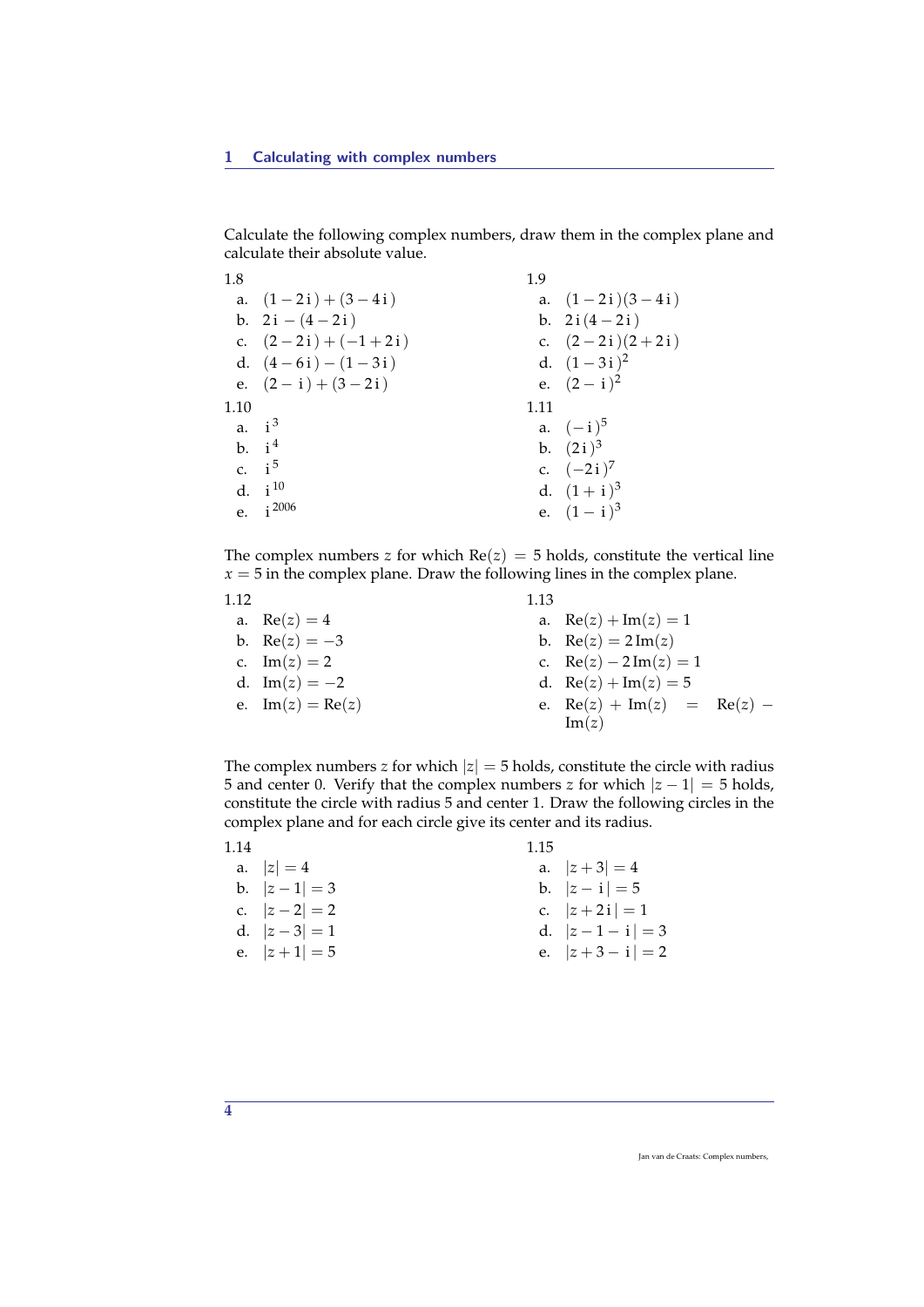#### The complex plane

In solving quadratic equations we have encountered numbers of the form  $a + bi$ . They are called *complex numbers*. For instance  $-1 + 2i$  or  $3 - 5i$ . Such numbers can be *added* as follows:  $(-1+2i) + (3-5i) = 2-3i$ . Or *subtracted* as follows:  $(-1+2i) - (3-5i) = -4+7i$ . Or even *multiplied*:

 $(-1+2i)(3-5i) = -3+5i+6i-10i^2 = -3+11i+10 = 7+11i$ . Just expand brackets and use that  $i^2 = -1$ .

A complex number  $a + bi$  is completely determined by the two real numbers  $a$ and *b*. Real numbers may be thought of as points on a line, the *real number line*. In a similar way, the complex numbers may be thought of as points in a plane, the *complex plane*. In this plane first a coordinate system has to be chosen. The complex number  $a + bi$  then corresponds to the point with coordinates  $(a, b)$ :



For the points on the *x*-axis we have  $b = 0$ . Instead of  $a + 0$  i we then simply write *a*. And for the points on the *y*-axis we have  $a = 0$ . Then we do not write  $0 + bi$  but simply *b* i. And instead of 1 i, of course, we simply write i.

The *x*-axis from now on will be called the *real axis* and the numbers on it the *real numbers*. The *y*-axis is called the *imaginary axis* and the numbers on it are called the *imaginary numbers*. Complex numbers often are denoted by the letter *z* or by Greek letters like  $\alpha$  (alpha). We then write  $z = x + y$  i or  $\alpha = a + bi$ .

If  $\alpha = a + bi$  is a complex number, then *a* is called its *real part*, notation  $a =$  $Re(\alpha)$ , and *b* is called its *imaginary part*, notation  $b = Im(\alpha)$ . The imaginary part,  $\text{Re}(\alpha)$ , and *b* is called its *imaginary part*, notation  $b = \text{Im}(\alpha)$ . The imaginary part, therefore, is a *real* number! The real number  $\sqrt{a^2 + b^2}$  is called the *absolute value* of *α*, notation |*α*|. Instead of absolute value one also often uses the word *modulus*. The absolute value of  $\alpha$  is the distance from  $\alpha$  to the origin (by the Pythagorean theorem). If *α* happens to be a real number, then |*α*| equals the ordinary absolute value of *α*.

**5**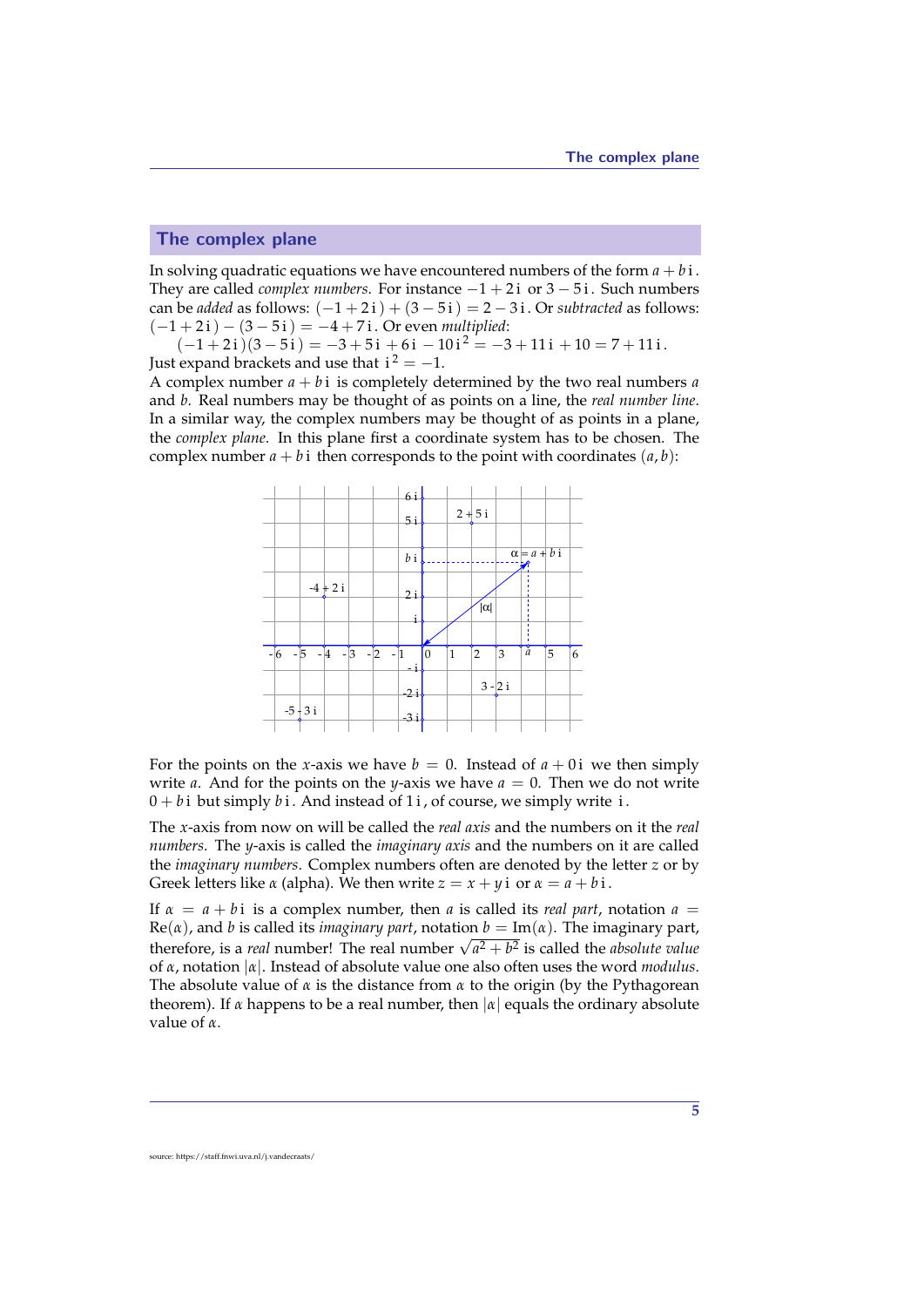Calculate the following quotients of complex numbers, i.e., write each quotient in the form  $a + bi$  with  $a$  and  $b$  real.

| 1.16 |                                | 1.17 |                         |
|------|--------------------------------|------|-------------------------|
| a.   | $\overline{3-4i}$              | a.   | $1-2i$<br>$3 + 4i$      |
| b.   | 3<br>$\overline{4-2i}$         | b.   | 2i<br>$\overline{1-2i}$ |
| c.   | $2 - 2i$<br>$\overline{-1+2i}$ | c.   | $\overline{i}$          |
| d.   | $4-6i$<br>$\overline{1-3i}$    | d.   | $1-3i$<br>$\ddot{i}$    |
| e.   | $2 - i$<br>$\overline{3-2i}$   | е.   | $1 + i$                 |

#### 1.18

| 1.18 |                              | 1.19 |                            |
|------|------------------------------|------|----------------------------|
| a.   | 3i<br>$4+3i$                 | a.   | $1-2i$<br>4i               |
| b.   | $3 + i$<br>$\overline{1-2i}$ | b.   | $2 - i$<br>$3 + 2i$        |
| c.   | $2 - i$<br>$-1+2i$           | c.   | $1 + i$<br>$\overline{4i}$ |
| d.   | $2 - i$<br>$\overline{1+2i}$ | d.   | $2 - i$<br>$-\overline{i}$ |
| e.   | $1+2i$<br>$\overline{2-i}$   | e.   | $1+3i$<br>$\overline{3-i}$ |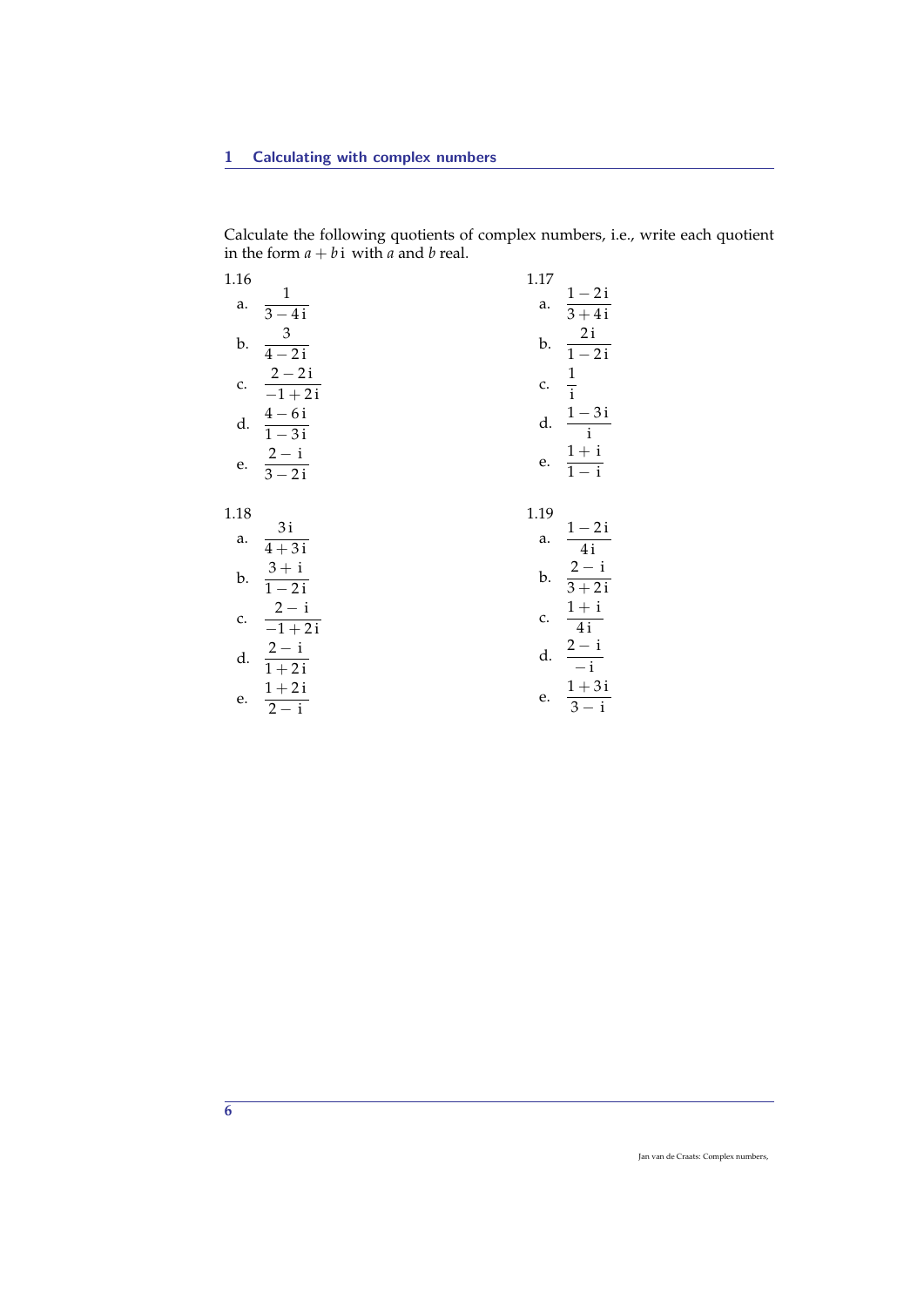#### Multiplication and division

Multiplying complex numbers is done by expanding brackets and using that  $i^2 = -1$ . In the previous section you already have seen an example of multiplying two complex numbers. It always goes like this:

$$
(a_1 + b_1 i)(a_2 + b_2 i) = a_1 a_2 + a_1 b_2 i + a_2 b_1 i + b_1 b_2 i^2
$$
  
= 
$$
(a_1 a_2 - b_1 b_2) + (a_1 b_2 + a_2 b_1) i.
$$

Division is the inverse operation of multiplication. We will teach you a trick to calculate the quotient of two complex numbers in a fast and simple manner. First we give an example:

$$
\frac{1-2i}{2+3i}=\frac{(1-2i)(2-3i)}{(2+3i)(2-3i)}=\frac{-4-7i}{4-6i+6i-9i^2}=\frac{-4-7i}{13}=-\frac{4}{13}-\frac{7}{13}i\,.
$$

In the third step we obtained in the denominator the *real* number 13, from which we subsequently could easily calculate the quotient in the desired form  $a + bi$ .

The trick apparently consists of multiplying numerator and denominator with *the same* complex number (which doesn't change the quotient). This number is the so-called *conjugated complex number* of the denominator. The conjugated complex number of  $\alpha = a + bi$  is the complex number  $a - bi$ , notation  $\bar{\alpha}$ . One gets  $\bar{\alpha}$  by flipping the sign of the imaginary part of *α*.

The trick above works because it produces in the denominator a number of the form

$$
\alpha \overline{a} = (a + bi)(a - bi) = a^2 - abi + abi - b^2i^2 = a^2 + b^2.
$$

This is always a *positive real number* (except if  $a = b = 0$ , but then we have  $\alpha = 0$ , and also for complex numbers it is impossible to divide by 0).

In the previous section we defined the *absolute value*  $|\alpha|$  of  $\alpha$  as  $|\alpha|$  =  $a^2 + b^2$ . Consequently, we have  $\alpha \bar{\alpha} = |\alpha|^2$  and also  $|\bar{\alpha}| = |\alpha|$ .

The only rules you should memorize on multiplication and division are:

To multiply complex numbers one should expand brackets using  $i^2 = -1$ . *To divide complex numbers one should multiply numerator and denominator by the conjugated complex number of the denominator and expand brackets.*

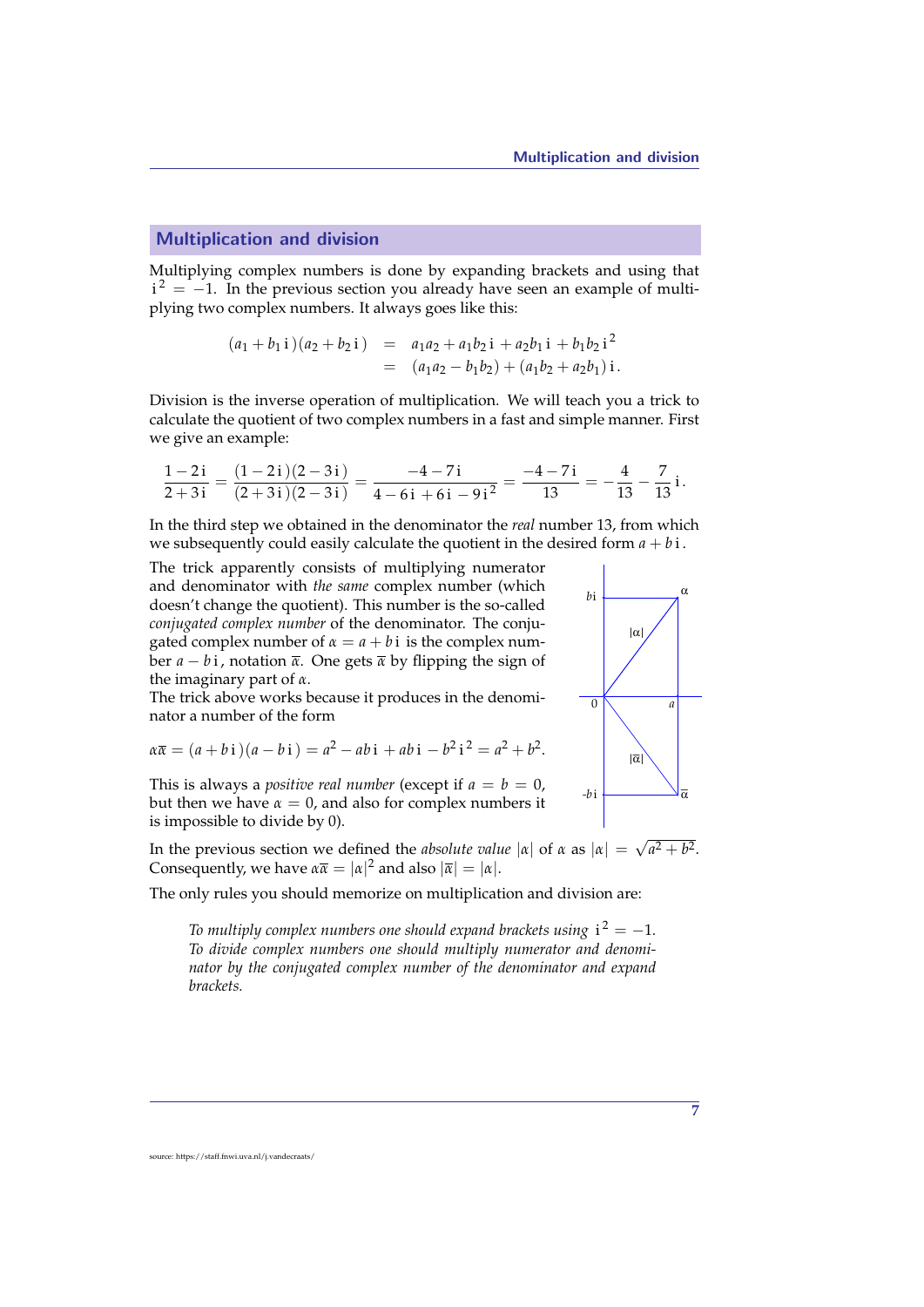#### 1 Calculating with complex numbers

#### Summary

Complex numbers are numbers of the form  $\alpha = a + bi$ , where *a* and *b* are *real* numbers. Complex numbers can be represented as points in a plane in which a coordinate system is chosen. The complex number  $\alpha = a + bi$  then is the point with coordinates (*a*, *b*).

#### *Terminology and notations:*

If  $α = a + bi$  then *a* is called the *real part* and *b* the *imaginary part* of  $α$ . If  $α = a + b$  i then  $\overline{α} = a - b$  i is called the *conjugated complex number* of *α*. If  $α = a + b$  i then  $|α| = \sqrt{a^2 + b^2}$  is called the *absolute value* or *modulus* of  $α$ . This is a non-negative real number. It is the distance from the point *α* to the origin.

Instead of  $\alpha = a + bi$  one sometimes writes  $\alpha = a + ib$ . The imaginary part then is written *after* the i instead of before the i .

#### *Calculation rules:*

Addition and subtraction (by coordinates):

$$
\begin{array}{rcl}\n\alpha_1 + \alpha_2 & = & (a_1 + b_1 \, \mathrm{i} \, ) + (a_2 + b_2 \, \mathrm{i} \, ) & = & (a_1 + a_2) + (b_1 + b_2) \, \mathrm{i} \\
\alpha_1 - \alpha_2 & = & (a_1 + b_1 \, \mathrm{i} \, ) - (a_2 + b_2 \, \mathrm{i} \, ) & = & (a_1 - a_2) + (b_1 - b_2) \, \mathrm{i} \, .\n\end{array}
$$

Multiplication:

$$
\alpha_1\alpha_2 = (a_1 + b_1 \mathbf{i})(a_2 + b_2 \mathbf{i}) = (a_1a_2 - b_1b_2) + (a_1b_2 + a_2b_1)\mathbf{i}.
$$

This is easy to memorize: expand brackets and use that  $i^2 = -1$ . In particular:  $a\overline{a} = (a + b i)(a - b i) = a^2 + b^2$ , so  $a\overline{a} = |\alpha|^2$ .

Division:

$$
\frac{\alpha_1}{\alpha_2} = \frac{\alpha_1 \overline{\alpha_2}}{\alpha_2 \overline{\alpha_2}} = \frac{(a_1 + b_1 i)(a_2 - b_2 i)}{(a_2 + b_2 i)(a_2 - b_2 i)}
$$
  
= 
$$
\frac{(a_1 a_2 + b_1 b_2) + (-a_1 b_2 + a_2 b_1) i}{a_2^2 + b_2^2} = \frac{a_1 a_2 + b_1 b_2}{a_2^2 + b_2^2} + \frac{-a_1 b_2 + a_2 b_1}{a_2^2 + b_2^2} i.
$$

This also is easy to memorize: multiply numerator and denominator by the conjugated complex number of the denominator and expand brackets.

For *real* numbers (i.e., complex numbers  $a + b$  i with  $b = 0$ ) the calculation rules are in agreement with the ordinary calculation rules for addition, subtraction, multiplication and division of real numbers. Consequently, the complex number system is an *extension* of the real number system. The real numbers are located on the horizontal axis, which is also called the *real axis*. The vertical axis is called the *imaginary axis*; the numbers on this axis are called *imaginary numbers*.

**8**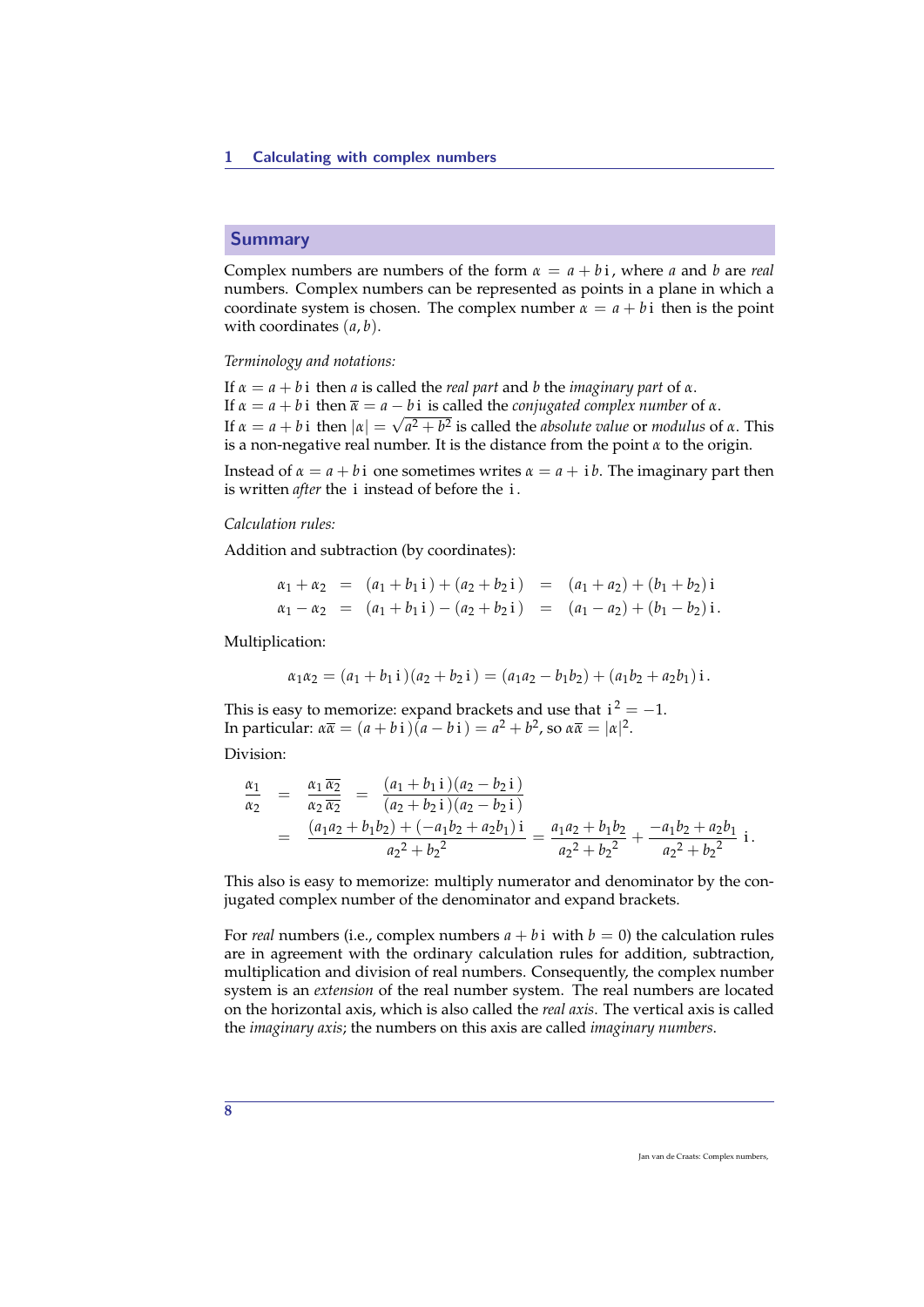## 2 The geometry of complex calculations

In the first section of this chapter you will learn how to view complex numbers as vectors. The sum and the difference of two complex numbers then are easily represented in a geometric setting. It is also easy to describe circles in this way. Next you will learn a new notation for complex numbers, the  $(r, \varphi)$ -notation, which is related to polar coordinates. With this notation, the calculation rules for multiplication and division of complex numbers will get a geometric interpretation in which a famous formula of Leonhard Euler plays an important role. We close this chapter by introducing the complex exponential function  $e^z$ , the complex sine function sin *z* and the complex cosine function cos *z*.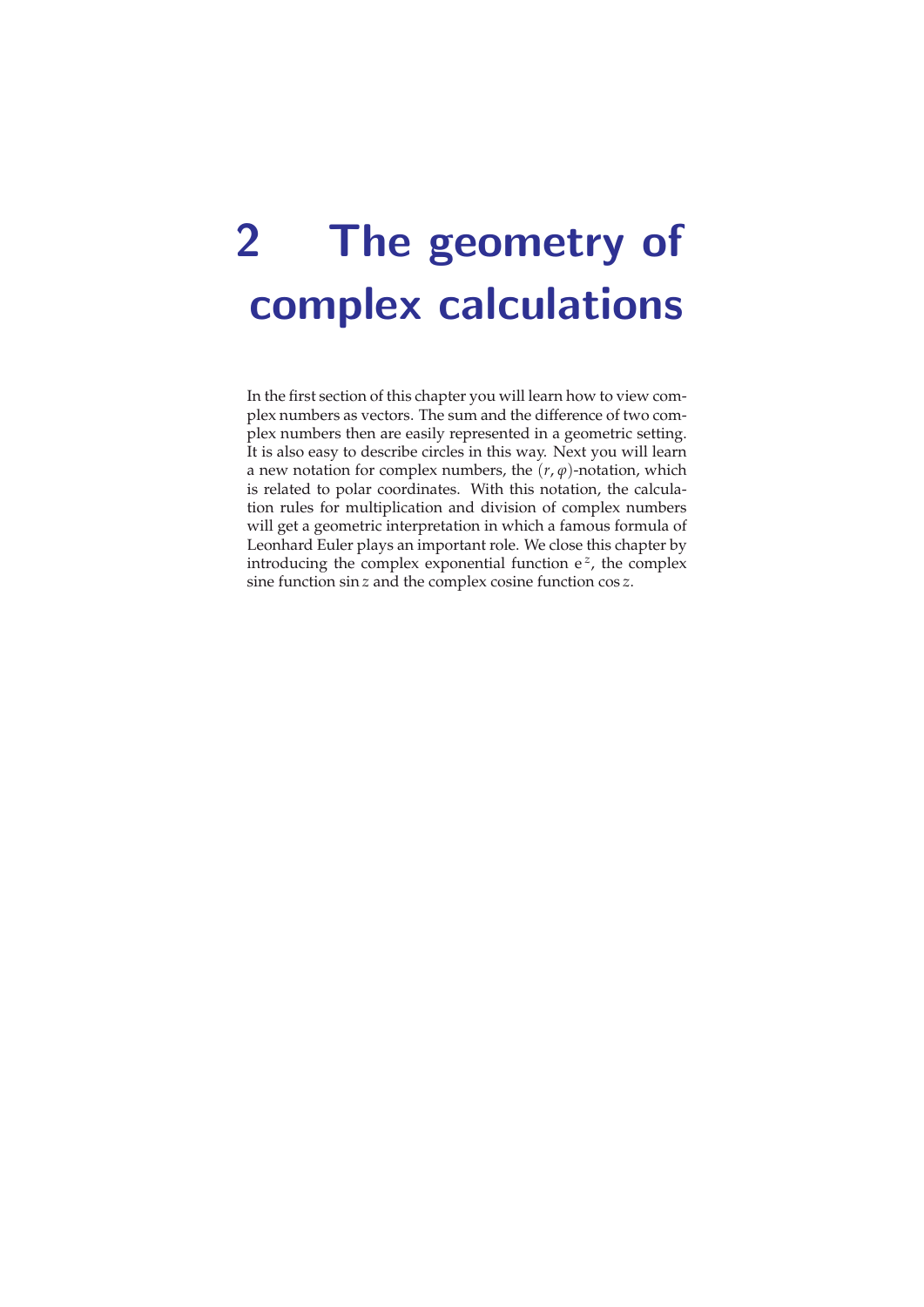

#### The geometry of complex calculations

2.1 In each of the following exercises two complex numbers  $\alpha$  and  $\beta$  are given. Calculate the complex number that corresponds to the vector with initial point *α* and endpoint *β*. Always check your answer with a drawing.

a.  $\alpha = i$ ,  $\beta = -2i$ **b**  $\overline{a}$   $\overline{b}$   $\overline{c}$   $\overline{b}$   $\overline{c}$   $\overline{d}$   $\overline{c}$   $\overline{d}$   $\overline{c}$   $\overline{c}$   $\overline{c}$   $\overline{c}$   $\overline{c}$   $\overline{c}$   $\overline{c}$   $\overline{c}$   $\overline{c}$   $\overline{c}$   $\overline{c}$   $\overline{c}$   $\overline{c}$   $\overline{c}$   $\overline{c}$   $\overline{c}$ 

b. 
$$
\alpha = 1 - 1, \beta = -2
$$

- c.  $\alpha = -2 + 3i$ ,  $\beta = 1 2i$
- d.  $\alpha = 4, \beta = -4$
- e.  $\alpha = 8i$ ,  $\beta = 8i$

2.2 For each of the previous exercises draw the vector corresponding to the complex number  $α + β$ . Take the origin as initial point.

2.3 Determine the equation of the following circles and write each in the form

$$
z\overline{z} - \overline{\alpha}z - \alpha \overline{z} + \alpha \overline{\alpha} - r^2 = 0
$$

*Example:* The equation of the circle with center  $1 + i$  and radius 2 is  $(z-(1+i))(\overline{z}-(1-i))=4$  which upon expanding brackets yields

$$
z\overline{z} - (1 - i)z - (1 + i)\overline{z} - 2 = 0.
$$

- a. The circle with center i and radius 3
- a. The circle with center 1 and radius 3<br>b. The circle with center  $1 i$  and radius  $\sqrt{2}$
- c. The circle with center 1 and radius 1
- d. The circle with center  $-2 + i$  and radius 2
- e. The circle with center  $1 2i$  and radius 1

*Not every equation which at first sight looks like a circle equation represents a circle. For instance, take zz* = −1*. This does not represent a circle, since the left-hand side is greater than or equal to* 0 *for each complex number z. Therefore, there are no complex numbers z satisfying this equation.*

2.4 Investigate which of the following equations represents a circle. If so, then determine its center and radius.

- a.  $z\overline{z} i z + i \overline{z} = 0$
- b.  $z\overline{z} + (1 + i)z + (1 i)\overline{z} = 2$
- c.  $z\bar{z} + 2iz 2i\bar{z} + 4 = 0$
- d.  $z\overline{z} + 2z + 2\overline{z} + 5 = 0$
- e.  $z\overline{z} + (2 i)z + (2 + i)\overline{z} 1 = 0$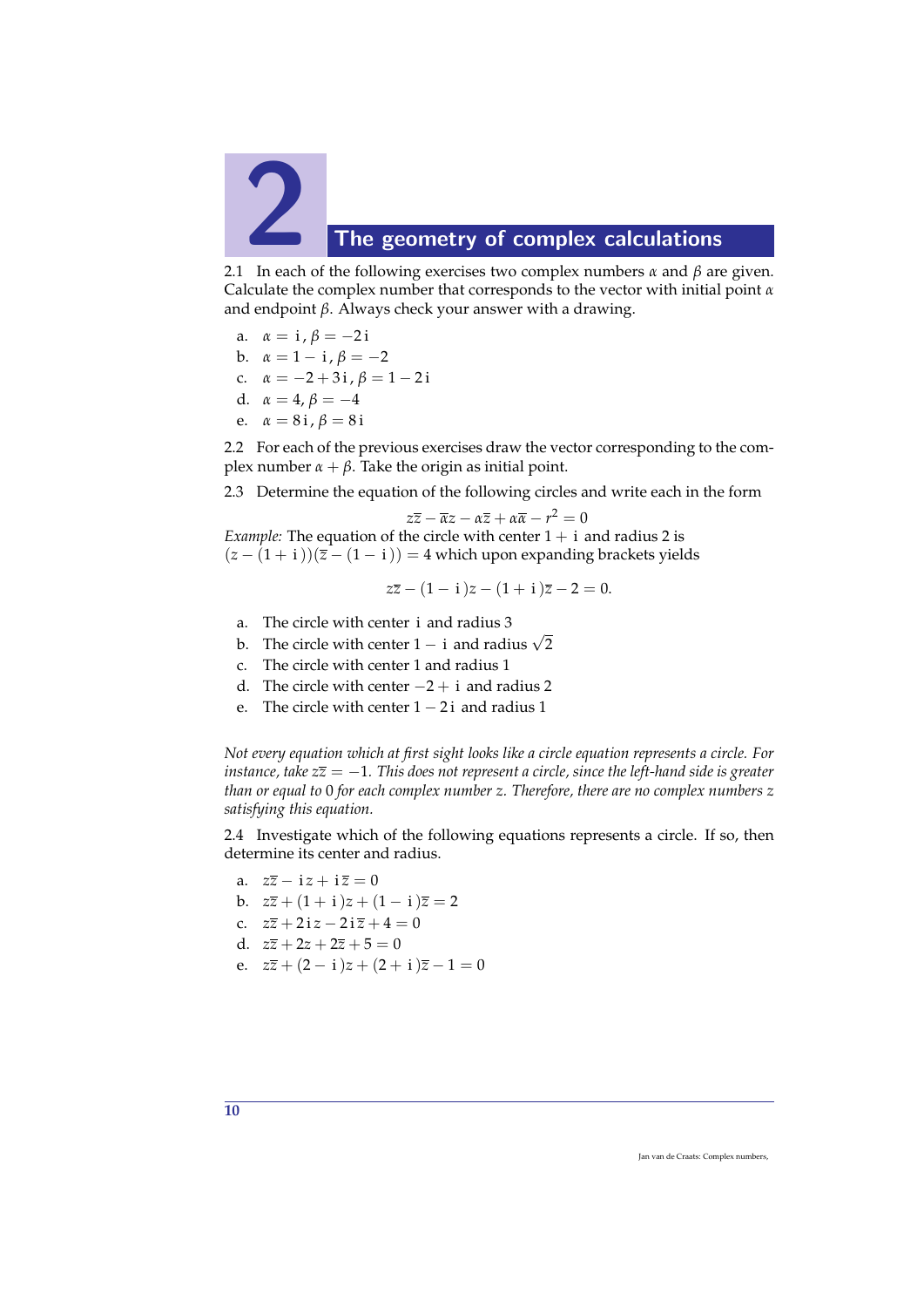#### Complex numbers as vectors

A vector in the plane can be represented by an arrow pointing from an *initial point* to an *end point*. Parallel arrows with the same direction and the same size represent the same vector.

In the complex plane, to each complex number *α* a vector may be associated by drawing an arrow from the origin to the point *α*. This vector then also can be represented by an arrow pointing from an arbitrary point *β* to the point  $α + β$ , since the points  $α + β$ ,  $β$ , 0, and  $α$  form a parallelogram (parallelogram construction of *α* + *β*).

The vector representation is convenient to picture the *difference*  $\beta - \alpha$  of two complex numbers  $\alpha$  and  $\beta$ :

 $β - α$  *is the vector (arrow) pointing from α to β.* 

Note that to find the complex number  $\beta - \alpha$  as a point in the complex plane, you have to start the arrow at the origin. Example:  $\alpha = 1 + 2i$ ,  $\beta = -1 + i$  so  $\beta - \alpha = -2 - i$ .

The vector representation is also convenient in working with circles. If *C* is a circle with center *α* and radius *r* then for each point *z* on *C* we have

$$
|z-\alpha|=r.
$$



α

 $\alpha + \beta$ 

Thus, the absolute value of  $z - \alpha$  equals  $r$ , in other words, the arrow pointing from *α* to *z* has length *r*.

In the figure above we have taken  $\alpha = -1 + i$  and  $r = 3$ . Therefore, that circle is given by  $|z - (-1 + i)| = 3$  so  $|z + 1 - i| = 3$ .

Sometimes it is also convenient not to work with the absolute value, but to use  $|w|^2 = w\overline{w}$  (see page 7) with  $w = z - \alpha$ . Then the equation of the circle *C* with center *α* and radius *r* can be written as

$$
(z-\alpha)(\overline{z}-\overline{\alpha})=r^2.
$$

The circle above therefore is given by  $(z + 1 - i)(\overline{z} + 1 + i) = 9$ , or, upon expanding brackets,

$$
z\overline{z} + (1 - i)\overline{z} + (1 + i)z - 7 = 0.
$$

The *unit circle*, the circle with center 0 and radius 1, is given by

$$
z\overline{z}=1.
$$

**11**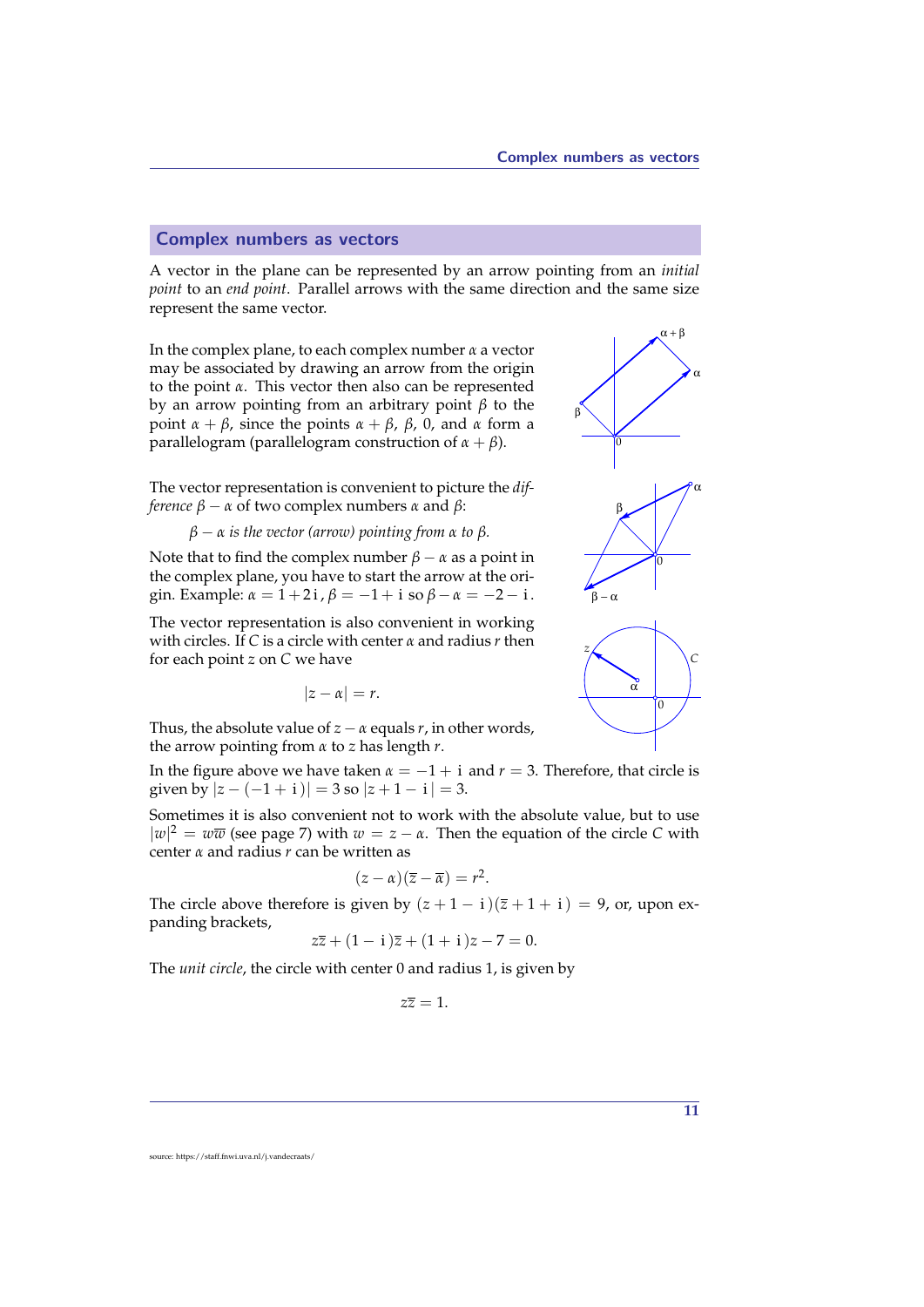#### 2 The geometry of complex calculations

*For some angles (given in radians) the sine and the cosine have a well-known exact value. For exam-*√ *ple,*  $\cos \frac{1}{6}\pi = \frac{1}{2}\sqrt{3}$ ,  $\sin \frac{1}{6}\pi = \frac{1}{2}$  and  $\cos \frac{1}{4}\pi =$  $\sin \frac{1}{4}\pi = \frac{1}{2}$ √ 2*. This means that the points α and β in the drawing to the right have nice exact rectan-*√ *gular coordinates, namely*  $\alpha = (\frac{1}{2}\sqrt{3}, \frac{1}{2})$  *and*  $\beta = (\frac{1}{2}\sqrt{3}, \frac{1}{2})$  $(\frac{1}{2}\sqrt{2}, \frac{1}{2}\sqrt{2})$ . Writing  $\alpha$  and  $\beta$  as complex numbers, *we therefore get*

$$
\alpha = \frac{1}{2}\sqrt{3} + \frac{1}{2}i
$$
 and  $\beta = \frac{1}{2}\sqrt{2} + \frac{1}{2}\sqrt{2}i$ .



Jan van de Craats: Complex numbers,

In the next exercises all given points are located on the unit circle. Draw these points and give their argument (in radians) in the form  $\varphi + 2k\pi$  (where *k* is an arbitrary integer). *Example:* arg  $i = \frac{1}{2}\pi + 2k\pi$ .

| 2.5    |                                                  | 2.6 |                                                  |
|--------|--------------------------------------------------|-----|--------------------------------------------------|
|        | $a. -i$                                          |     | a. $\frac{1}{2}\sqrt{2} - \frac{1}{2}\sqrt{2}i$  |
|        | $b. -1$                                          |     | b. $\frac{1}{2}\sqrt{3} - \frac{1}{2}i$          |
| c. $1$ |                                                  |     | c. $-\frac{1}{2}\sqrt{2} - \frac{1}{2}\sqrt{2}i$ |
|        | d. $-\frac{1}{2}\sqrt{2} + \frac{1}{2}\sqrt{2}i$ |     | d. $-\frac{1}{2}\sqrt{3} + \frac{1}{2}i$         |
|        | e. $\frac{1}{2} + \frac{1}{2}\sqrt{3}i$          |     | e. $\frac{1}{2} - \frac{1}{2}\sqrt{3}i$          |

Multiplication or division of complex numbers on the unit circle is done by adding or subtracting their arguments (see the explanation on the next page). Use this in the next exercises. Therefore, find solutions in a *geometric* way; not by expanding brackets!

2.8

| a. $(\frac{1}{2}\sqrt{2} + \frac{1}{2}\sqrt{2}i)^2$                                 | a. $(-i)/(\frac{1}{2}\sqrt{3}+\frac{1}{2}i)$                                                               |
|-------------------------------------------------------------------------------------|------------------------------------------------------------------------------------------------------------|
| b. $(\frac{1}{2}\sqrt{2}-\frac{1}{2}\sqrt{2}i)^3$                                   | b. $(\frac{1}{2}\sqrt{2}-\frac{1}{2}\sqrt{2}i)^2/(\frac{1}{2}\sqrt{3}+\frac{1}{2}i)$                       |
| c. $\left(-\frac{1}{2}\sqrt{3} + \frac{1}{2}i\right)^3$                             | c. $\left(-\frac{1}{2}\sqrt{2} - \frac{1}{2}\sqrt{2}i\right)/(\frac{1}{2}\sqrt{3} + \frac{1}{2}\sqrt{2}i)$ |
| d. $\left(-\frac{1}{2}\sqrt{3}-\frac{1}{2}i\right)^5$                               | $(\frac{1}{2}i)^3$                                                                                         |
| e. $(\frac{1}{2}\sqrt{3}-\frac{1}{2}i)(\frac{1}{2}\sqrt{2}-\frac{1}{2}\sqrt{2}i)^2$ | d. $(\frac{1}{2}\sqrt{3}-\frac{1}{2}i)^6/(\frac{1}{2}\sqrt{3}+\frac{1}{2}i)$                               |
|                                                                                     | e. $(\frac{1}{2} + \frac{1}{2}\sqrt{3}i)^3/(\frac{1}{2}\sqrt{2} - \frac{1}{2}\sqrt{2}i)^3$                 |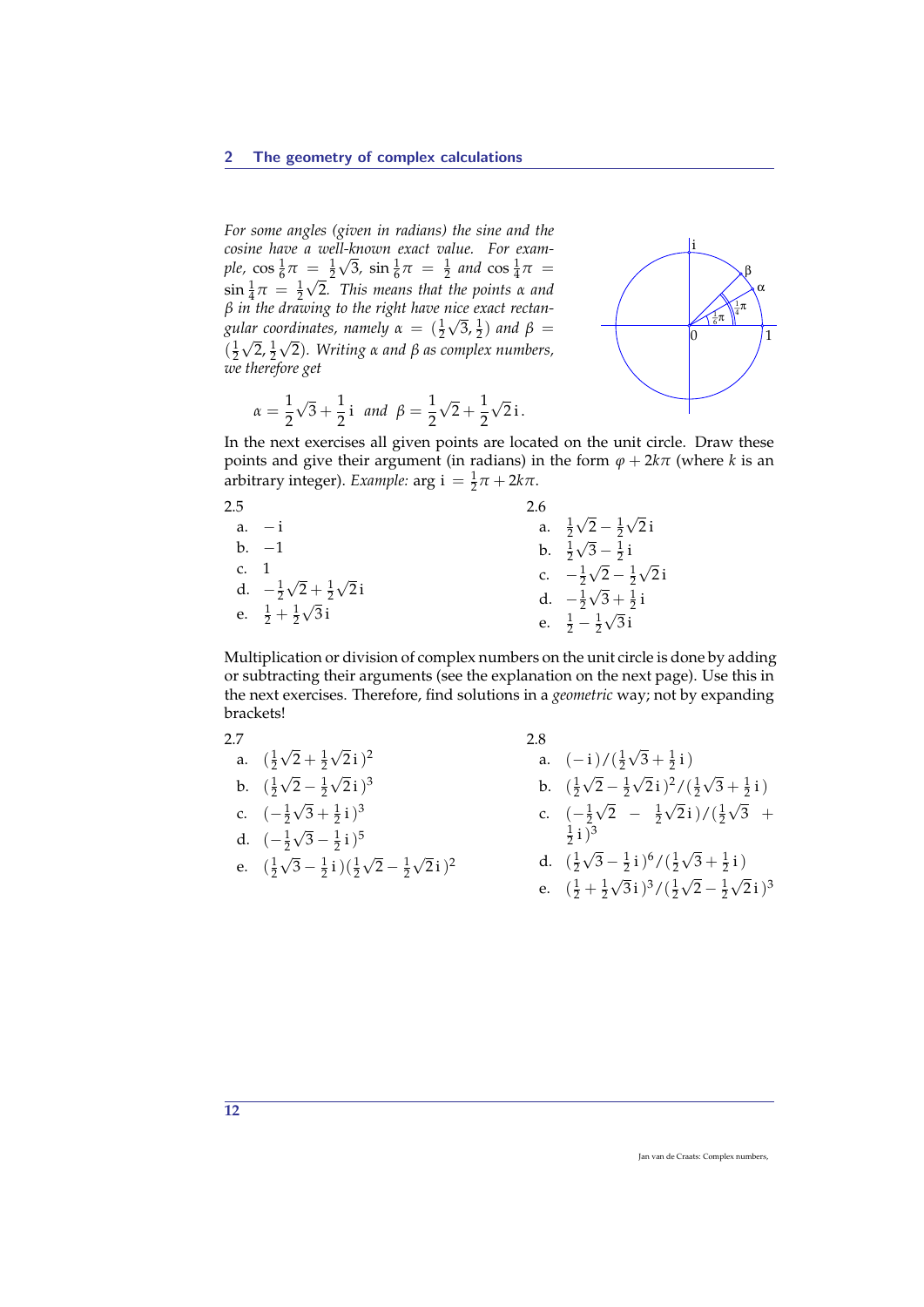#### Complex numbers on the unit circle

Each point on the unit circle (the circle with radius 1 and the origin as its center) has rectangular coordinates of the form  $(\cos \varphi, \sin \varphi)$ . Here,  $\varphi$  is the angle from the positive *x*-axis to the radius vector, the vector pointing from the origin to the given point ( $\varphi$  is de Greekse letter 'phi'). We always measure angles counterclockwise in radians (180° equals  $\pi$  radians). Angles are determined up to integer multiples of 2*π*.

Written as a complex number, a point on the unit circle therefore takes the form

$$
z = \cos \varphi + i \sin \varphi.
$$

Then, indeed, we have

source: https://staff.fnwi.uva.nl/j.vandecraats/

$$
|\cos\varphi + i\sin\varphi| = \sqrt{\cos^2\varphi + \sin^2\varphi} = \sqrt{1} = 1.
$$

The angle  $\varphi$  is called the *argument* of *z*, notation  $\varphi = \arg(z)$ . The argument is determined up to integer multiples of 2*π*.

What happens if two such numbers, for example  $z_1 = \cos \varphi_1 + i \sin \varphi_1$  and  $z_2 =$  $\cos \varphi_2 + i \sin \varphi_2$  are multiplied? Then

$$
z_1 z_2 = (\cos \varphi_1 + i \sin \varphi_1)(\cos \varphi_2 + i \sin \varphi_2)
$$
  
= 
$$
(\cos \varphi_1 \cos \varphi_2 - \sin \varphi_1 \sin \varphi_2) + i (\cos \varphi_1 \sin \varphi_2 + \sin \varphi_1 \cos \varphi_2)
$$

But according to well-known trigonometric rules, we have

$$
\cos \varphi_1 \cos \varphi_2 - \sin \varphi_1 \sin \varphi_2 = \cos(\varphi_1 + \varphi_2) \text{ and } \cos \varphi_1 \sin \varphi_2 + \sin \varphi_1 \cos \varphi_2 = \sin(\varphi_1 + \varphi_2)
$$

so

$$
z_1 z_2 = \cos(\varphi_1 + \varphi_2) + i \sin(\varphi_1 + \varphi_2).
$$

Therefore, this again is a a number *on the unit circle*, with as its argument the sum  $\varphi_1 + \varphi_2$  of the arguments of  $z_1$  and  $z_2$ , so we have:

*The product*  $z_1z_2$  *of two complex numbers on the unit circle again is a number on the unit circle. Its argument is the sum*  $\arg(z_1) + \arg(z_2)$ *of the arguments of*  $z_1$  *and*  $z_2$ *.* 

Similarly, for the quotient of two such complex numbers, we have:

*The quotient <sup>z</sup>*<sup>1</sup>  $\frac{21}{z_2}$  *of two complex numbers on the unit circle again is a number on the unit circle. Its argument is the difference*  $arg(z_1)$  –  $arg(z_2)$  *of the arguments of*  $z_1$  *and*  $z_2$ *.* 

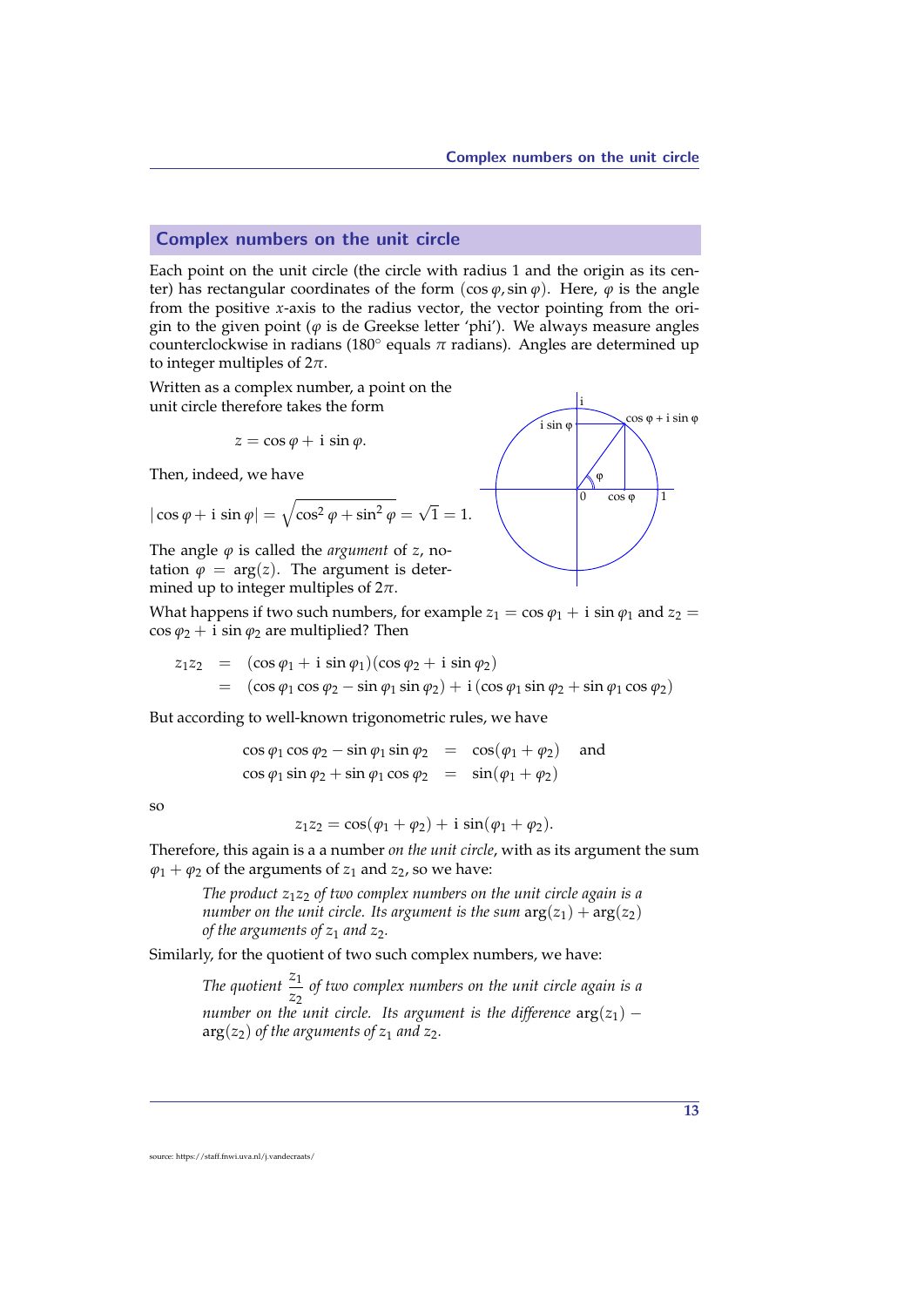By substituting  $\varphi = \pi$  in Euler's formula on the next page, we get:

$$
e^{\pi i} = \cos \pi + i \sin \pi = -1 + i 0 = -1
$$

so

$$
e^{\pi i} + 1 = 0.
$$

This also is a famous formula by Euler. It combines the five most important constants in mathematics, e,  $\pi$ , i, 1 and 0.

Calculate:

| 2.9  |                                                         | 2.10 |                                                         |
|------|---------------------------------------------------------|------|---------------------------------------------------------|
|      | a. $e^{-\pi i}$                                         |      | a. $e^{-\frac{3}{2}\pi i}$                              |
|      | b. $e^{2\pi i}$                                         |      | b. $e^{\frac{2}{3}\pi i}$                               |
|      | c. $e^{\frac{1}{2}\pi i}$                               |      | c. $e^{\frac{5}{2}\pi i}$                               |
|      | d. $e^{3\pi i}$                                         |      | d. $e^{-\frac{13}{6}\pi i}$                             |
|      | e. $e^{4\pi i}$                                         |      | e. $e^{2006\pi i}$                                      |
| 2.11 |                                                         | 2.12 |                                                         |
|      | a. $e^{-\pi i} e^{\frac{2}{3}\pi i}$                    |      | a. $\frac{e^{-\frac{3}{4}\pi i}}{e^{\frac{3}{4}\pi i}}$ |
|      | b. $e^{3\pi i}e^{-2\pi i}$                              |      | b. $\frac{e^{\frac{2}{3}\pi i}}{e^{\frac{1}{6}\pi i}}$  |
|      | c. $e^{\frac{1}{3}\pi i}e^{-\pi i}$                     |      | c. $e^{\frac{5}{2}\pi i}e^{3\pi i}$                     |
|      | d. $\frac{e^{\frac{1}{2}\pi i}}{e^{\frac{3}{2}\pi i}}$  |      | d. $\frac{e^{\frac{7}{6}\pi i}}{e^{\frac{2}{3}\pi i}}$  |
|      | e. $\frac{e^{-\frac{1}{4}\pi i}}{e^{\frac{3}{4}\pi i}}$ |      | e. $\frac{e^{\pi i}}{e^{4\pi i}}$                       |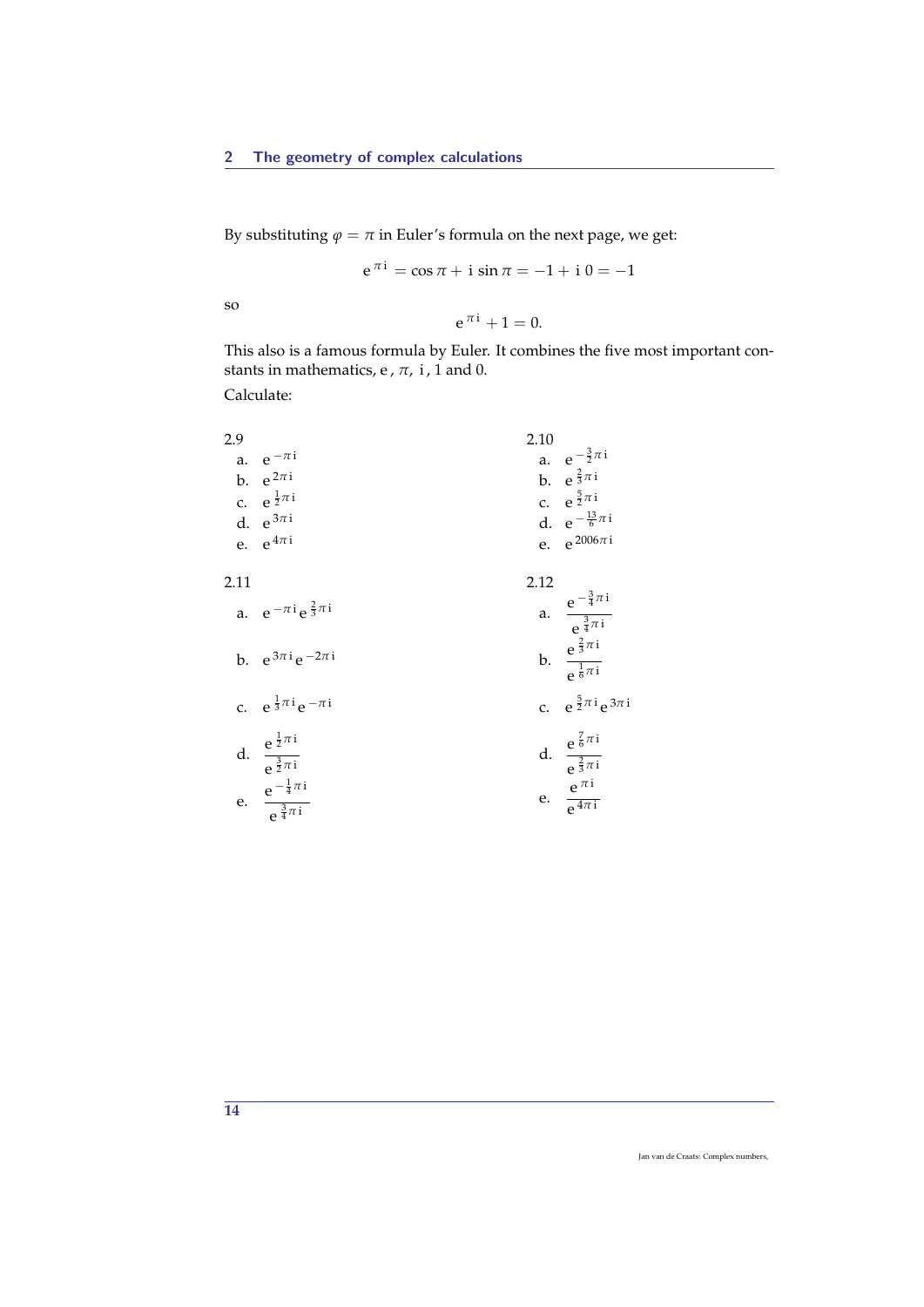#### Formulas of Euler

In the eighteenth century the great mathematician Leonhard Euler proved the formula

 $e^{\,i\,\phi} = \cos\varphi + i\,\sin\varphi.$ 

We will not explain Euler's proof here, but rather present his formula as a *definition*, or, if you like, an *abridged notation.* Instead of  $\cos \varphi + i \sin \varphi$ , from now on we will write  $e^{i\varphi}$  (or  $e^{\varphi i}$ ). Note, however, that this doesn't involve the wellknown real exponential function, since the exponent  $i \varphi$  is not a real number but an *imaginary* number. And, of course, there is more to it: later we will define the function  $e^z$  for arbitrary complex numbers *z* (see page 19).



In the previous section we showed that

$$
(\cos \varphi_1 + i \sin \varphi_1)(\cos \varphi_2 + i \sin \varphi_2) = \cos(\varphi_1 + \varphi_2) + i \sin(\varphi_1 + \varphi_2).
$$

In the new notation, this looks much more familiar:

$$
e^{i\varphi_1}e^{i\varphi_2}=e^{i(\varphi_1+\varphi_2)}.
$$

Just as for real exponential functions, we have in this case: *in multiplying imaginary powers of* e , *the exponents must be added.* And, of course, also:

$$
\frac{e^{i\varphi_1}}{e^{i\varphi_2}}=e^{i(\varphi_1-\varphi_2)}.
$$

*In dividing imaginary powers of* e , *the exponents must be subtracted.*

Substituting −*ϕ* for *ϕ* in Euler's formula above, yields

$$
e^{-i\varphi} = \cos(-\varphi) + i\sin(-\varphi) = \cos\varphi - i\sin\varphi.
$$

Adding the two formulas, we get e <sup>i  $\varphi$ </sup> + e <sup>- i  $\varphi$ </sup> = 2 cos  $\varphi$ , i.e.

$$
\cos\varphi=\frac{e^{i\varphi}+e^{-i\varphi}}{2}.
$$

Subtracting the two formulas, we get e  ${}^{i\,\phi}$  – e  ${}^{-i\,\phi}$  = 2 i sin  $\phi$ , i.e.

$$
\sin \varphi = \frac{e^{i\varphi} - e^{-i\varphi}}{2i}.
$$

Also these two famous formulas were found by Euler.

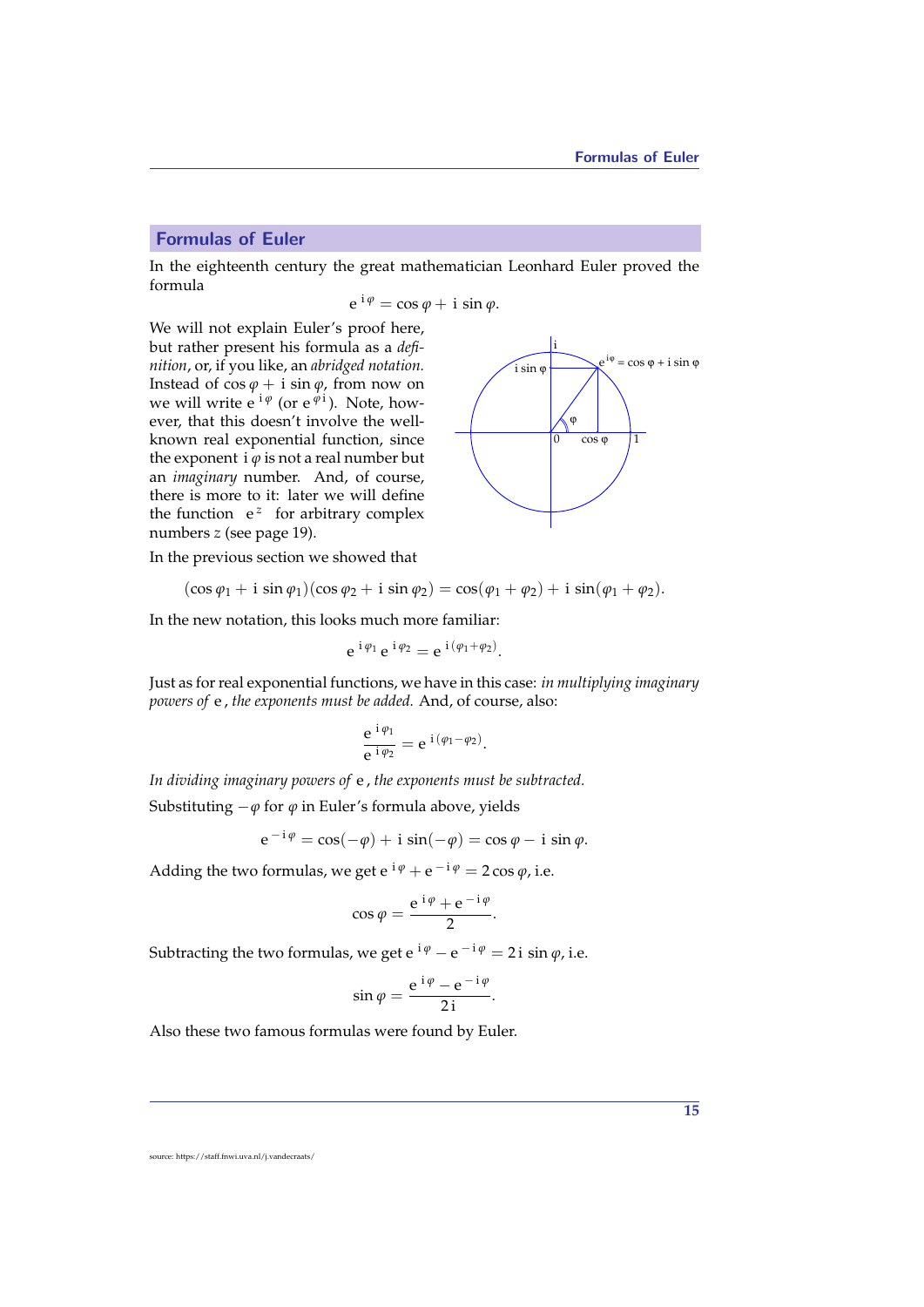Write the following complex numbers in  $(r, \varphi)$  notation. Use the arctangent function (inverse tangent function) on a calculator. Use radians and give your answers rounded to 4 decimals.

| 2.13 |            | 2.14 |             |
|------|------------|------|-------------|
|      | a. $1+2i$  |      | a. $2 + i$  |
|      | $h. 4-2i$  |      | b. $2-i$    |
|      | c. $2-3i$  |      | $c. -i$     |
|      | d. $-2-3i$ |      | d. $-5 + i$ |
|      | e. $-3$    |      | e. $-3i$    |
|      |            |      |             |

2.15 Write the next complex numbers in  $x + iy$  notation. Use a calculator and give your answers rounded to 4 decimals. a.  $2e^{2i}$ 

2.16 Take  $z = 3e^{-2i}$ . Write the following numbers in  $(r, \varphi)$  notation: a. *z* b.  $z^2$ c.  $(\bar{z})^5$ d.  $\frac{1}{z}$ 

d. 1.2e 2.5 i e. e 3.1415 i e.  $z^n$  (integer *n*)

2.17 Let be given the complex numbers  $z_1 = 2e^{5i}$  and  $z_2 = 3e^{-2i}$ . Show, using the  $(r, \varphi)$  notation, that

a.  $\overline{z_1 z_2} = \overline{z_1} \, \overline{z_2}$ b.  $\left(\frac{z_1}{z}\right)$ *z*2  $=$  $\frac{\overline{z_1}}{2}$ *z*2

b.  $3e^{-i}$ c.  $0.2e^{0.3i}$ 

2.18 Using the  $(r, \varphi)$  notation, show that in general for all complex numbers  $z_1 = r_1 e^{i \phi_1}$  and  $z_2 = r_2 e^{i \phi_2}$  we have

a.  $\overline{z_1 z_2} = \overline{z_1} \overline{z_2}$ b.  $\left(\frac{z_1}{z}\right)$ *z*2  $=$  $\frac{\overline{z_1}}{2}$ *z*2

*Hint:* use the same method as in the previous exercise, but this time with letters instead of numbers.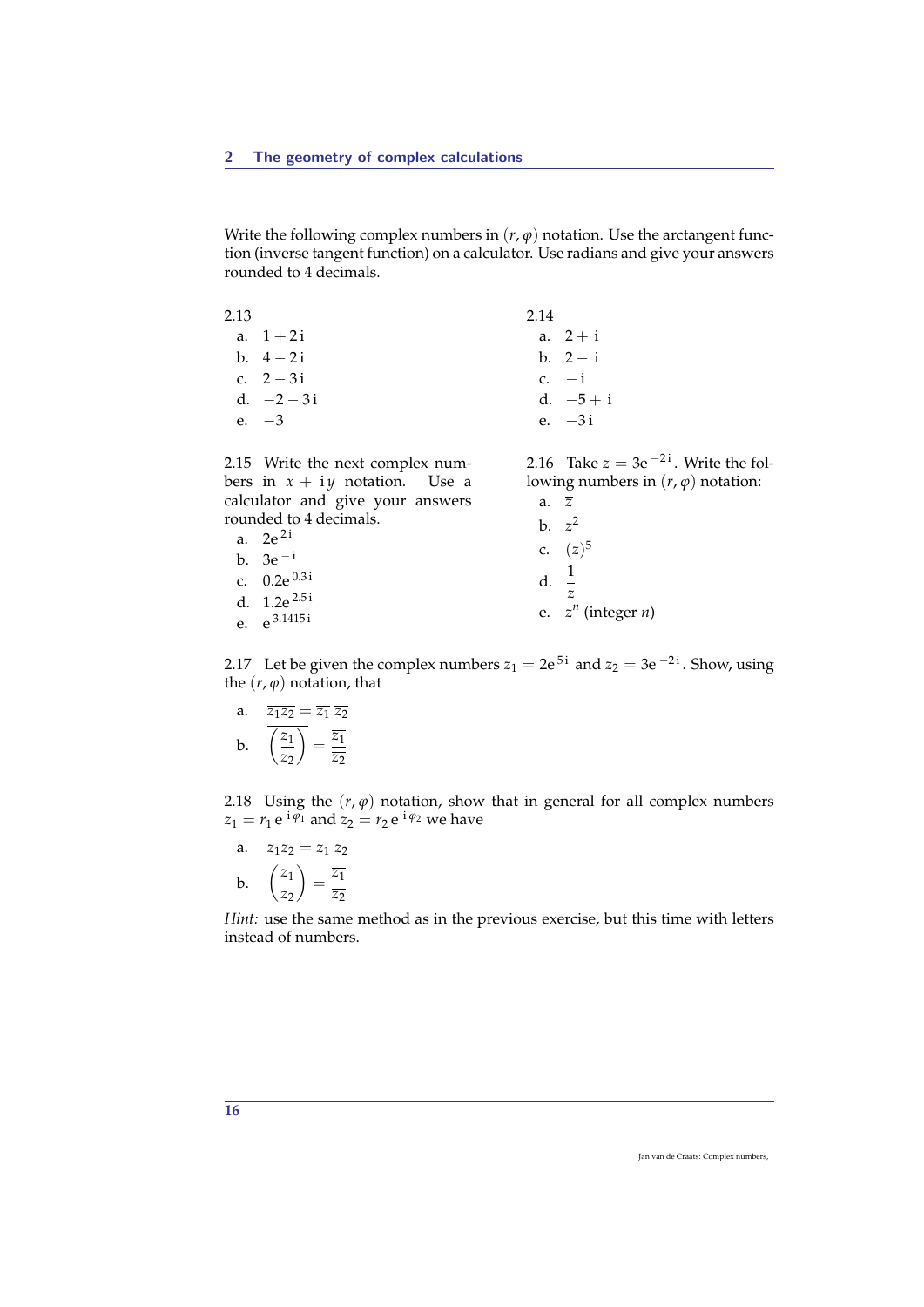#### The  $(r, \varphi)$  notation for complex numbers

Each complex number  $z = x + iy$  can be written in the form

$$
z = r(\cos\varphi + i\sin\varphi)
$$

where  $r = |z| = \sqrt{x^2 + y^2}$  is the absolute value of *z*, and  $\varphi = \arg(z)$  is the argument of *z*, i.e., the angle from the positive *x*-axis to the radius vector (the vector from the origin to the point *z*). Then  $x = r \cos \varphi$  and  $y = r \sin \varphi$ .

The abridged notation from the previous section yields

$$
z=r\,\mathrm{e}^{\mathrm{i}\,\varphi}.
$$

This is called the  $(r, \varphi)$  *notation* or *polar notation* (since it is related to polar coordinates).

The  $(r, \varphi)$  notation is very convenient for multiplication and division:

$$
z_1 z_2 = r_1 e^{i \varphi_1} r_2 e^{i \varphi_2} = r_1 r_2 e^{i (\varphi_1 + \varphi_2)}
$$
  

$$
\frac{z_1}{z_2} = \frac{r_1 e^{i \varphi_1}}{r_2 e^{i \varphi_2}} = \frac{r_1}{r_2} e^{i (\varphi_1 - \varphi_2)}.
$$



*For multiplying complex numbers the absolute values are multiplied and the arguments are added. For dividing complex numbers the absolute values are divided and the arguments are subtracted.*

The relations between *x*, *y*, *r* and  $\varphi$  are

$$
x = r \cos \varphi, \quad y = r \sin \varphi
$$

$$
r = \sqrt{x^2 + y^2}, \quad \tan \varphi = \frac{y}{x}.
$$

Using these relations, the notation  $z = x + iy$  of a complex number *z* can be converted to the  $(r, \varphi)$  notation  $z = r e^{i\varphi}$  and vice versa. There are, however, some subtle intricacies in determining  $\varphi$  if  $x$  and  $y$  are given. In the first place,  $\varphi$  is not defined if  $x = y = 0$ . Furthermore, if  $x = 0, y > 0$  then  $\varphi = \frac{\pi}{2}$ , and if  $x = 0$ ,  $y < 0$  then  $\varphi = -\frac{\pi}{2}$ . In all other cases  $\varphi$  can be calculated using the arctangent function (the inverse tangent function). Note, however that the arctangent function always produces a value between  $-\frac{\pi}{2}$  and  $\frac{\pi}{2}$ . For complex numbers  $z = x + iy$  in the left half plane (i.e., with  $x < 0$ ) you have to add  $\pi$ .

$$
\varphi = \arctan \frac{y}{x} + 2k\pi \text{ if } x > 0 \quad \text{and} \quad \varphi = \arctan \frac{y}{x} + \pi + 2k\pi \text{ if } x < 0.
$$

Recall that the argument is determined up to integer multiples of 2*π*.

**17**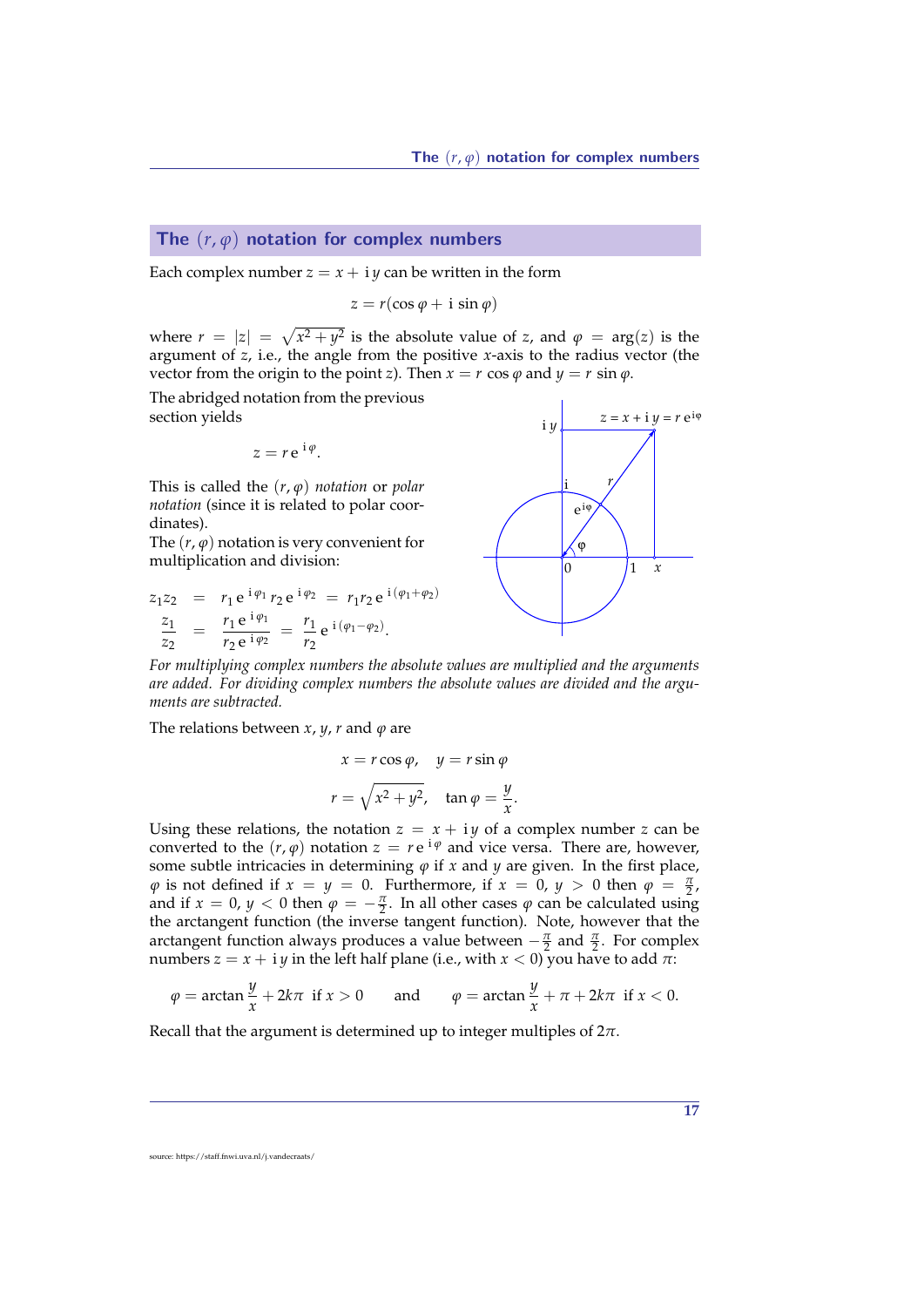Write the following complex numbers in the notation  $x + i y$ . Use a calculator and give your answers rounded to 4 decimals.

| 2.19 |                     | 2.20 |                 | 2.21 |                         |
|------|---------------------|------|-----------------|------|-------------------------|
|      | a. $e^{2+2i}$       |      | a. $e^{-3+i}$   |      | a. $cos(i)$             |
|      | b. $e^{3-i}$        |      | b. $e^{3-0.5i}$ |      | b. $\cos(\pi + i)$      |
|      | c. $e^{0.2+0.3i}$   |      | c. $e^{-2-3i}$  |      | c. $sin(-2i)$           |
|      | d. $e^{1.2+2.5i}$   |      | d. $e^{-1+5i}$  |      | d. $sin(-2-3i)$         |
|      | e. $e^{-0.5+3.14i}$ |      | e. $e^{0.8+3i}$ |      | e. $sin(4\pi - 2 - 3i)$ |

In the next exercise you will be exploring the complex function  $w = e^z$  using the fig*ure below. It is not easy to 'graph' complex functions, since both z and w are complex numbers, situated in a complex plane. To picture a 'graph' of such a function, a fourdimensional space would be needed. Instead, we draw two complex planes, one z-plane and one w-plane, and indicate corresponding z-values and w-values in some way. Below, we already have given it a start.*



#### 2.22

- a. Verify that the vertical segment  $0 \le y \le 2\pi$  of the *y*-axis in the *z*-plane is mapped onto the unit circle in the *w*-plane in the indicated way.
- b. The images of  $z = 0$  and  $z = 2\pi i$  in the *w*-plane are not drawn completely correct. What is wrong, and why are they drawn in this way?
- c. In the blue strip in the *z*-plane a number of horizontal lines have been drawn. Find their images in the *w*-plane.
- d. Does there exist a point *z* that is mapped onto the origin in the *w*-plane? If so, find it, if not, explain why such a *z* doesn't exist.
- e. Determine the images in the *w*-plane of the vertical segments  $x = 1, 0 \le$ *y*  $\leq$  2 $\pi$  and  $x = -1$ ,  $0 \leq y \leq 2\pi$  in the *z*-plane.
- f. What is the image of the full *y*-axis?
- g. Calculate all points *z* that are mapped onto  $w = i$  in the *w*-plane.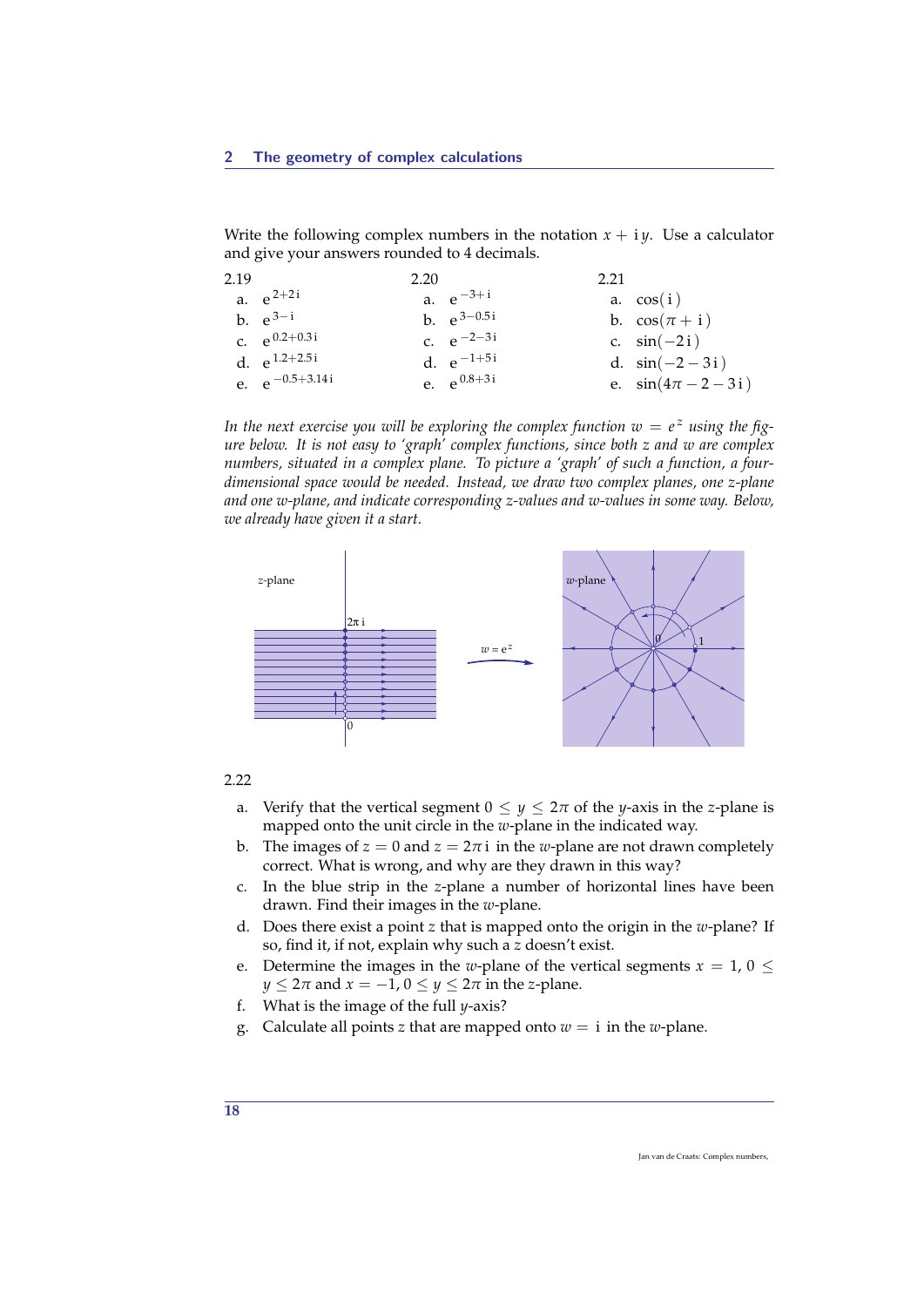#### The complex functions  $e^z$ ,  $\cos z$  and  $\sin z$

The real exponential function e<sup>x</sup> is well-known, and we have learned in former sections that

$$
e^{iy} = \cos y + i \sin y.
$$

This means that we know the function e<sup>z</sup> for all *z* values that are purely real and all *z* values that are purely imaginary. For arbitrary complex numbers  $z = x + iy$ we now define

$$
e^z = e^x e^{iy}.
$$

With this definition we have  $e^{z_1+z_2} = e^{z_1}e^{z_2}$  for all complex numbers  $z_1$  and  $z_2$ since

$$
e^{z_1+z_2} = e^{(x_1+x_2)+i(y_1+y_2)} = e^{x_1+x_2} e^{i(y_1+y_2)} = e^{x_1} e^{x_2} e^{iy_1} e^{iy_2}
$$
  
=  $e^{x_1} e^{iy_1} e^{x_2} e^{iy_2} = e^{x_1+iy_1} e^{x_2+iy_2} = e^{z_1} e^{z_2}.$ 

For all integer real numbers *k* we have  $e^{2k\pi i} = 1$ , so

$$
e^{z+2k\pi i} = e^z e^{2k\pi i} = e^z.
$$

In other words: *the function* e<sup>z</sup> is periodic with period  $2\pi$  i. Furthermore, we have  $|e^z| = e^x$  and  $\arg(e^z) = y + 2k\pi$  since  $e^x e^{iy}$  is no else than the polar notation for  $e^z$  with  $r = e^{\overline{x}}$ .

Using Euler's formulas we define the cosine function and the sine function for arbitrary complex numbers *z* as follows:

$$
\cos z = \frac{e^{iz} + e^{-iz}}{2}
$$
 and  $\sin z = \frac{e^{iz} - e^{-iz}}{2i}$ .

From the fact that  $e^z$  is periodic with period  $2\pi i$  it follows that the cosine and the sine functions are *periodic with period* 2*π*, just as expected:

$$
cos(z + 2k\pi) = cos z
$$
 and  $sin(z + 2k\pi) = sin z$  for all integers k.

Without proof or further explanations we mention that the functions e<sup>z</sup>, cos *z* and sin *z* are also *differentiable* and that the well-known differentiation rules also hold in the complex case. For example, we have

$$
\frac{d}{dz}(\mathrm{e}^z) = \mathrm{e}^z
$$

in other words: *the function e<sup>z</sup>* equals its own derivative. Also the following wellknown formulas keep valid for the complex sine and cosine functions:

$$
\frac{d}{dz}(\cos z) = -\sin z \quad \text{and} \quad \frac{d}{dz}(\sin z) = \cos z.
$$

**19**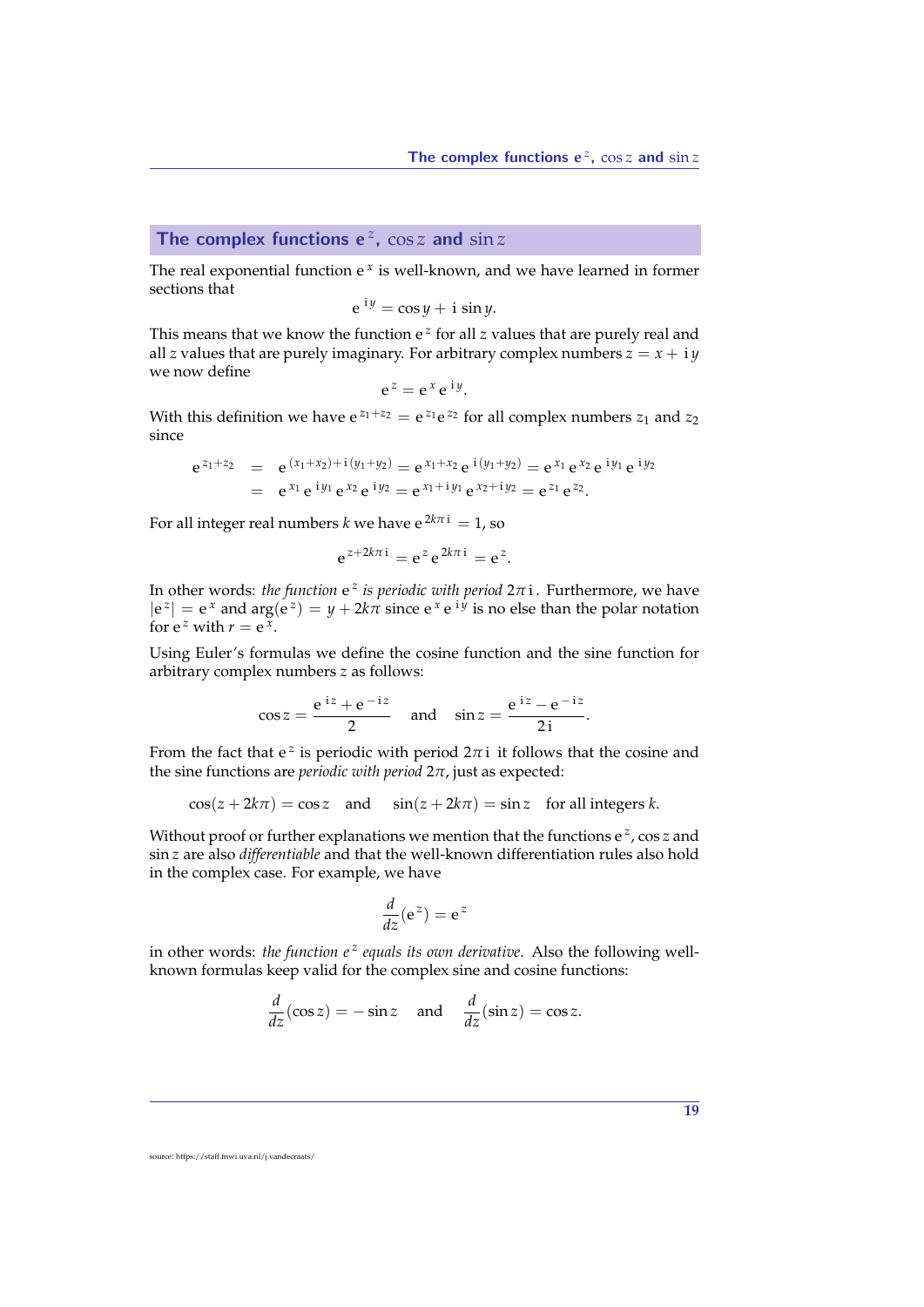#### 2 The geometry of complex calculations

#### Summary

Complex numbers may be viewed as *vectors*: the complex number *α* corresponds to the vector (arrow) pointing from the origin to the point *α* in the complex plane. Arrows with the same size and direction represent the same vector. Addition of complex numbers corresponds to *vector addition* (parallelogram construction).

The complex number  $\beta - \alpha$  corresponds to the vector pointing from  $\alpha$  to  $\beta$ .

The circle with center *α* and radius *r* is given by the equation

$$
(z-\alpha)(\overline{z}-\overline{\alpha})=r^2.
$$

*Euler's formulas*:

$$
e^{i\varphi} = \cos\varphi + i\sin\varphi
$$

$$
\cos \varphi = \frac{e^{i\varphi} + e^{-i\varphi}}{2} \qquad \sin \varphi = \frac{e^{i\varphi} - e^{-i\varphi}}{2i}.
$$

The  $(r, \varphi)$  *notation (polar notation)* of a complex number  $z = x + iy$  is  $z = re^{i\varphi}$ , where  $r = |z| = \sqrt{x^2 + y^2}$  and  $x = r \cos \varphi$ ,  $y = r \sin \varphi$ .

The number  $r$  is called the *absolute value* or *modulus* of  $z$ , and  $\varphi$  is called the  $ar$ *gument* of *z*, notation  $\varphi = \arg(z)$ . The argument is measured in radians. It is determined up to integer multiples of 2*π*.

If  $x \neq 0$  then tan  $\varphi = y/x$  and  $\varphi$  can be calculated as follows from *x* and *y*:

if 
$$
x > 0
$$
 then  $\varphi = \arctan \frac{y}{x} + 2k\pi$   
if  $x < 0$  then  $\varphi = \arctan \frac{y}{x} + \pi + 2k\pi$ .

*In multiplying complex numbers the absolute values are multiplied and the arguments are added. In dividing complex numbers the absolute values are divided and the arguments are subtracted.*

The *complex exponential function e <sup>z</sup>* :

$$
e^{z} = e^{x+iy} = e^{x} e^{iy} = e^{x} (\cos y + i \sin y).
$$

Then  $|e^z| = e^x$  and  $arg(e^z) = y + 2k\pi$ . The complex exponential function is periodic with period 2*π* i .

The *complex cosine function* and the *complex sine function*:

$$
\cos z = \frac{e^{iz} + e^{-iz}}{2}
$$
 
$$
\sin z = \frac{e^{iz} - e^{-iz}}{2i}.
$$

The complex cosine and sine functions are periodic with period 2*π*.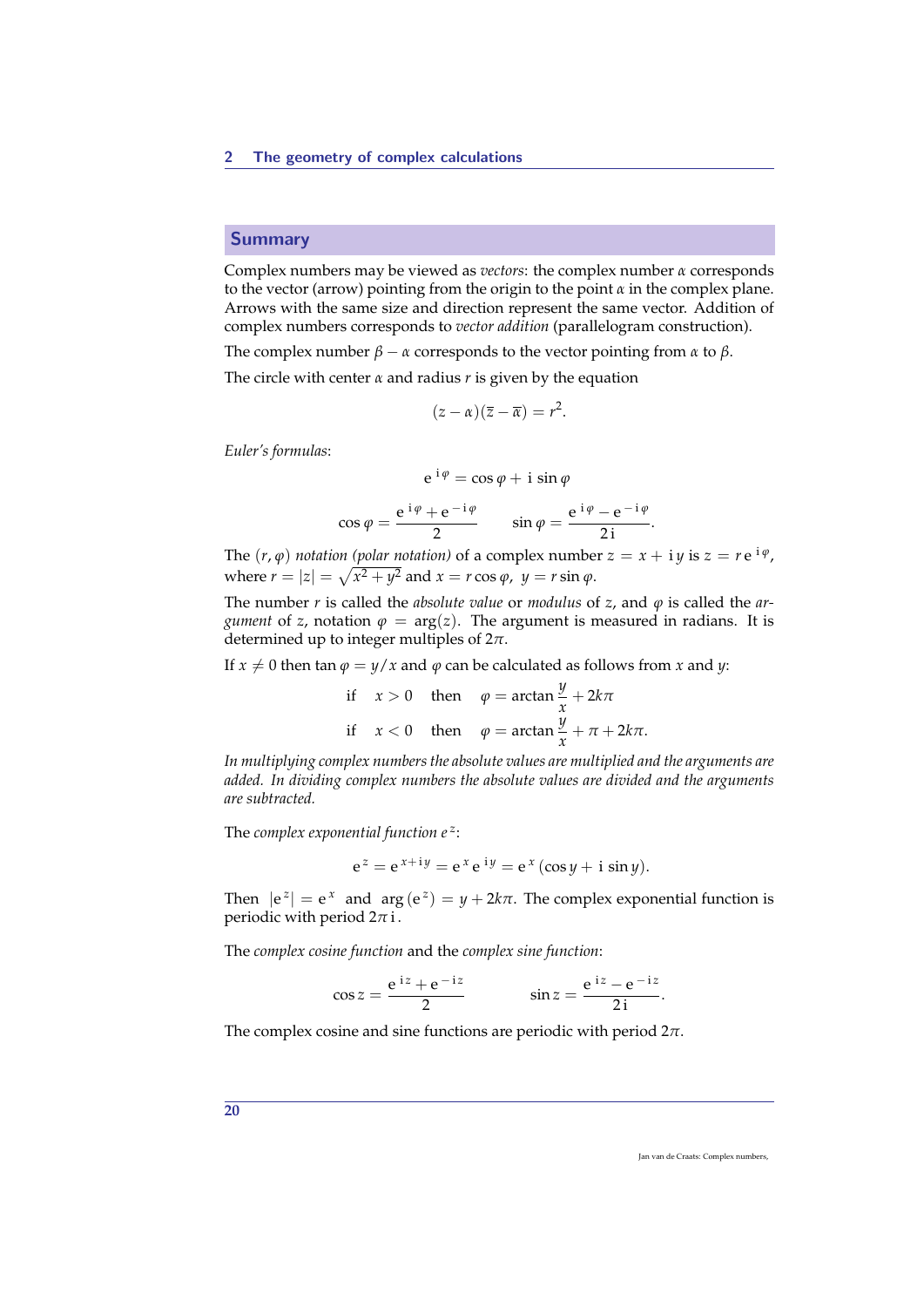## 3 Roots and polynomials

In this chapter you will meet complex roots and complex polynomials. You will learn that each complex number has exactly *n* complex *n th* roots, and, moreover, that these roots in the complex plane are the vertices of a regular *n*-gon with the origin as its center. Next, you will learn about complex polynomials and complex polynomial equations. According to the *Fundamental Theorem of Algebra* each polynomial equation of degree *n* has exactly *n* solutions, provided they are counted with appropriate multiplicity. Finally you will learn that each polynomial with real numbers as coefficients can be written as the product of real linear factors and real quadratic factors with a negative discriminant.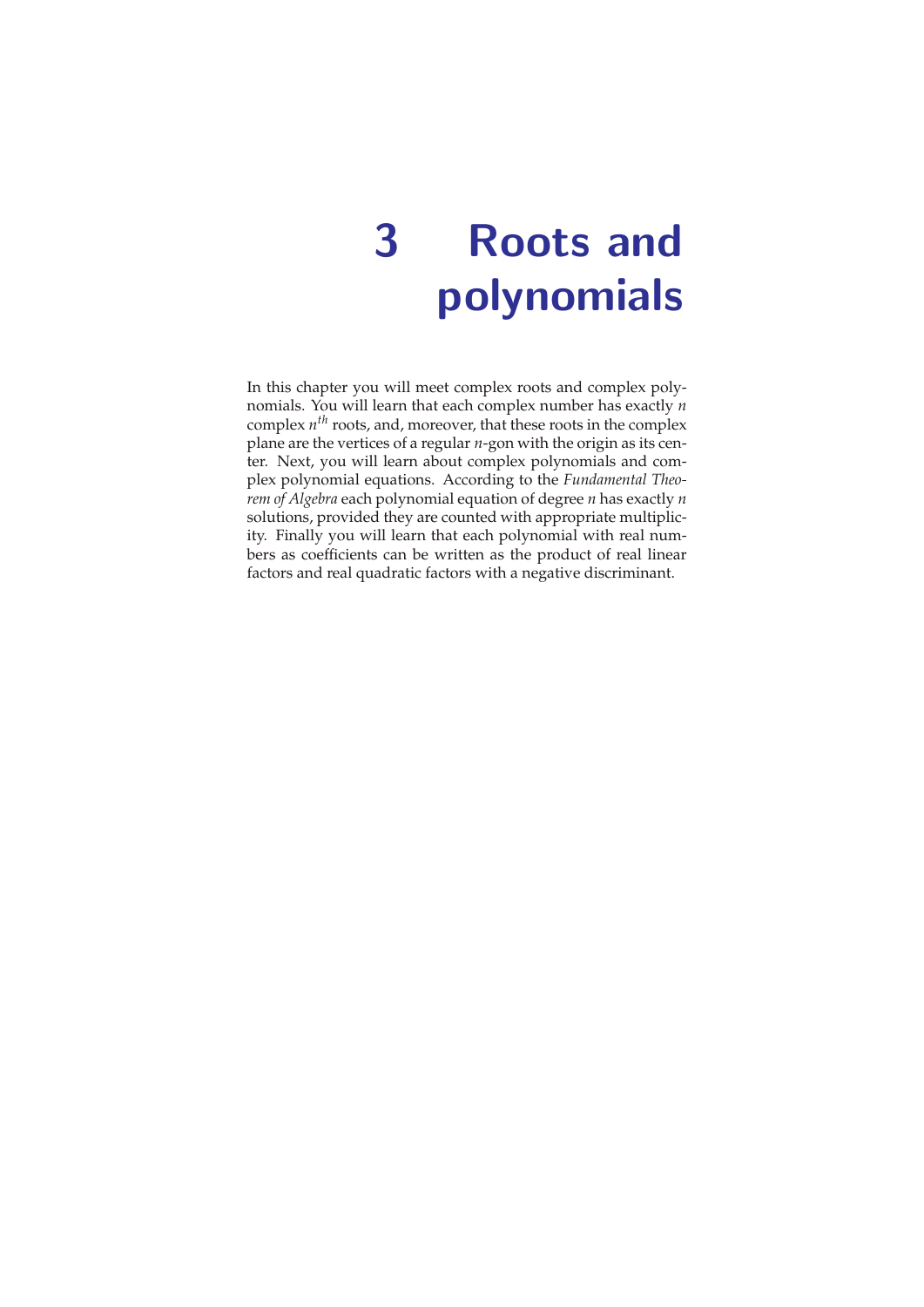

Write all  $n^{th}$  roots in the following exercises in the  $(r,\varphi)$  notation (for each  $n^{th}$ root there are *n* possibilities). Give exact answers or answers rounded to four decimals. In each case show in a drawing that the *n th* roots form the vertices of a regular *n*-gon with the origin as its center.

As an *example* we have drawn the seven  $7^{th}$  roots  $\sqrt{a}$  where  $\alpha = 1.7 + 1.5$  i. Then  $|\alpha| \approx 2.2672$  and  $\arg(\alpha) \approx 0.7230 + 2k\pi$  so  $|\sqrt[n]{\alpha}| = \sqrt[n]{|\alpha|} \approx 1.1240$  and  $\arg(\sqrt[n]{\alpha}) =$  $\frac{1}{7}$  arg $(\alpha) \approx 0.1033 + \frac{2k\pi}{7}$ , hence



 $\sqrt[7]{\alpha} \approx 1.1240 \text{ e}^{(0.1033 + \frac{2k\pi}{7})i}$ for  $k = 0, 1, ..., 6$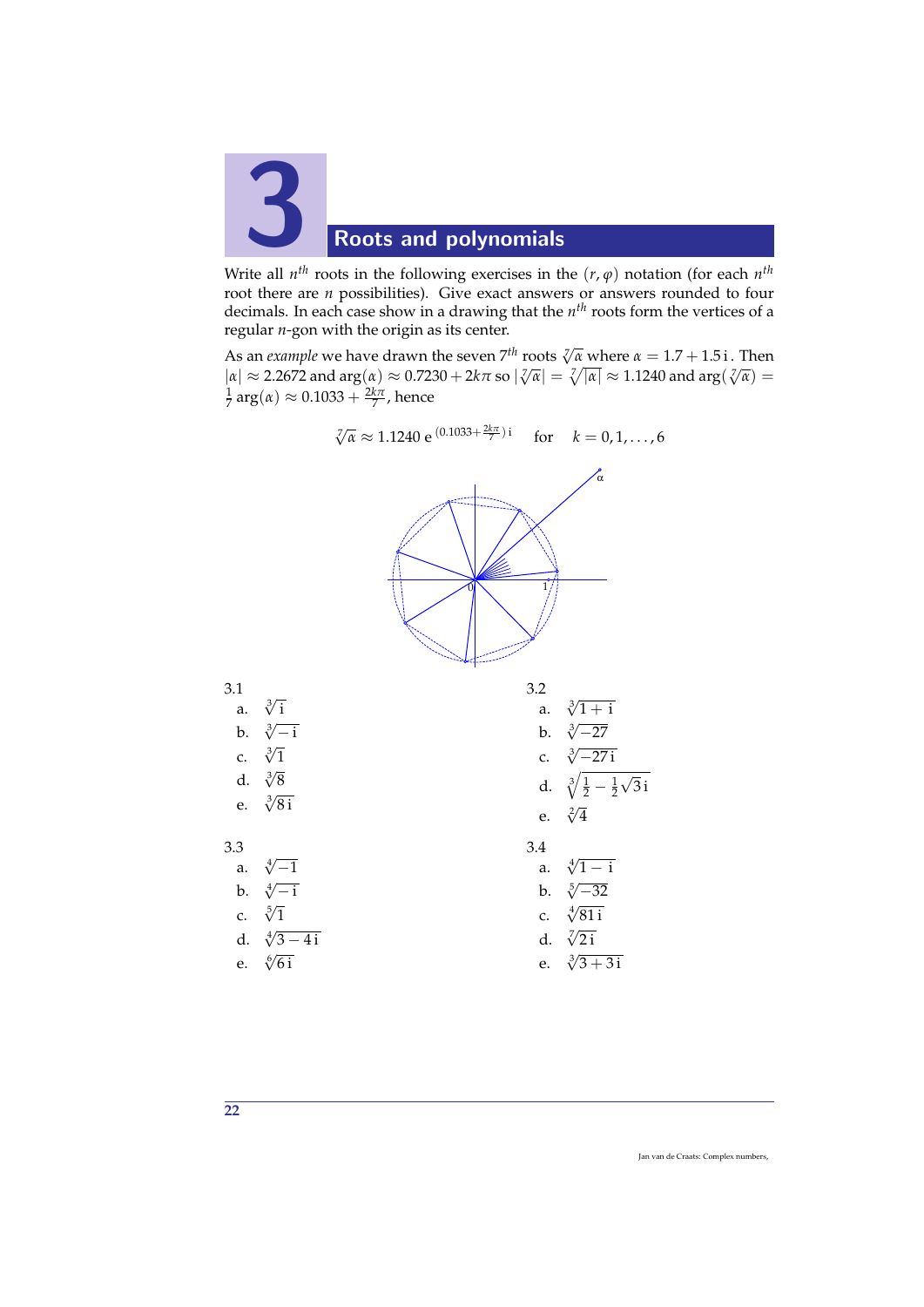#### What is a complex *n th* root?

We already know that  $\sqrt{-1} = i$ , since  $i^2 = -1$ . Or rather we should say that e aiready know that  $\sqrt{-1} = 1$ , since  $1^2 = -1$ . Or rather we should say that  $\sqrt{-1} = \pm i$ , since also  $(-i)^2 = -1$ . But what about  $\sqrt[3]{-1}$ ? It must be a complex number *z* satisfying  $z^3 = -1$ . Do we know such a number? Sure:  $z = -1$  is a solution, since  $(-1)^3 = -1$ . But also  $z = e^{\frac{1}{3}\pi i}$  is a solution, since

$$
z^{3} = \left(e^{\frac{1}{3}\pi i}\right)^{3} = e^{3(\frac{1}{3}\pi i)} = e^{\pi i} = -1.
$$

And, of course, also  $z = e^{-\frac{1}{3}\pi i}$  is a solution, since  $z^3 = e^{-\pi i} = -1$ .

Thus, we have found *three* complex numbers *z* for which  $z^3 = -1$  holds. All three may claim to be  $\sqrt[3]{-1}$ . But unlike for real square roots, which by convention are always taken nonnegative, in working with complex numbers one doesn't make a choice on the 'preferred' value of a complex root. As will be shown later, preferred choices for complex *n th* roots are not desirable. Therefore, if we write, e.g.  $\sqrt[3]{-1}$ , then it should be clear from the context which of the three possible values is meant.



The radius vectors of the three cube roots of  $-1$  include angles of  $\frac{2}{3}\pi$ . The roots themselves are the vertices of an equilateral triangle with the origin as its center. Why this is the case, becomes clear when we look more in detail at the way we have defined  $\sqrt[3]{-1}$ .

We are looking for complex numbers  $z = r e^{i\varphi}$  for which  $z^3 = -1$  holds. But  $z^3 = (r e^{i\varphi})^3 = r^3 e^{3i\varphi}$ , which should be equal to −1. Since  $|-1| = 1$  and arg $(-1) = \pi + 2k\pi$  we should have  $r^3 = 1$  and  $3\varphi = \pi + 2k\pi$ . It follows that *r* = 1 (since *r* is a *nonnegative real* number) and  $\varphi = \frac{1}{3}\pi + \frac{2}{3}k\pi$ . For  $k = 0$ ,  $k = 1$ and  $k = 2$  we get

$$
z = e^{\frac{1}{3}\pi i}
$$
,  $z = e^{\pi i} = -1$ ,  $z = e^{\frac{5}{3}\pi i} = e^{-\frac{1}{3}\pi i}$ .

For any integer value of *k* we always get one of these three values. Indeed, the argument increases by  $\frac{2}{3}\pi$  each time *k* increases by 1, and after three steps you are back on the initial value. This holds in general for the cube roots of an arbitrary complex number  $\alpha \neq 0$ : in all cases one finds *three* cube roots, and their radius vectors include angles of  $\frac{2}{3}\pi$ .

More generally, for any positive integer *n*:

*Each complex number*  $\alpha = r e^{i\varphi}$  *with*  $r = |\alpha| > 0$  *has exactly n n<sup>th</sup> roots, namely* 

$$
\sqrt[n]{\alpha} = \sqrt[n]{r} e^{(\frac{1}{n}\varphi + \frac{2k\pi}{n})i}
$$
 for  $k = 0, 1, ..., n - 1$ .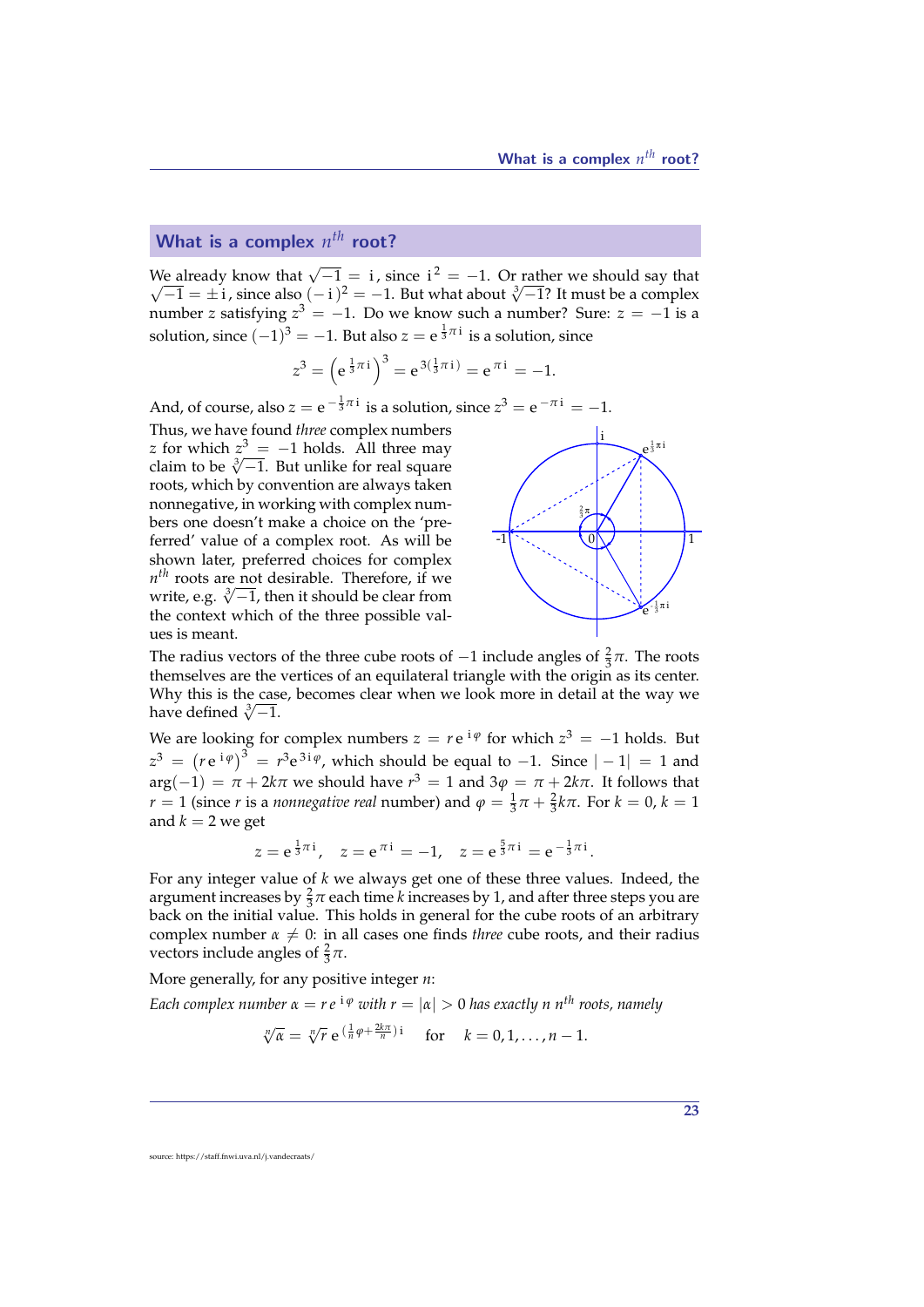







**24**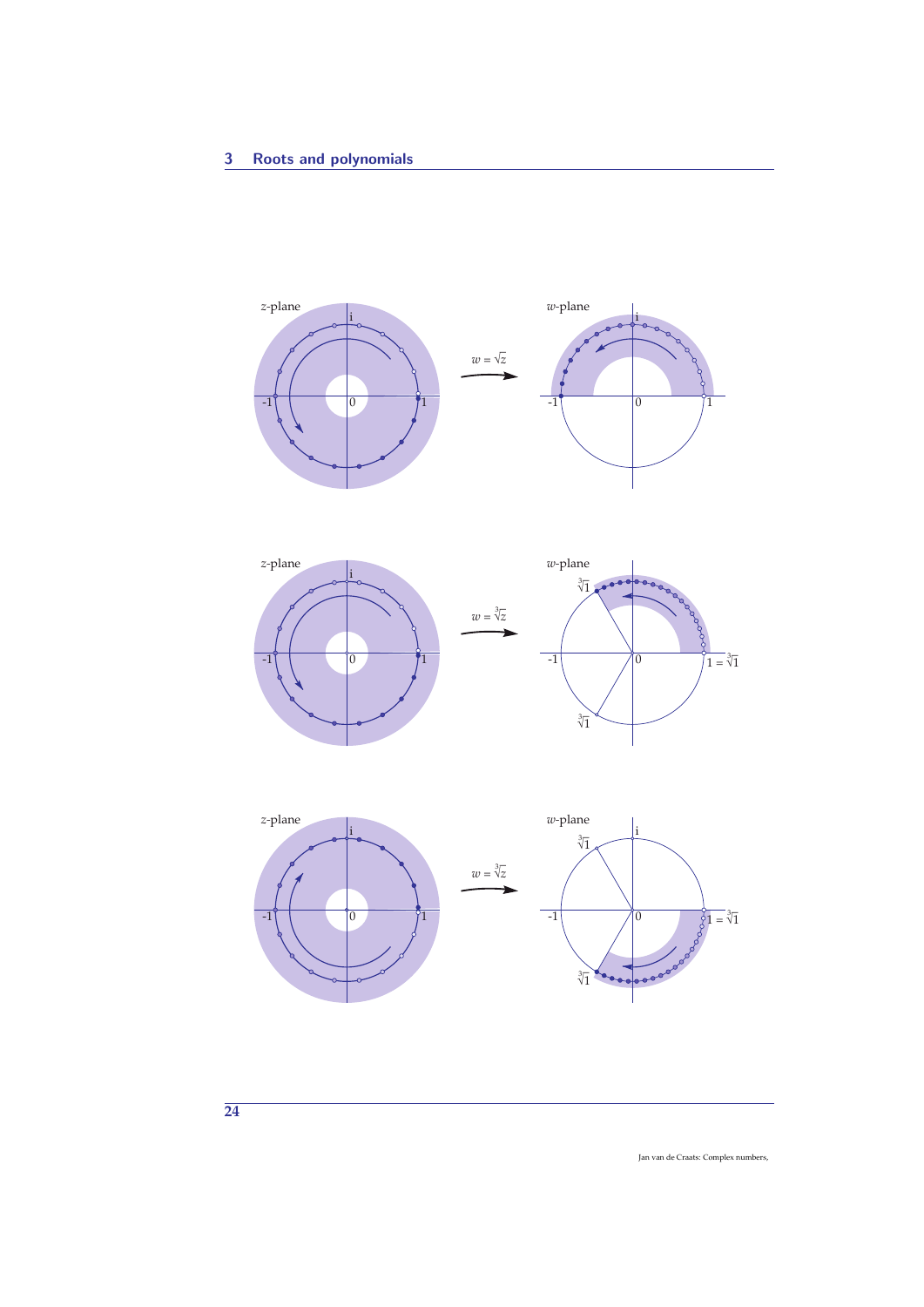#### Why complex roots are multi-valued

In the previous section we defined the *n th* root of a complex number *α* as follows:

 $\sqrt[n]{\alpha} = \sqrt[n]{r} e^{(\frac{1}{n}\varphi + \frac{2k\pi}{n})i}$  for  $k = 0, 1, ..., n - 1$ 

so (unless  $\alpha = 0$ ) there are exactly *n* distinct possibilities for such a root. For the so (unless  $\alpha = 0$ ) there are exactly *n* distinct possibilities for such a root. For the usual square root of a positive real number, for instance  $\sqrt{4}$ , there are in principle 2 possibilities, namely 2 and −2, but for real numbers we use the *convention* that √ *A* possibilities, hallely 2 and  $-2$ , but for real numbers we use the *convention* the for  $\sqrt{4}$  always the *positive* root is taken, so  $\sqrt{4} = 2$ . Then the other root is  $-\sqrt{4}$ .

Why don't we have a similar convention for complex roots? For instance: always take the root with a minimum nonnegative argument? The reason is that such a convention would cause much trouble in working with complex functions in which complex roots are involved.

For instance, take the function  $w = \sqrt{ }$ *z*. A 'graph' of this function is not easy to draw, since both the *z*-values and the *w*-values are located in a complex plane, so a graph should require four dimensions. Instead, we draw two complex planes next to each other: a *z*-plane and a *w*-plane as in the top figure on the previous page. Consider the root function  $w = \sqrt{z}$  on a ring shaped domain around the origin in the *z*-plane. Let *z* follow a path in the *z*-plane starting at 1 and describing origin in the z-plane. Let z follow a path in the z-plane starting at 1 and describing<br>the unit circle in the counterclockwise sense. If we choose  $\sqrt{1} = 1$  at the starting the unit circle in the counterclockwise sense. If we choose  $\sqrt{1} = 1$  at the starting<br>point then  $\sqrt{w}$  also describes the unit circle, starting at  $w = 1$ , but with half speed, since

$$
w = \sqrt{z} = \sqrt{e^{i\varphi}} = \left(e^{i\varphi}\right)^{1/2} = e^{\frac{1}{2}i\varphi}.
$$

After one complete turn around the origin in the *z*-plane,  $w = \sqrt{ }$ zin in the *z*-plane,  $w = \sqrt{z}$  has described only a half turn in the *w*-plane, so  $w = \sqrt{z}$  has arrived at the *other* root, in other only a nall turn in the *w*-plane, so  $w = \sqrt{2}$  has arrived at the *other* root, in other<br>words, we would have  $\sqrt{1} = -1$ . If there would be a fixed convention for the words, we would have  $\sqrt{1} = -1$ . If there would be a fixed convention for the meaning of  $\sqrt{z}$ , then somewhere underway we should have jumped from one root to the other, which is much troublesome.

The same occurs for each path in the *z*-plane that winds once around the origin: you always end at the other 'branch' of the square root. The origin therefore is called a *branching point* of the root function.

For higher roots a similar phenomenon happens. The middle and bottom figures For nigher roots a similar phenomenon happens. The middle and bottom ngures<br>on the previous page illustrate the function  $w = \sqrt[3]{z}$ . We have indicated how a path along the unit circle in the *z*-plane that turns once around the origin propain along the unit circle in the *z*-plane that turns once around the origin pro-<br>duces in the *w*-plane a path from  $\sqrt[3]{1} = 1$  to  $\sqrt[3]{1} = e^{2\pi i/3}$  (for a counterclockwise turn) or to  $\sqrt[3]{1} = e^{-2\pi i /3}$  (for a clockwise turn). Here, also, a fixed convention furn) or to  $\sqrt{1} = e^{-2\pi i/3}$  (for a clockwise turn).<br>on the meaning of  $\sqrt[3]{z}$  would cause much trouble.

Therefore, a notation like  $\sqrt[n]{z}$  always indicates one of the *n* possible  $n^{th}$  roots of *z*, but from the context it should be made clear which root is meant.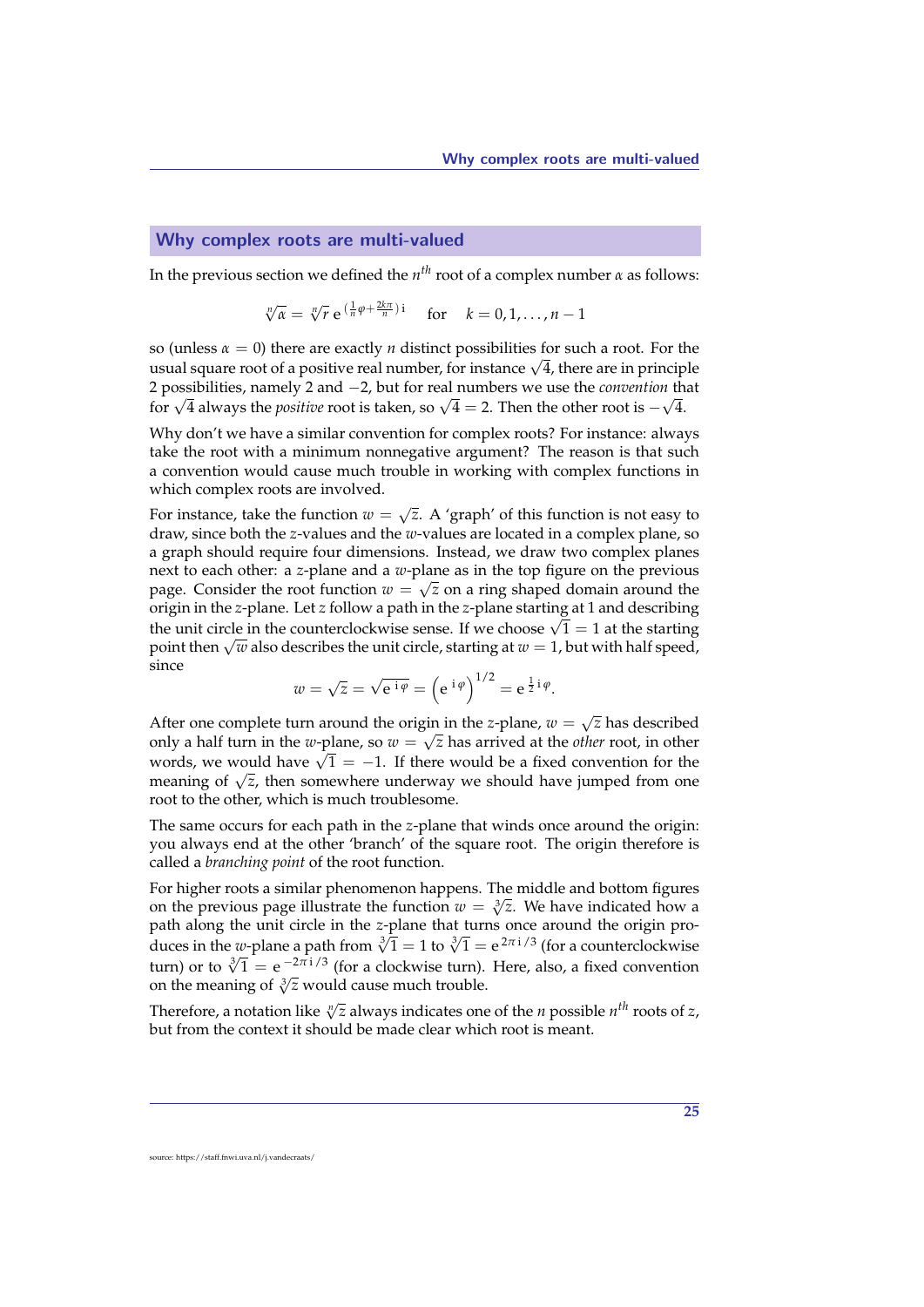Determine a quadratic polynomial of the form  $p(z) = z^2 + \alpha_1 z + \alpha_0$  which has the numbers  $z_1$  and  $z_2$  as zeroes, where

3.5 a.  $z_1 = 1, z_2 = -1$ b.  $z_1 = 1, z_2 = 5$ c.  $z_1 = 1, z_2 = i$ d.  $z_1 = i, z_2 = -2i$ e.  $z_1 = 1 + i$ ,  $z_2 = 1 - i$ 3.6 a.  $z_1 = 0, z_2 = -i$ b.  $z_1 = 1, z_2 = 2$ c.  $z_1 = 0, z_2 = -2i$ d.  $z_1 = 1 + 2i$ ,  $z_2 = 1 - 2i$ e.  $z_1 = 1 + i$ ,  $z_2 = -1 + i$ 

Determine a cubic polynomial of the form  $p(z) = z^3 + \alpha_2 z^2 + \alpha_1 z + \alpha_0$  with zeroes *z*1, *z*<sup>2</sup> and *z*3, where

3.7

a.  $z_1 = 1, z_2 = -1, z_3 = 0$ b.  $z_1 = i$ ,  $z_2 = -i$ ,  $z_3 = 0$ c.  $z_1 = i$ ,  $z_2 = -i$ ,  $z_3 = 1$ d.  $z_1 = i$ ,  $z_2 = 2i$ ,  $z_3 = 3i$ e.  $z_1 = 1, z_2 = -1, z_3 = i$ 

3.8

a.  $z_1 = 1, z_2 = 2, z_3 = 3$ b.  $z_1 = 1 + i$ ,  $z_2 = 1 - i$ ,  $z_3 = 1$ c.  $z_1 = 1, z_2 = 0, z_3 = 2$ d.  $z_1 = i$ ,  $z_2 = 0$ ,  $z_3 = 1$ e.  $z_1 = i$ ,  $z_2 = -i$ ,  $z_3 = 2i$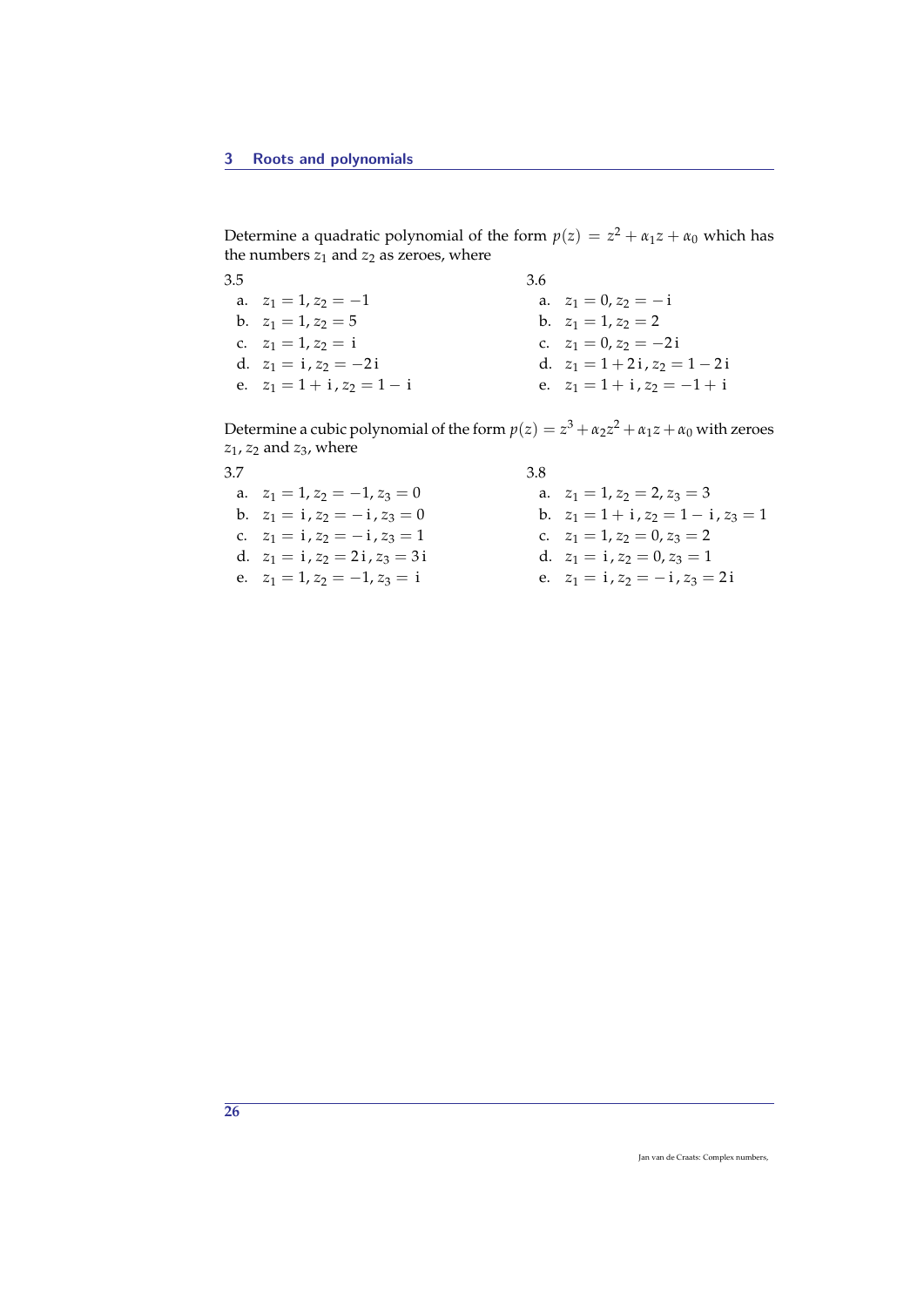#### On *n th* roots and *n th*-degree polynomials

*W*e have seen that there are three cube roots of −1, namely −1, e  $^{\frac{1}{3}πi}$  and e  $^{-\frac{1}{3}πi}$ . For simplicity we write  $\rho = e^{\frac{1}{3}\pi i}$  and  $\overline{\rho} = e^{-\frac{1}{3}\pi i}$  ( $\rho$  is the Greek letter 'rho'). Therefore, the three roots are  $-1$ ,  $\rho$  and  $\bar{\rho}$ .

The cube roots of  $-1$  are the complex numbers *z* for which  $z^3 = -1$ , in other words, they are the solutions of the *cubic equation*

$$
z^3 + 1 = 0.
$$

Or, put it still differently, they are the *zeroes* of the *cubic polynomial*  $z^3 + 1$ . But consider the equation

$$
(z-(-1))(z-\rho)(z-\overline{\rho})=0
$$

It is obvious that its solutions are also equal to −1, *ρ* and *ρ*. Would the left-hand side perhaps be equal to  $z^3+1$  ?

Expanding brackets yields:

$$
(z-(-1))(z-\rho)(z-\overline{\rho})=(z+1)(z^2-(\rho+\overline{\rho})z+\rho\overline{\rho}).
$$

But  $ρ = \frac{1}{2} + \frac{1}{2}$ √ 3 i so  $\rho + \overline{\rho} = 1$  and  $\rho \overline{\rho} = 1$  (verify this!), hence, indeed

$$
(z+1)(z2 - (\rho + \overline{\rho})z + \rho\overline{\rho}) = (z+1)(z2 - z + 1) = z3 - z2 + z + z2 - z + 1 = z3 + 1.
$$

What we have seen in this particular case, is also true in general:

*If an nth-degree polynomial*

$$
p(z) = z^{n} + \alpha_{n-1}z^{n-1} + \cdots + \alpha_{1}z + \alpha_{0}
$$

*has n distinct zeroes*  $z_1$ ,  $z_2$ , ...,  $z_n$ , then  $p(z)$  *can be written as* 

$$
p(z)=(z-z_1)(z-z_2)\cdots(z-z_n).
$$

In the given example we had  $n = 3$ ,  $p(z) = z^3 + 1$  and  $z_1 = -1$ ,  $z_2 = \rho$ ,  $z_3 = \overline{\rho}$ .

In the previous section we determined the *n th* roots of a complex number *α*. The corresponding polynomial then always has the form  $p(z) = z^n - \alpha$ . We have seen that, indeed, it always has *n* zeroes (the *n th* roots of *α*), except in the trivial case *α* = 0. What happens in general for *n th*-degree polynomials, will be treated in the next section.



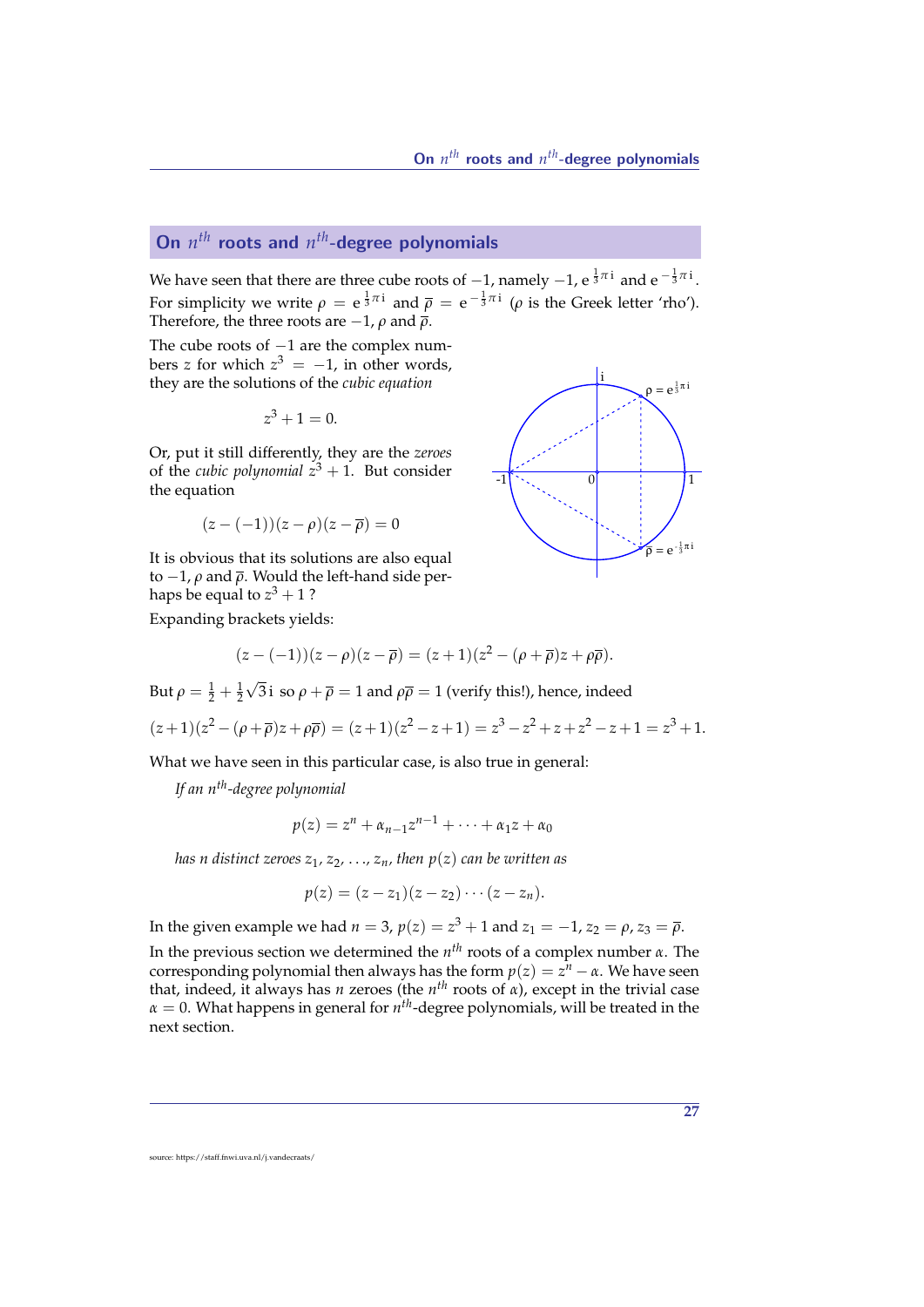3.9 In each of the next exercises a polynomial  $p(z)$  and a number  $\alpha$  are given. Verify in each case that  $p(\alpha) = 0$ , and determine the polynomial  $q(z)$  for which  $p(z) = (z - \alpha)q(z)$  holds.

a.  $p(z) = z^4 - z^3 - 2z^2$ ,  $\alpha = -1$ b.  $p(z) = z^4 - z^3 + 3z^2 - 3z$ ,  $\alpha = 1$ c.  $p(z) = z^5 - iz^4 - z + i$ ,  $\alpha = i$ d.  $p(z) = z^4 - 4z^3 + 5z^2 - 4z + 4$ ,  $\alpha = 2$ e.  $p(z) = z^4 - 1$ ,  $\alpha = -i$ f.  $p(z) = z^4 + 2z^2 + 1$ ,  $\alpha = i$ 

*Hint:* you could solve the previous exercises by systematically trying, but those who know *long division*, will see that this is also a fast and easy method for the division of polynomials. As an example we present the long division corresponding to the case  $p(z) = 3z^4 - 7z^3 + 3z^2 - z - 2$  and  $\alpha = 2$ . Substitution shows that  $\alpha = 2$  is a zero, i.e.,  $p(2) = 0$ . The following long division yields the quotient  $\text{polynomial } q(z) = 3z^3 - z^2 + z + 1.$ 

$$
z-2 \left/ \frac{3z^4 - 7z^3 + 3z^2}{3z^4 - 6z^3} - z - 2 \right/ 3z^3 - z^2 + z + 1
$$
  

$$
\frac{-z^3 + 3z^2}{z^2 - z}
$$
  

$$
\frac{z^2 - z}{z - 2}
$$
  

$$
\frac{z - 2}{z - 2}
$$

3.10 Determine in each of the previous exercises the multiplicity of the zero *α* and subsequently find the other zeroes of  $p(z)$ .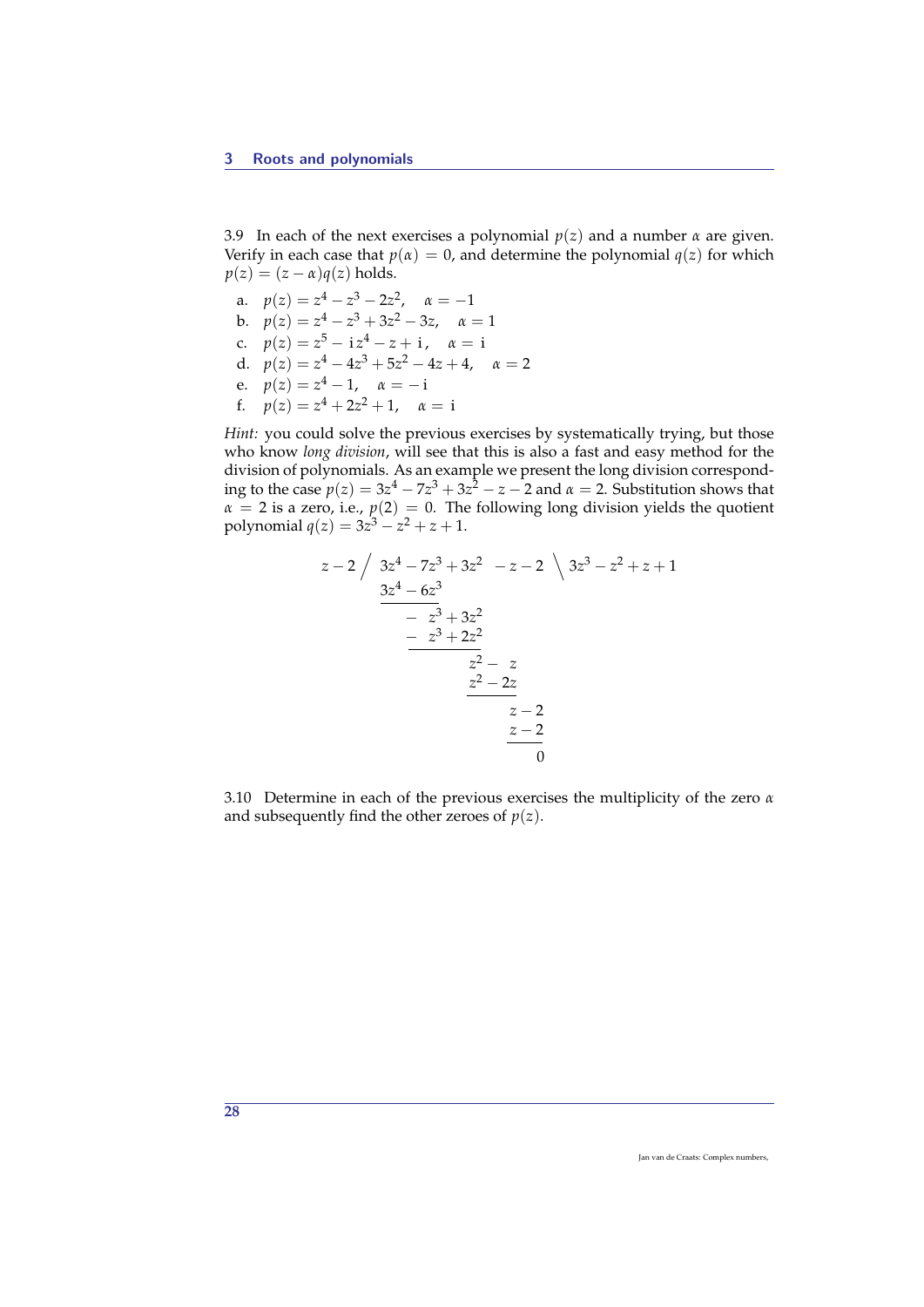#### The Fundamental Theorem of Algebra

Before continuing, we first give a formal definition of the term polynomial and some related concepts.

**Definition:** A *polynomial* is a function of the form  $p(z) = \alpha_n z^n +$  $\alpha_{n-1}z^{n-1} + \cdots + \alpha_1z + \alpha_0$ . The complex numbers  $\alpha_n$ ,  $\alpha_{n-1}$ , . . .,  $\alpha_1$ , *α*<sup>0</sup> are called the *coefficients*, and the complex number *z* is called the *variable*. We always suppose that  $\alpha_n \neq 0$  (since otherwise the term  $\alpha_n z^n$  can be omitted). The other coefficients, however, may be zero. The number *n* is called the *degree* of the polynomial.

For each complex number *z* the polynomial yields a complex number  $p(z)$  as its *function value*. If for a certain  $z_0$  we have  $p(z_0) = 0$  then  $z_0$  is called a *zero* of the polynomial. The number *z*<sup>0</sup> then is a *solution* of the equation

 $\alpha_n z^n + \alpha_{n-1} z^{n-1} + \cdots + \alpha_1 z + \alpha_0 = 0.$ 

Such an equation is called an *n th-degree equation*. Instead of a solution of the equation one also often uses the term a *root* of the equation, even if in the notation of such solutions no root signs are used.

For each  $n^{th}$ -degree polynomial  $p(z)$  with  $n > 1$  the following theorem holds.

**Factor theorem:** If  $z_0$  *is a zero of*  $p(z)$ *, then there exists a polynomial*  $q(z)$  *such that*  $p(z) = (z - z_0)q(z)$ *. Therefore it is possible to split off a factor*  $(z - z_0)$  *from*  $p(z)$ *.* 

A first-degree polynomial is also called a *linear* polynomial; the corresponding equation is also called a *linear* equation. A second-degree equation is also called a *quadratic equation*. Quadratic equations can be solved by means of the *abc*formula.

Complex quadratic equations always have two complex solutions  $z_1$  and  $z_2$ . The corresponding polynomial  $p(z) = \alpha_2 z^2 + \alpha_1 z + \alpha_0$  then can be written as  $p(z) =$  $\alpha_2(z-z_1)(z-z_2)$ . If the discriminant  $\alpha_1^2 - 4\alpha_2\alpha_0$  is zero, then  $z_1$  and  $z_2$  coincide and we have  $p(z) = \alpha_2(z - z_1)^2$ .

In general for complex *n th*-degree polynomials the following theorem holds. It is known as the *fundamental theorem of algebra* and it was proved for the first time by C.F. Gauss in the beginning of the nineteenth century.

**Fundamental Theorem of Algebra:** *For each nth-degree polynomial*  $p(z) = \alpha_n z^n + \alpha_{n-1} z^{n-1} + \cdots + \alpha_1 z + \alpha_0$  *with*  $n \ge 1$  *there are n complex numbers*  $z_1$ *,* . . .*,*  $z_n$  *such that*  $p(z) = \alpha_n(z - z_1) \dots (z - z_n)$ *.* 

The numbers  $z_1, \ldots, z_n$  are the zeroes of  $p(z)$ . They need not be distinct. If a zero occurs *k* times, it is called a *k-fold* zero and *k* is called the *multiplicity* of the zero. Each  $n^{th}$ -degree polynomial with  $n \geq 1$  therefore has exactly *n* complex zeroes when counted with their multiplicity.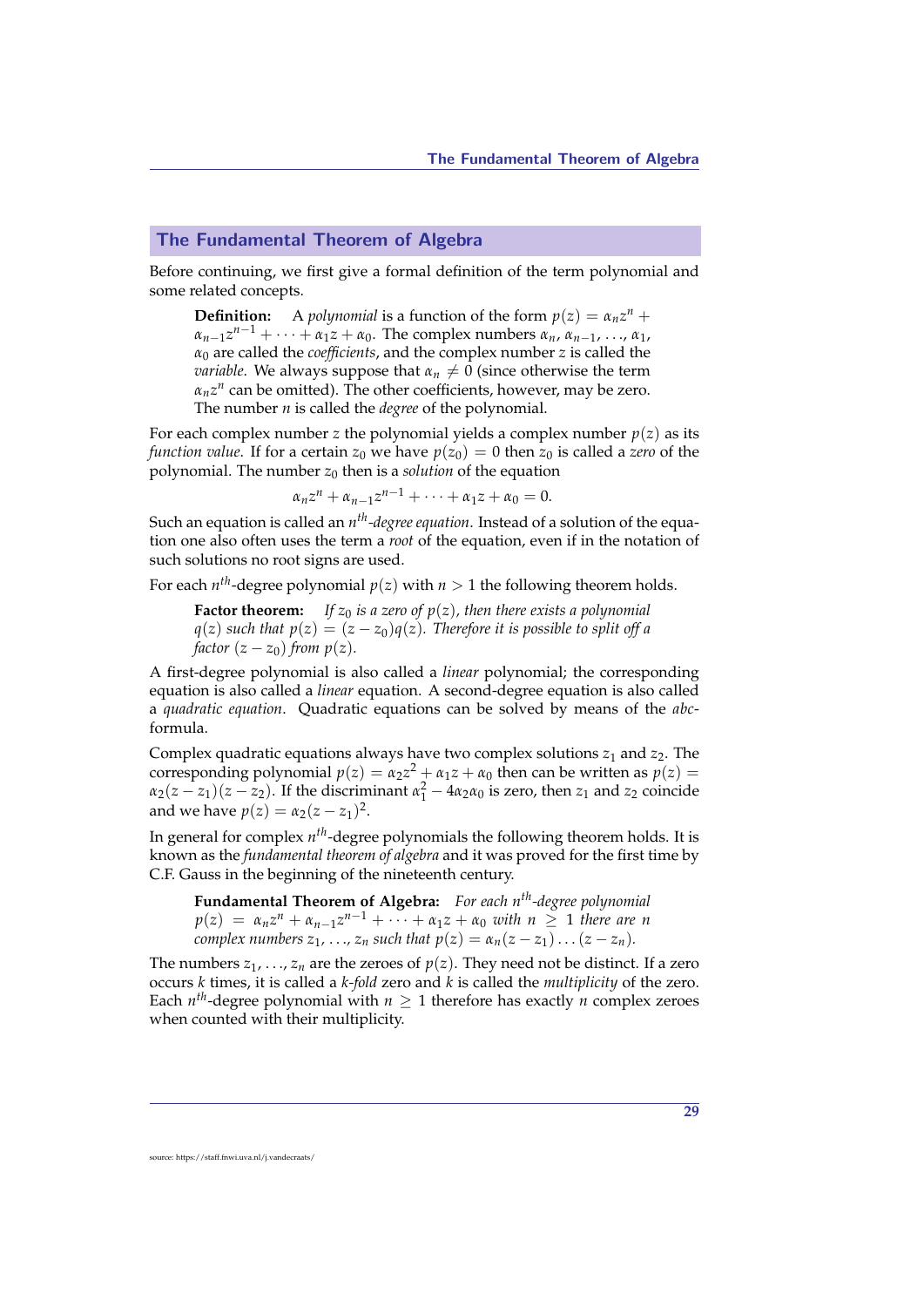3.11 Split the following real polynomials in real linear factors and real quadratic factors with a negative discriminant.

(Hint: if you don't see such a factorization immediately, then first look for a zero and use the factor theorem.)

a. 
$$
z^3 + 1
$$
  
\nb.  $z^3 - 1$   
\nc.  $z^4 - 1$   
\nd.  $z^3 + 27$   
\ne.  $z^4 + 2z^2 + 1$   
\nf.  $z^4 - 2z^2 + 1$ 

3.12 Let *n* be an odd integer and suppose that

$$
p(x) = x^n + a_{n-1}x^{n-1} + \cdots + a_1x + a_0
$$

is a real *n th*-degree polynomial. Even without using complex numbers it can be proven that  $p(x)$  has at least one real zero, namely by writing  $p(x)$  in the form

$$
p(x) = x^n \left( 1 + \frac{a_{n-1}}{x} + \dots + \frac{a_1}{x^{n-1}} + \frac{a_0}{x^n} \right)
$$

and compare the behavior of  $p(x)$  for big positive and big negative *x*-values. Give such a proof.

*On solving nth-degree equations*

For quadratic equations the solutions can be found by using the *abc*-formula. Also for cubic and quartic equations such exact formulas exist, but they are much more complicated; we don't treat them here.

For *n th*-degree equations with *n* ≥ 5, however, no such algebraic methods exist to find all solutions. In such cases one has to turn to numerical approximation methods. The *fundamental theorem of algebra* guarantees that there are always *n* solutions (counted with multiplicity), but the theorem doesn't provide a general method for finding them!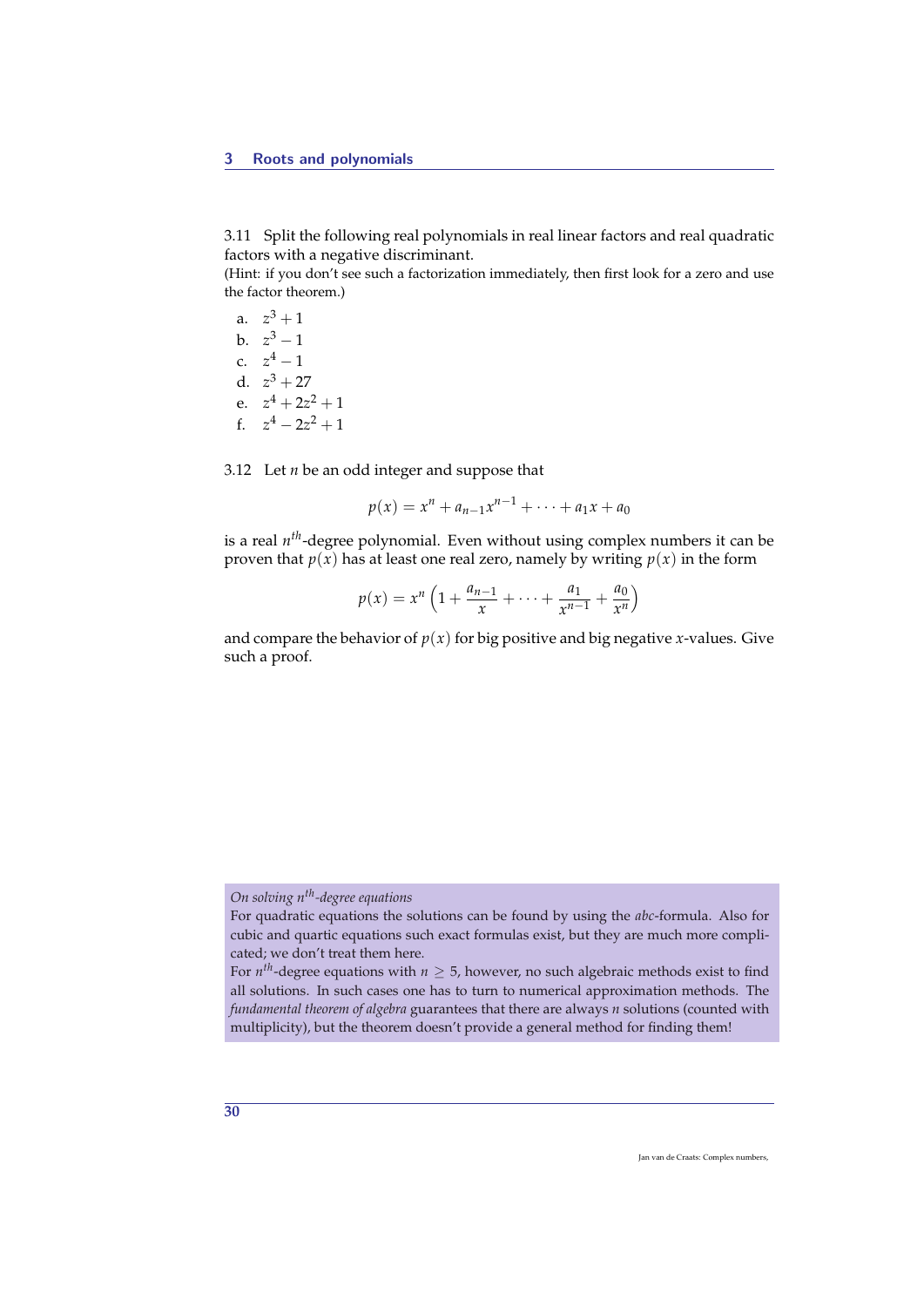#### Real polynomials

If all coefficients of a polynomial are real numbers, it is called a *real polynomial*. Then it is of the form

$$
p(z) = a_n z^n + a_{n-1} z^{n-1} + \dots + a_1 z + a_0
$$

for certain real numbers  $a_n$ , ...  $a_0$ . As always, we suppose that  $a_n \neq 0$ . A real polynomial of degree  $n \geq 1$  also has *n* complex zeroes (counted with multiplicity), but they need not be real. For instance,  $p(z) = z^2 + 1$  has no real zeroes. It is clear, however, that a real polynomial always has *at most n* real zeroes. Since real polynomials occur in many applications, we will deduce some special properties.

**Theorem:** If  $z_0 = x_0 + iy_0$  *is a non-real zero of a real polynomial*  $p(z) = a_n z^n + \cdots + a_0$  (so  $y_0 \neq 0$ ) then also the conjugated complex *number*  $\overline{z_0} = x_0 - i y_0$  *is a zero of p*(*z*)*.* 

The proof, which is very simple, relies on three properties which follow immediately from the definition of conjugated complex number:

- 1. If *a* is a real number, then  $\bar{a} = a$ .
- 2. For each *α* and *β* we have  $\alpha + \beta = \overline{\alpha} + \beta$ .
- 3. For each *α* and *β* we have *αβ* = *α β*.

It follows that, in particular,  $z^k = (\overline{z})^k$  for each positive integer *k*.

**Proof of the theorem:** Let  $z_0 = x_0 + iy_0$  be a zero of  $p(z)$ , so  $p(z_0) = 0$ . Then

$$
p(\overline{z_0}) = a_n(\overline{z_0})^n + a_{n-1}(\overline{z_0})^{n-1} + \cdots + a_1 \overline{z_0} + a_0
$$
  
=  $\overline{a_n} \overline{z_0^n} + \overline{a_{n-1}} \overline{z_0^{n-1}} + \cdots + \overline{a_1} \overline{z_0} + \overline{a_0}$   
=  $a_n z_0^n + a_{n-1} z_0^{n-1} + \cdots + a_1 z_0 + a_0 = \overline{p(z_0)} = \overline{0} = 0.$ 

If in the complex factorization  $p(z) = a_n(z - z_1) \dots (z - z_n)$  a factor  $(z - z_k)$  occurs for which  $z_k = x_k + iy_k$  is not real, then there must also be a factor  $(z - \overline{z_k})$ . Combining these factors and expanding brackets yields:

$$
(z-z_k)(z-\overline{z_k})=z^2-(z_k+\overline{z_k})z+z_k\overline{z_k}=z^2-2x_kz+x_k^2+y_k^2.
$$

This is a real quadratic polynomial with discriminant  $4x_k^2 - 4(x_k^2 + y_k^2) = -4y_k^2$ . It is negative, as expected. Splitting off that quadratic factor yields a real polynomial of degree *n* − 2, on which the same recipe can be applied, and so on. Thus, we have also proved the following theorem:

**Theorem:** *Each real polynomial can be written as a product of real linear factors and real quadratic factors with a negative discriminant.*

As a consequence the degree of any real polynomial without real zeroes must be even. It follows that each real polynomial of odd degree has at least one real zero.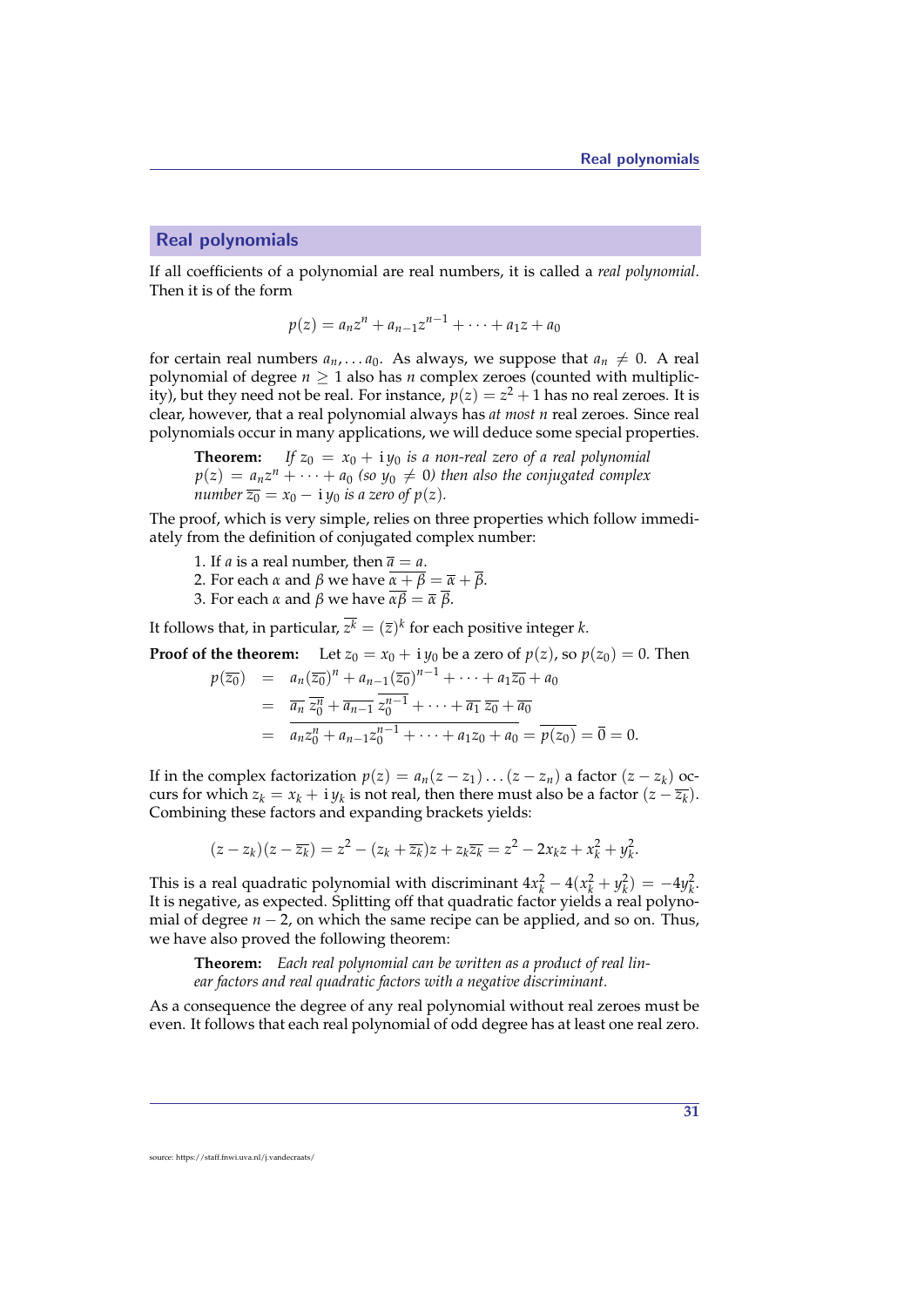#### **Symmary**

The  $n^{th}$ *-roots* of a complex number  $α = r e^{iφ}$  are defined as follows

$$
\sqrt[n]{\alpha} = \sqrt[n]{r} e^{(\frac{1}{n}\varphi + \frac{2k\pi}{n})i}
$$
 for  $k = 0, 1, ..., n-1$ .

If  $\alpha \neq 0$  then there are exactly *n* possibilities. The *n* roots then are the vertices of a regular *n*-gon with the origin as its center.

A *polynomial* is a function of the form

$$
p(z) = \alpha_n z^n + \alpha_{n-1} z^{n-1} + \cdots + \alpha_1 z + \alpha_0 \quad \text{(with } \alpha_n \neq 0\text{)}.
$$

The complex numbers  $\alpha_n$ ,  $\alpha_{n-1}$ , ...,  $\alpha_1$ ,  $\alpha_0$  are called the *coefficients*, and the complex number *z* is called the *variable*. The number *n* is called the *degree* of the polynomial. If  $p(z_0) = 0$  for a certain complex number  $z_0$ , then  $z_0$  is called a *zero* of  $p(z)$ .

**Factor theorem:** If a polynomial  $p(z)$  of degree  $n > 1$  has a zero  $z_0$ , then there exists a polynomial  $q(z)$  for which  $p(z) = (z - z_0)q(z)$ . Therefore, it is possible to split off a factor  $(z - z_0)$  from  $p(z)$ .

**Fundamental Theorem of Algebra:** For each *n th*-degree polynomial

 $p(z) = \alpha_n z^n + \alpha_{n-1} z^{n-1} + \cdots + \alpha_1 z + \alpha_0$ 

of degree  $n \geq 1$  there are *n* complex numbers  $z_1, \ldots, z_n$  such that

$$
p(z) = \alpha_n(z-z_1)\dots(z-z_n).
$$

The numbers  $z_1$ , ...,  $z_n$  are the *zeroes* of  $p(z)$ , in other words, they are the solutions of the  $n^{th}$ -degree equation  $p(z) = 0$ .

The zeroes need not be distinct. If a zero occurs *k* times in the factorization above, then it is called a *k-fold* zero; *k* is called the *multiplicity* of the zero. Each *n th*-degree polynomial with  $n \geq 1$  therefore has exactly *n* complex zeroes if counted with their multiplicity.

**Theorem:** Each real polynomial can be written as the product of real linear polynomials and real quadratic polynomials with a negative discriminant.

*As a consequence, we have*:

- 1. The degree of any real polynomial without real zeroes must be even.
- 2. Each real polynomial with an odd degree has at least one real zero.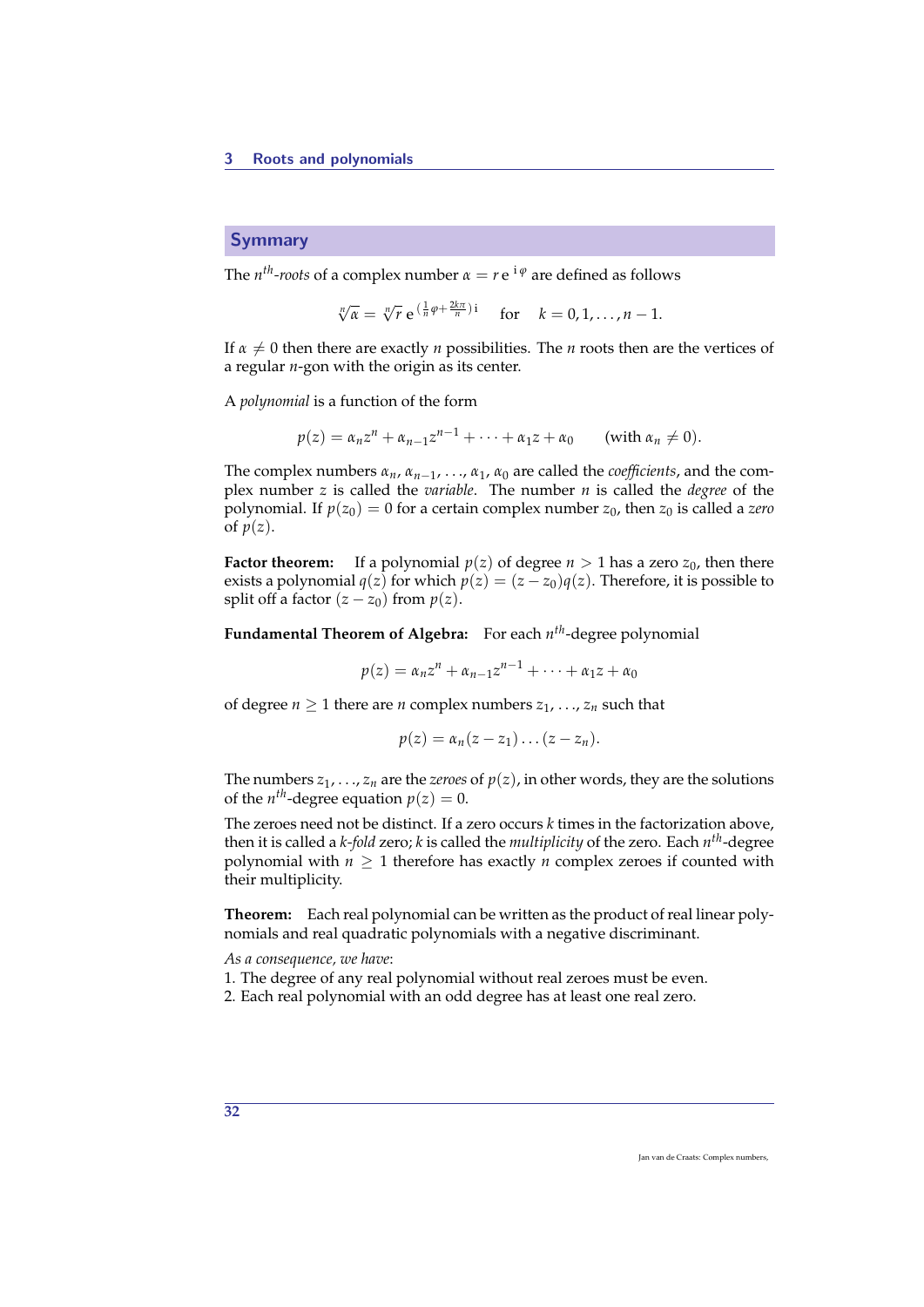#### Answers to the exercises

1. Calculating with complex numbers 1.1 a. −9 b. −9 c. 16 d. i e. 1 1.2 a.  $-\frac{1}{2}$  b.  $-\frac{2}{3}$  c.  $-1$  d.  $-\frac{4}{3}$  e.  $-\frac{3}{4}$ 1.3 a.  $\sqrt{3}$ i b. 3i c. 2 $\sqrt{2}$ i d. 5i e.  $\sqrt{15}$ i 1.4 a.  $\sqrt{33}$ i b. 7i c. 4 $\sqrt{3}$ i d. 3 $\sqrt{5}$ i e. 5 $\sqrt{3}$ i

1.5 a.  $1 \pm i$  b.  $-2 \pm i$  c.  $-1 \pm 3i$  d.  $3 \pm i$  e.  $2 \pm 2i$ 

1.6 a.  $6 \pm 2i$  b.  $2 \pm \sqrt{2}i$  c.  $-1 \pm \sqrt{3}i$  d.  $3 \pm \sqrt{3}i$  e.  $-4 \pm 2i$ 

1.7 The first, third and fourth equality signs are correct; the first one by the definition of  $\sqrt{-1}$  as a number for which the square equals  $-1$ , and the fourth one by the definition of  $\sqrt{1}$  as the positive real number for which the square equals 1. The third equality sign is true because  $(-1)^2 = 1$ . Hence, the second equality sign cannot be true. Apparently it frue because (-1) = 1. Hence, the second equality sign cannot be true. Apparent isn't true for negative real numbers *a* that  $\sqrt{a^2} = (\sqrt{a})^2$  (this rule is true if *a*  $\geq$  0).

For the following exercises we only give the answer and its absolute value. Make a drawing for yourself.

1.8 a.  $4-6i$ ,  $2\sqrt{13}$  b.  $-4+4i$ ,  $4\sqrt{2}$  c. 1, 1 d.  $3-3i$ ,  $3\sqrt{2}$  e.  $5-3i$ ,  $\sqrt{34}$ 1.9 a.  $-5 - 10i$ ,  $5\sqrt{5}$  b.  $4 + 8i$ ,  $4\sqrt{5}$  c. 8,8 d.  $-8 - 6i$ , 10 e.  $3 - 4i$ , 5 1.10 a.  $-i$ , 1 b. 1, 1 c. i, 1 d.  $-1$ , 1 e.  $-1$ , 1

1.11 a. − i, 1 b. −8 i, 8 c. 128 i, 128 d. −2 + 2 i, 2 $\sqrt{2}$  e. −2 − 2 i, 2 $\sqrt{2}$ 

For the following exercises we only give the lines as an equation in *xy*-coordinates. Make a drawing for yourself.

1.12 a.  $x = 4$  b.  $x = -3$  c.  $y = 2$  d.  $y = -2$  e.  $x = y$ 

1.13 a.  $x + y = 1$  b.  $x = 2y$  c.  $x - 2y = 1$  d.  $x + y = 5$  e.  $y = 0$ 

For the following exercises we only give the center and the radius, separated by a comma.

1.14 a. 0, 4 b. 1, 3 c. 2, 2 d. 3, 1 e. −1, 5

1.15 a.  $-3$ , 4 b. i, 5 c.  $-2i$ , 1 d. 1 + i, 3 e.  $-3 + i$ , 2

1.16 a.  $\frac{3}{25} + \frac{4}{25}$  i b.  $\frac{3}{5} + \frac{3}{10}$  i c.  $-\frac{6}{5} - \frac{2}{5}$  i d.  $\frac{11}{5} + \frac{3}{5}$  i e.  $\frac{8}{13} + \frac{1}{13}$  i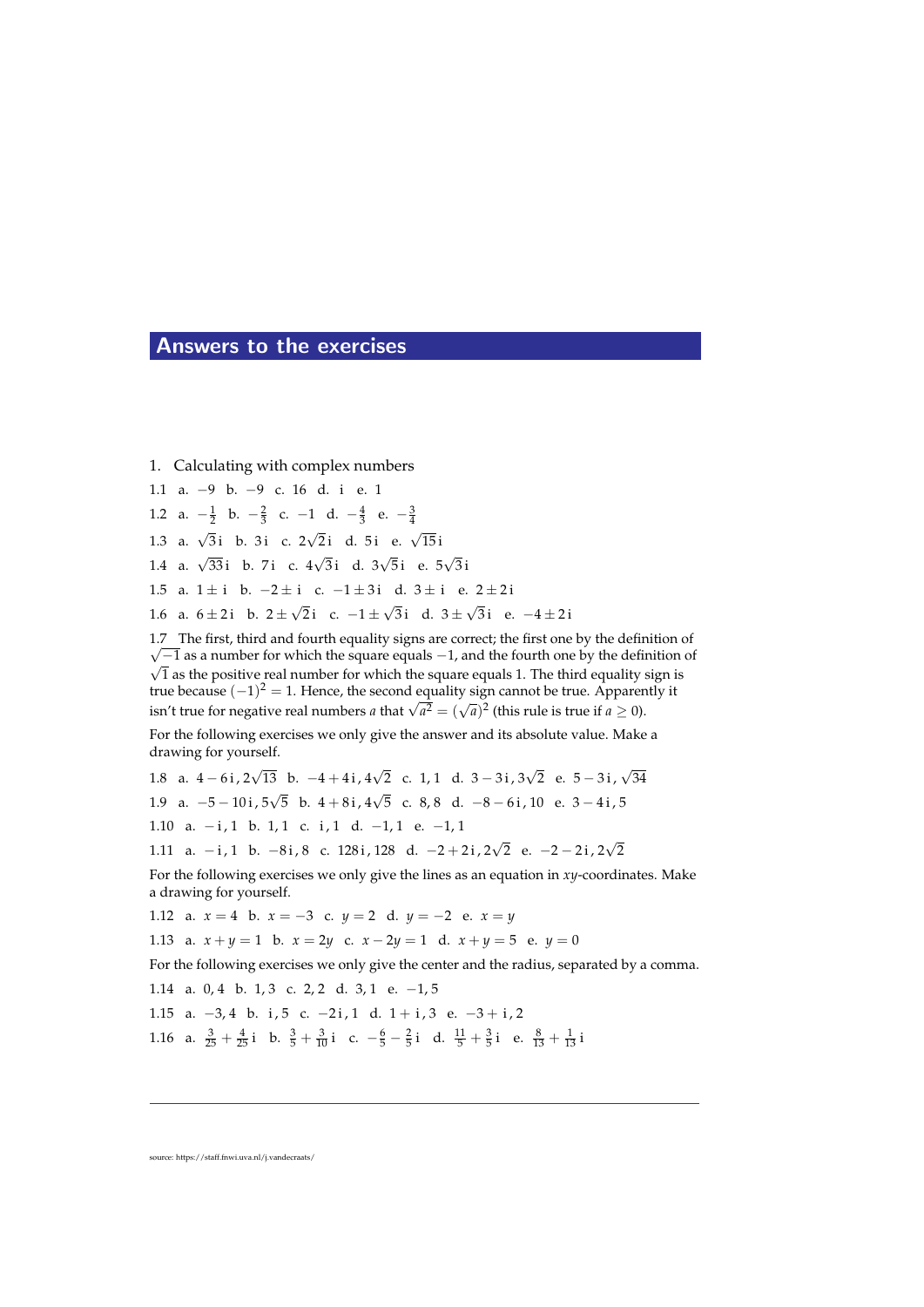1.17 a.  $-\frac{1}{5} - \frac{2}{5}i$  b.  $-\frac{4}{5} + \frac{2}{5}i$  c. -i d. -3 - i e. i 1.18 a.  $\frac{9}{25} + \frac{12}{25}i$  b.  $\frac{1}{5} + \frac{7}{5}i$  c.  $-\frac{4}{5} - \frac{3}{5}i$  d. -i e. i 1.19 a.  $-\frac{1}{2} - \frac{1}{4}i$  b.  $\frac{4}{13} - \frac{7}{13}i$  c.  $\frac{1}{4} - \frac{1}{4}i$  d. 1 + 2 i e. i

2. The geometry of complex calculations

2.1 a.  $-3i$  b.  $-3+i$  c.  $3-5i$  d.  $-8$  e. 0 2.2 Left to the reader. 2.3 a.  $\overline{z}z + i z - i \overline{z} - 8 = 0$  b.  $\overline{z}z - (1 + i)z - (1 - i) \overline{z} = 0$  c.  $\overline{z}z - z - \overline{z} = 0$ d.  $\overline{z}z + (2 + i)z + (2 - i)\overline{z} + 1 = 0$  e.  $\overline{z}z - (1 + 2i)z - (1 - 2i)\overline{z} + 4 = 0$ 2.4 a.  $(z + i)(\overline{z} - i) = 1$ , center  $-i$ , radius 1 b.  $(z+(1-i))(\overline{z}+(1+i))=4$ , center  $-1+i$ , radius 2 c.  $(z - 2i)(\overline{z} + 2i) = 0$ , center 2*i*, radius 0 d.  $(z+2)(\overline{z}+2) = -1$ , no circle a.  $(z+2)(z+2) = -1$ , no circie<br>e.  $(z + (2 + i))(\overline{z} + (2 - i)) = 6$ , center −2 − i, radius √6 For the following two exercises we only give the arguments. 2.5 a.  $-\frac{\pi}{2} + 2k\pi$  b.  $\pi + 2k\pi$  c.  $2k\pi$  d.  $\frac{3\pi}{4} + 2k\pi$  e.  $\frac{\pi}{3} + 2k\pi$ 2.6 a.  $-\frac{\pi}{4} + 2k\pi$  b.  $-\frac{\pi}{6} + 2k\pi$  c.  $-\frac{3\pi}{4} + 2k\pi$  d.  $\frac{5\pi}{6} + 2k\pi$  e.  $-\frac{\pi}{3} + 2k\pi$ 2.7 a. i b.  $-\frac{1}{2}$  $\sqrt{2} - \frac{1}{2}$  $\sqrt{2}$ i c. i d.  $\frac{1}{2}$  $\sqrt{3} - \frac{1}{2}i$  e.  $-\frac{1}{2} - \frac{1}{2}$ √ 3 i 2.8 a.  $-\frac{1}{2} - \frac{1}{2}$  $\sqrt{3}i$  b.  $-\frac{1}{2} - \frac{1}{2}$  $\sqrt{3} i$  c.  $-\frac{1}{2}$  $\sqrt{2} + \frac{1}{2}$  $\sqrt{2}i$  d.  $-\frac{1}{2}$ a.  $-\frac{1}{2} - \frac{1}{2}\sqrt{3}i$  b.  $-\frac{1}{2} - \frac{1}{2}\sqrt{3}i$  c.  $-\frac{1}{2}\sqrt{2} + \frac{1}{2}\sqrt{2}i$  d.  $-\frac{1}{2}\sqrt{3} + \frac{1}{2}i$ e.  $\frac{1}{2}\sqrt{2} - \frac{1}{2}\sqrt{2}i$ 2.9 a. −1 b. 1 c. i d. −1 e. 1 2.10 a. i b.  $-\frac{1}{2} + \frac{1}{2}$  $\sqrt{3}i$  c. i d.  $\frac{1}{2}$  $\sqrt{3} - \frac{1}{2}i$  e. 1 2.11 a.  $\frac{1}{2} - \frac{1}{2}$  $\sqrt{3}$ i b. -1 c.  $-\frac{1}{2} - \frac{1}{2}$ .<br>√3i d. –1 e. –1 2.12 a. i b. i c. − i d. i e. −1 For the following two exercises we have taken the argument in the interval  $[-\frac{\pi}{2}, \frac{3\pi}{2})$ . 2.13 a. 2.2361 e <sup>1.1072 i</sup> b. 4.4721 e <sup>-0.4636 i</sup> c. 3.6056 e <sup>-0.9828 i</sup> d. 3.6056 e <sup>4.1244 i</sup> e.  $3e^{3.1416i}$ 2.14 a. 2.2361 e  $^{4636i}$  b. 2.2361 e  $^{-0.4636i}$  c. e  $^{-1.5708i}$  d. 5.0990 e  $^{2.9442i}$ e. 3 e <sup>−</sup>1.5708 i 2.15 a.  $-0.8323 + 1.8186$  i b.  $1.6209 - 2.5244$  i c.  $0.1911 + 0.0591$  i d.  $-0.9614 + 0.7182i$  e.  $-1.0000 + 0.0001i$ 2.16 a.  $3e^{2i}$  b.  $9e^{-4i}$  c.  $243e^{10i}$  d.  $\frac{1}{3}e^{2i}$  e.  $3^n e^{-2ni}$ 2.17 a.  $\overline{z_1 z_2} = \overline{2e^{5i}3e^{-2i}} = \overline{6e^{3i}} = 6e^{-3i} = 2e^{-5i}3e^{2i} = \overline{z_1} \overline{z_2}$ . Part (b.) is done in the same way. 2.18 a.  $\overline{z_1 z_2} = \overline{r_1 e^{i \varphi_1} r_2 e^{i \varphi_2}} = r_1 r_2 e^{i (\varphi_1 + \varphi_2)} = r_1 r_2 e^{-i (\varphi_1 + \varphi_2)} = r_1 e^{-i \varphi_1} r_2 e^{-i \varphi_2} =$ 

 $\overline{z_1} \, \overline{z_2}$ . Part (b.) is done in the same way.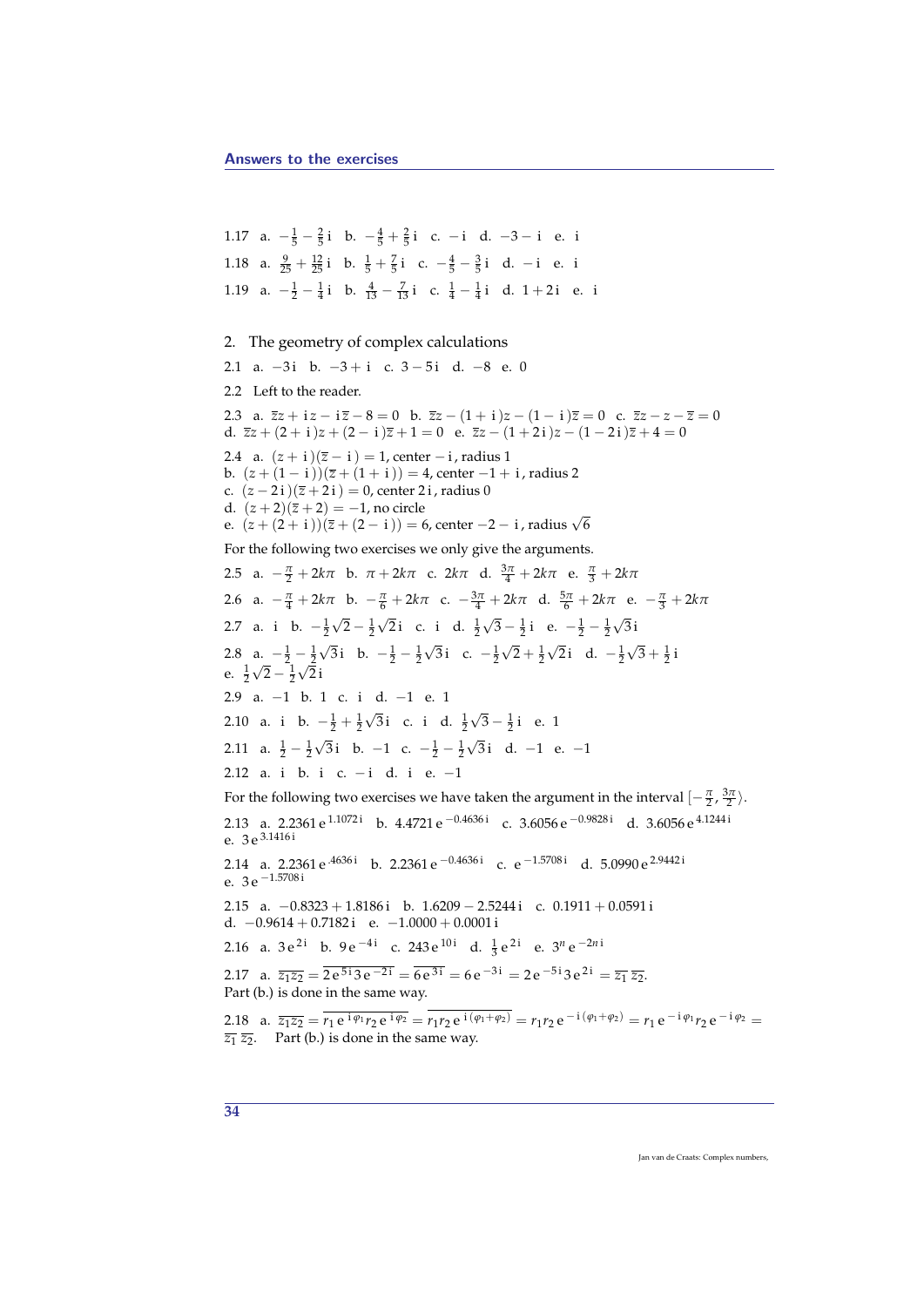2.19 a.  $-3.0749 + 6.7188$  i b.  $10.8523 - 16.9014$  i c.  $1.1669 + 0.3609$  i d.  $-2.6599 + 1.9870$  i e.  $-0.6065 + 0.0010$  i

2.20 a.  $0.0269 + 0.0419i$  b.  $17.6267 - 9.6295i$  c.  $-0.1340 - 0.0191i$ d.  $0.1044 - 0.3528i$  e.  $-2.2033 + 0.3141i$ 

2.21 a. 1.5431 b. −1.5431 c. −3.6269 i d. −9.1545 + 4.1689 i e. −9.1545 + 4.1689 i

2.22 a. On the *y*-axis we have  $x = 0$ , so  $e^z = e^{iy}$  and if *y* runs from 0 to 2 $\pi$ , then  $e^{iy}$ describes the complete unit circle.

b. They actually should coincide, but drawn in this way you more clearly see how this part of the *y*-axis is mapped.

c. The horizontal lines in the *z*-plane are the lines  $y = \frac{k}{6}\pi$  for  $k = 0, 1, ..., 12$ . They are mapped in the *w*-plane onto the drawn radii. If *x* runs from minus infinity to plus infinity, such a radius is described from the origin to infinity.

d. No. If  $w = e^{x+iy} = 0$  would hold, then the absolute value would be 0. However, the absolute value equals e *<sup>x</sup>* , which is positive for every *x*.

e. The circles in the *w*-plane with center 0 and radius e and e<sup>-1</sup> =  $\frac{1}{e}$ , respectively. f. The unit circle, which is described infinitely often if *y* runs from minus infinity to plus infinity.

g.  $z = \frac{1}{2}\pi i$  has  $w = i$  as its image, but since  $e^z$  is periodic with periode  $2\pi i$  all points  $z = \frac{1}{2}\pi i + 2k\pi i$  (with integer *k*) are also mapped onto i.

#### 3. Roots and polynomials

3.1 a.  $e^{(\frac{\pi}{6} + \frac{2k\pi}{3})i}$  ( $k = 0, 1, 2$ ) b.  $e^{(-\frac{\pi}{6} + \frac{2k\pi}{3})i}$  ( $k = 0, 1, 2$ ) c.  $e^{(\frac{2k\pi}{3})i}$  ( $k = 0, 1, 2$ ) d. 2 e  $\left(\frac{2k\pi}{3}\right)^{\frac{1}{2}}$  (*k* = 0, 1, 2) e. 2 e  $\left(\frac{\pi}{6} + \frac{2k\pi}{3}\right)^{\frac{1}{2}}$  (*k* = 0, 1, 2) 3.2 a.  $\sqrt[6]{2}e^{(\frac{\pi}{12} + \frac{2k\pi}{3})i}$  (*k* = 0, 1, 2) b. 3 e  $(\frac{\pi}{3} + \frac{2k\pi}{3})i$  (*k* = 0, 1, 2) c. 3 e <sup>(−παραβ</sup>)<sup>i</sup> (*k* = 0,1,2) d. e <sup>(−παβ)</sup><sup>2</sup> i (*k* = 0,1,2) e. 2 e <sup>*kπ* i</sup> (*k* = 0,1) (dit zijn de getallen 2 en −2) 3.3 a. e  $(\frac{\pi}{4} + \frac{k\pi}{2})^{\frac{1}{2}}$  (*k* = 0, 1, 2, 3) b. e  $\left(-\frac{\pi}{8} + \frac{k\pi}{2}\right)^{\frac{1}{2}}$  (*k* = 0, 1, 2, 3) c. e  $\left(\frac{2k\pi}{5}\right)^{\frac{1}{2}}$  (*k* = 0, 1, 2, 3, 4) d.  $\sqrt[4]{5}e^{(-0.2318+\frac{k\pi}{2})i}$  (*k* = 0, 1, 2, 3) e.  $\sqrt[6]{6}e^{(\frac{\pi}{12}+\frac{k\pi}{3})i}$  (*k* = 0, 1, 2, 3, 4, 5) 3.4 a.  $\sqrt[8]{2}e^{(-\frac{\pi}{16}+\frac{k\pi}{2})i}$  (*k* = 0, 1, 2, 3) b. 2 e<sup>( $\frac{\pi}{5}+\frac{2k\pi}{5}$ )<sup>i</sup> (*k* = 0, 1, 2, 3, 4)</sup> c. 3 e  $(\frac{\pi}{6} + \frac{k\pi}{2})$  i  $(k = 0, 1, 2, 3)$  d.  $\sqrt{2}$  e  $(\frac{\pi}{14} + \frac{2k\pi}{7})$  i  $(k = 0, ..., 6)$ e.  $\sqrt[6]{18}e^{(\frac{\pi}{12} + \frac{2k\pi}{3})i}$  (*k* = 0, 1, 2) 3.5 a.  $z^2-1$  b.  $z^2-6z+5$  c.  $z^2-(1+i)z+i$  d.  $z^2+i z+2$  e.  $z^2-2z+2$ 3.6 a.  $z^2 + iz$  b.  $z^2 - 3z + 2$  c.  $z^2 + 2iz$  d.  $z^2 - 2z + 5$  e.  $z^2 - 2iz - 2$ 3.7 a.  $z^3 - z$  b.  $z^3 + z$  c.  $z^3 - z^2 + z - 1$  d.  $z^3 - 6iz^2 - 11z + 6i$  e.  $z^3 - iz^2 - z + i$ 3.8 a.  $z^3 - 6z^2 + 11z - 6$  b.  $z^3 - 3z^2 + 4z - 2$  c.  $z^3 - 3z^2 + 2z$  d.  $z^3 - (1 + i)z^2 + iz$ e.  $z^3 - 2iz^2 + z - 2i$ 3.9 a.  $z^3 - 2z^2$  b.  $z^3 + 3z$  c.  $z^4 - 1$  d.  $z^3 - 2z^2 + z - 2$  e.  $z^3 - iz^2 - z + i$ f.  $z^3 + iz^2 + z + i$ 3.10 a. simple,  $z = 0$  (double),  $z = 2$  b. simple,  $z = 0$ ,  $z = \sqrt{3}$  i,  $z = -\sqrt{3}$ 3 i c. double,  $z = 1$ ,  $z = -1$ ,  $z = -i$  d. double,  $z = i$ ,  $z = -i$  e. simple,  $z = 1$ ,  $z = -1$ ,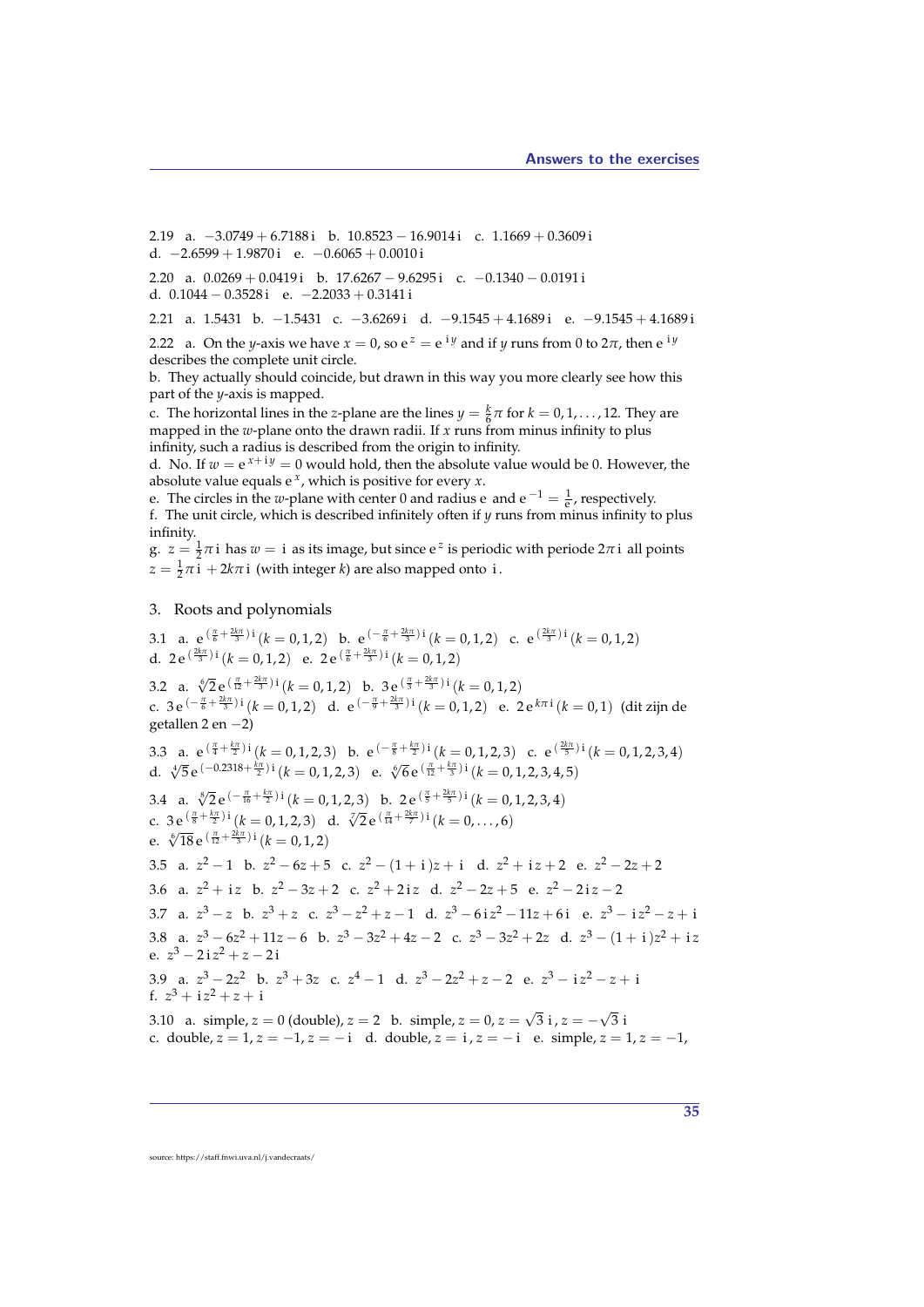*z* = i f. double, *z* = − i (also double)

3.11 **a.** 
$$
z^3 + 1 = (z+1)(z^2 - z + 1)
$$
 **b.**  $z^3 - 1 = (z-1)(z^2 + z + 1)$   
\n**c.**  $z^4 - 1 = (z^2 + 1)(z - 1)(z + 1)$  **d.**  $z^3 + 27 = (z+3)(z^2 - 3z + 9)$   
\n**e.**  $z^4 + 2z^2 + 1 = (z^2 + 1)^2$  **f.**  $z^4 - 2z^2 + 1 = (z-1)^2(z + 1)^2$ 

3.12 If you write  $p(x)$  in the indicated way, you see that  $p(x)$  for big *positive x*-values nearly equals  $x^n$ , so it certainly is positive. Also for big *negative x*-values  $p(x)$  nearly equals  $x^n$ , but then  $x^n$  is negative (since *n* is odd). Therefore,  $p(x)$  is negative for big negative *x*-values and positive for big positive *x*-values. In between  $p(x)$  must therefore at least once become zero. Those who are versatile in working with limits may make this reasoning more precise as follows:

$$
\lim_{x \to \infty} \frac{p(x)}{x^n} = \lim_{x \to \infty} \left( 1 + \frac{a_{n-1}}{x} + \dots + \frac{a_1}{x^{n-1}} + \frac{a_0}{x^n} \right) = 1
$$

and similarly  $\lim_{x \to -\infty} \frac{p(x)}{x^n}$  $\frac{\lambda^{(n)}}{x^n} = 1.$